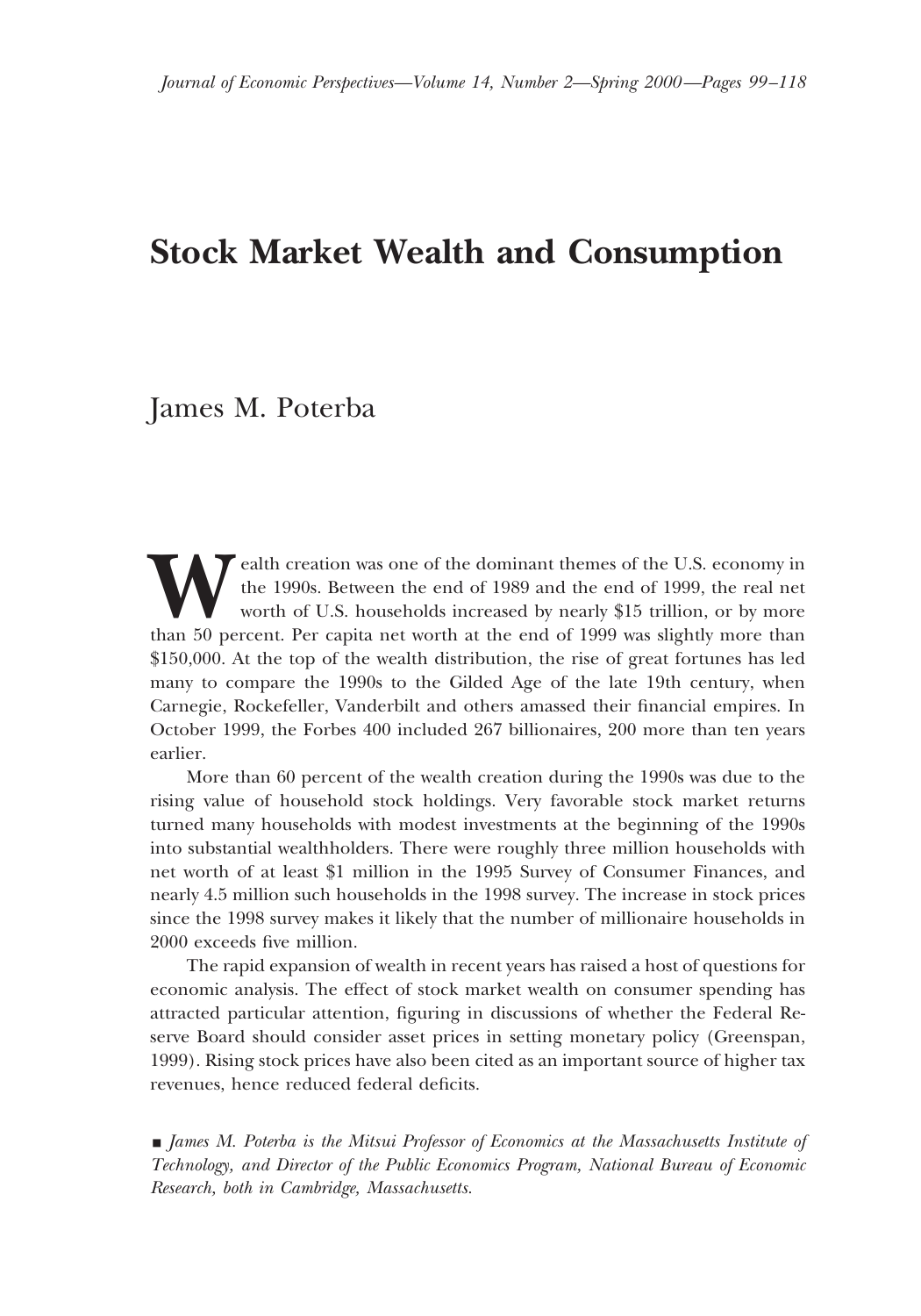This paper describes what economists know about how stock market wealth affects household behavior, especially consumption. The evidence suggests that the rising stock market has surely contributed to rising consumer spending in the 1990s. Even if the marginal propensity to consume out of wealth is smaller than the estimates in many macroeconomic models suggest, the sheer magnitude of the wealth accumulation during the last decade still translates into a substantial increase in aggregate consumer spending. The clearest evidence of a stock market wealth effect should be observed amongst the small set of households that own the majority of corporate stock, while the effect for most households should be modest. The rising stock market has also clearly raised federal income tax receipts, but its direct effects cannot account for all of the recent gains in federal revenues.

### **Household Net Worth, Wealth Concentration, and Stock Ownership**

In studying how wealth affects household behavior, it is useful to begin with an overall perspective on the composition, level, and distribution of net worth. The stock market accounts for roughly one-quarter of household net worth. Tangible assets, primarily owner-occupied real estate and consumer durables such as automobiles, are roughly equal in value to corporate equity holdings. Other financial assets, such as bonds and interest-bearing deposits, as well as a range of other assets such as equity in unincorporated businesses, account for the remainder.

Table 1 shows the composition of household net worth at the end of 1989, 1995, and 1999. Real household net worth rose by nearly \$15 trillion between 1989 and 1999. This corresponds to an annual real compound growth rate of 4.4 percent. More than two-thirds of the wealth expansion occurred between 1995 and 1999.

Table 1 highlights the sharp differences in growth rates across the various components of net worth. While the real value of tangible assets increased only 14 percent during the ten years spanned by the data in the table, and the real value of financial assets other than equities rose 38 percent, the real value of corporate equities surged 262 percent. There is only one other period in the last 80 years, the early 1950s, when stockholders earned comparable returns over such a sustained period.

The overall growth of household net worth in the 1990s is also unusual, but not outside the realm of past experience. The 1920s saw something similar. Between 1922 and 1929, real household net worth rose by 43.2 percent, or at a compound annual growth rate of 5.2 percent. Wolff and Marley (1989) provide data on nominal wealth holdings for this period, and inflation for this period can be constructed from the U.S. Department of Commerce (1975, Series E-135). Between December 31, 1959, and December 31, 1968, real household net worth increased by 52 percent, or at a compound annual growth rate of 4.8 percent. Real wealth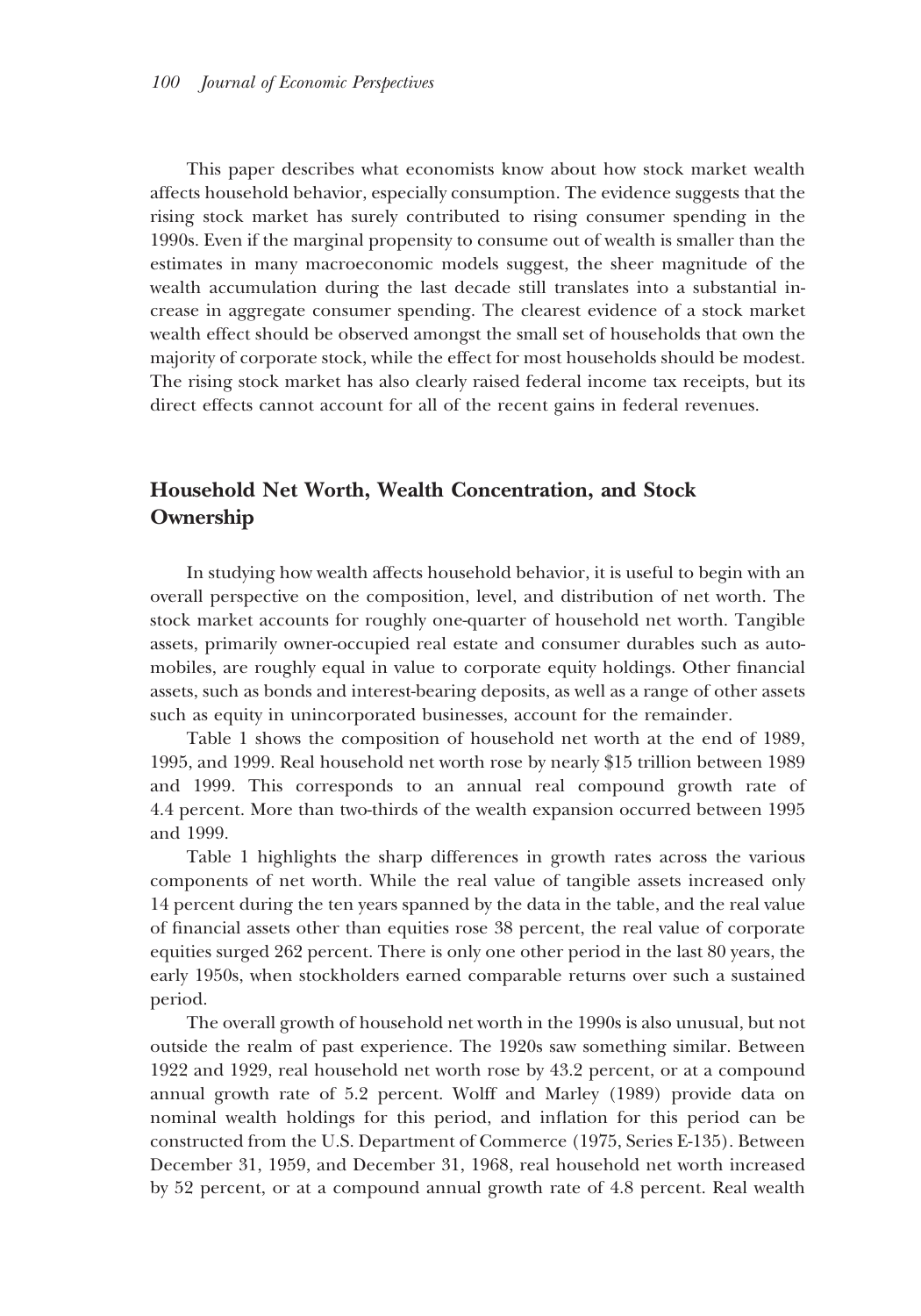#### *Table 1*

| <b>Asset Category</b>               | December 1989 | December 1995 | December 1999 |
|-------------------------------------|---------------|---------------|---------------|
| <b>Tangible Assets</b>              | 12,183.5      | 11,796.2      | 13,940.9      |
| Financial Assets Excluding Equities | 15,634.5      | 17,168.8      | 21,616.8      |
| Market Value of Equities            | 3,682.8       | 6,730.4       | 13,331.5      |
| Liabilities                         | 4,542.2       | 5,453.5       | 6,840.9       |
| Net Worth                           | 26,958.5      | 30,241.8      | 42,048.2      |

### **Composition of Household Net Worth, December 1989 and December 1999** *(\$1999 billion)*

*Source:* Board of Governors of the Federal Reserve (2000), Table B.100.e, and author's calculations. Nominal magnitudes from December 1989 and December 1995 are converted to December 1999 using the Consumer Price Index for Urban Workers.

grew even more rapidly in the years immediately following World War II. The most striking contrast to the recent experience is the pattern during the 1970s, when real household wealth in the United States grew very slowly.

Wealth is dispersed quite unevenly across households. The 1 percent of U.S. households with the greatest net worth hold roughly one-third of the assets in the U.S. economy. The least wealthy four-fifths of the households, by comparison, hold roughly 20 percent of the assets. Wolff (1998) provides a detailed discussion of both the current concentration of net worth and of changes in this concentration over time.

There are important differences across net worth components in the concentration of ownership. Table 2 presents data from the 1998 Survey of Consumer Finances. It shows the percentage of corporate stock that is held by the one-half of 1 percent of households with the largest holdings of corporate stock. It also shows the analogous percentage of other assets, and of net worth, held by the households with the largest holdings of these other assets. For the purposes of this calculation, corporate stock holdings are defined inclusive of "indirect" holdings through mutual funds, defined-contribution retirement plans such as  $401(k)$  plans, and trust accounts.

The top 1 percent of equity holders account for roughly half of household holdings of corporate stock, while the top 1 percent of holders of other assets account for a significantly smaller share of holdings of those assets. The contrast between corporate stock and residential real estate is particularly striking. The 1 percent of households with the greatest real estate holdings hold 15 percent of all real estate, while the 80 percent of households with the lowest holdings account for 29 percent. By comparison, for corporate stock, the bottom 80 percent of holders accounts for only 4.1 percent of total holdings.

The absolute magnitude of household net worth at different points in the wealth distribution can be an important consideration in evaluating wealth effects. For the bottom four-fifths of the wealth distribution, average net worth in 1998 was \$65,000. Even for the second highest quintile of the wealth distribution, average net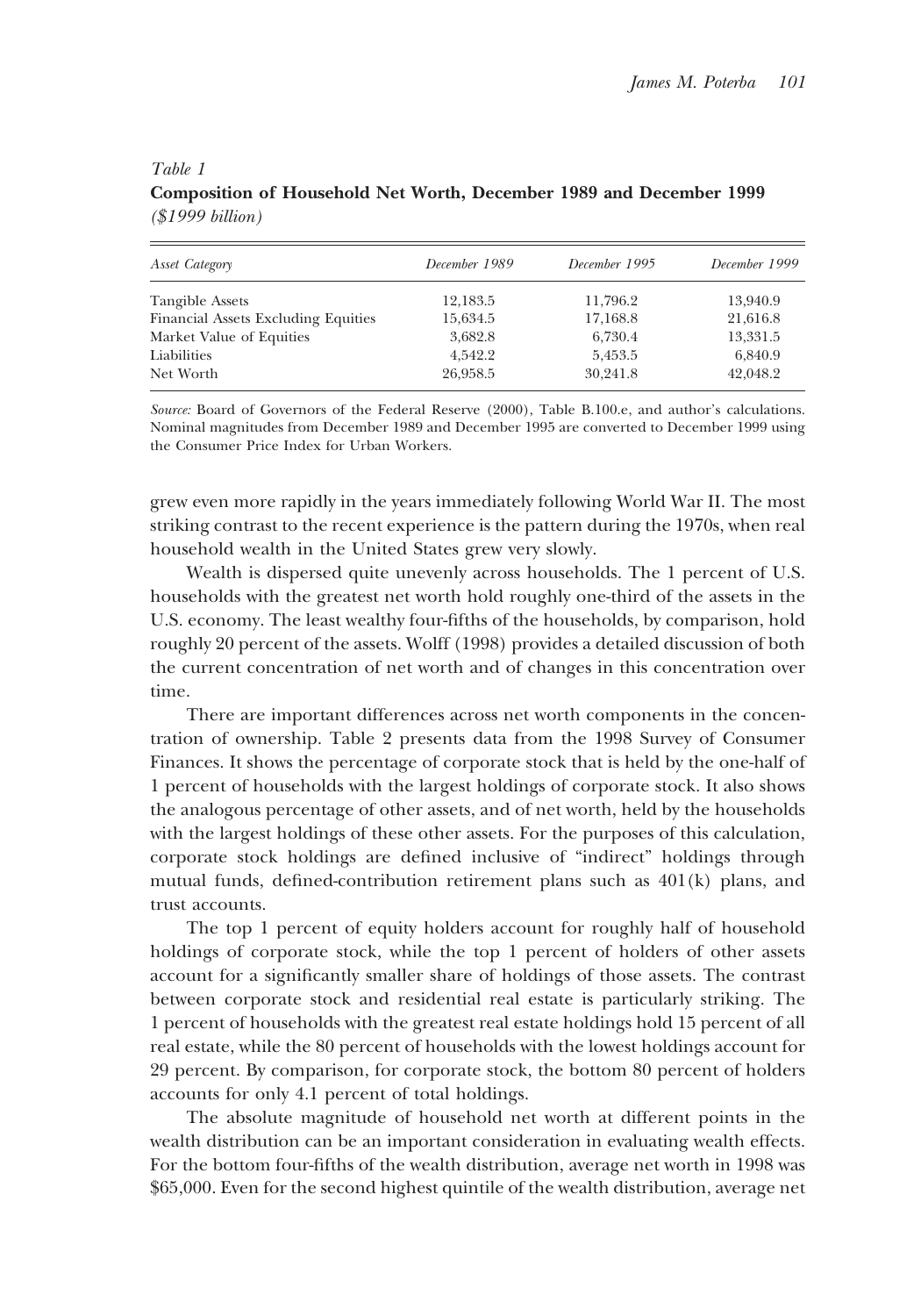#### *Table 2*

|                      | Common Stock          |                            | $Non\text{-}Equity$ |                   |              |
|----------------------|-----------------------|----------------------------|---------------------|-------------------|--------------|
|                      | Excluding<br>Pensions | All Common<br><b>Stock</b> | Financial<br>Assets | Housing<br>Equity | Net<br>Worth |
| Percentage of Owners |                       |                            |                     |                   |              |
| Top .5 Percent       | 41.4                  | 37.0                       | 24.2                | 10.2              | 25.6         |
| Next .5 Percent      | 11.8                  | 10.7                       | 7.8                 | 4.6               | 8.4          |
| Next 4 Percent       | 27.7                  | 27.2                       | 26.2                | 20.5              | 23.4         |
| Next 5 Percent       | 10.3                  | 11.3                       | 14.0                | 15.4              | 11.4         |
| Next 10 Percent      | 7.2                   | 9.8                        | 13.9                | 20.1              | 12.8         |
| Bottom 80 Percent    | 1.7                   | 4.1                        | 14.0                | 29.3              | 18.5         |

### **Percentage of Different Assets Owned by Households with Substantial and More Limited Holdings, 1998** *Survey of Consumer Finances*

*Source:* Author's tabulations using 1998 *Survey of Consumer Finances*.

worth was only \$173,400. These statistics suggest that an across-the-board increase in asset values might have only a modest effect on the behavior of most households, since most households hold relatively few assets to begin with.

For most households, changes in stock prices have modest wealth effects, since they have no or very limited holdings of corporate stock. Less than half of all households own corporate stock. Even for those who do, stock is typically not the largest asset in their portfolio. In 1998, for example, only 15.9 percent of households had total holdings of corporate stock in excess of the gross value of their home, and nearly half of the households for which this was true did not own a home. Only 7.8 percent of households both owned a home and held stocks worth more than the value of their home. These statistics dramatize the importance of studying consumption patterns amongst a small subset of households when trying to identify how stock market wealth affects consumer spending.

Balance sheet calculations such as those in Tables 1 and 2 omit another important household asset, human wealth. The Office of Management and Budget (1995) estimated that the replacement cost of the "formal education capital" of U.S. workers over the age of 16 was \$27.5 trillion—roughly the same order of magnitude as the value of physical and financial assets. Since this estimate ignores the value of human capital that has been acquired outside of the formal education system, it is almost surely an underestimate. Krueger (1999) estimates that in 1996, labor earnings of \$4.46 trillion were attributable to the returns to education and potential labor market experience. Capitalizing on this flow would likely yield a human capital stock significantly larger than the OMB estimate.

Including human capital in household net worth reduces the relative importance of the stock market as a share of household net worth. Becker (1987, 1997) notes this fact, and concludes that the change in consumption associated with a change in stock market wealth is correspondingly smaller than many suggest.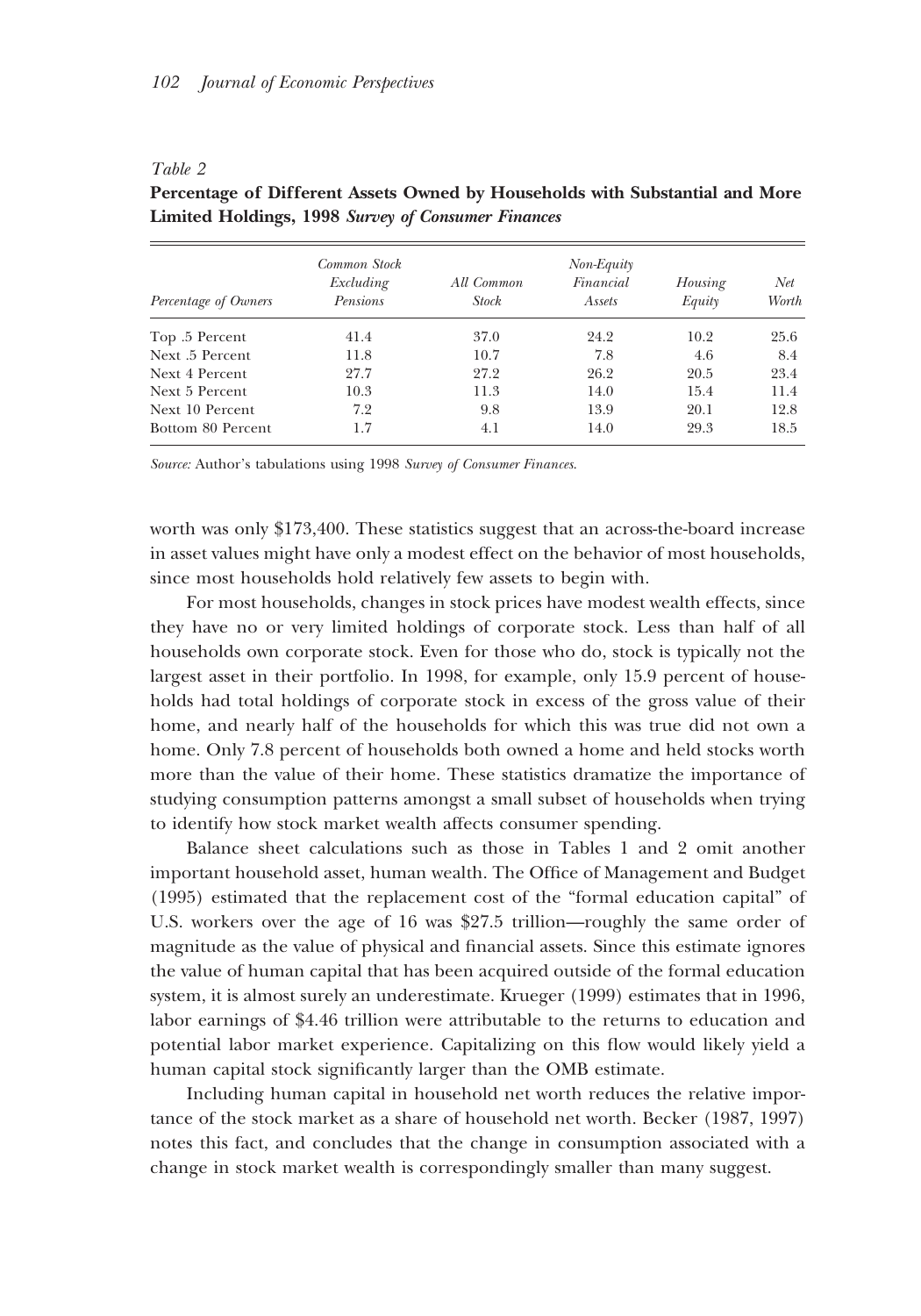### **Consumption Responses to Stock Market Wealth Shocks: Conceptual Framework**

Empirical discussions of "the wealth effect," particularly in the popular press, often suggest that there is some question about whether such an effect exists. Such discussions are misguided. The logic of budget constraints dictates that when an individual's wealth rises, the individual must either spend that wealth while living, or leave the money to other individuals, charities, or the government after death. Except in the extreme case of an individual who does not increase consumption at any date as a result of a favorable wealth shock, and who bequeaths to heirs who behave in the same way, an increase in wealth will raise consumption at some point.

The central issue in analyzing wealth effects is timing. If the lag between a favorable shock to household balance sheets and an increase in consumption spending takes many years to develop, then stock market fluctuations may have a limited impact on aggregate spending. However, if the link from net worth to consumption is powerful and immediate, then sharp changes in asset values may translate into sharp changes in consumer spending.

To anchor the empirical analysis of how wealth fluctuations affect consumer spending, it is helpful to have a benchmark estimate of the amount by which a household might increase its consumption if it received a favorable wealth shock. Consider a household that does not care about leaving a bequest. The amount by which this household could increase its consumption in all remaining years of life, when it receives a favorable wealth shock, depends on its life expectancy and the after-tax real interest rate. Table 3 reports values of the feasible annual increase in consumption, expressed as a percentage of the one-time increase in wealth, for a range of time periods and interest rates. For example, a household with a 30-year planning horizon that faces a 3 percent real after-tax return can raise consumption outlays by 5 cents for each \$1 increase in wealth.

The annuity market offers households one way to calibrate their feasible consumption spending, even if they do not perform calculations exactly like those in Table 3. In May 1998, the *Annuity Shopper*, a trade magazine, reported that the average annuity payout for a 45 year-old female annuity buyer, per \$1,000 of annuity premium, was \$60.84. This implies that such a buyer could be assured of consuming about 6 percent of a windfall, in nominal terms, in each year for the balance of her life. The analogous payouts were 6.8 percent for 55 year-old women, and 7.9 percent for 65 year-old women. Payouts are greater for men than for women because men have shorter life expectancies, and smaller for married couples than for individuals. Nominal annuity payouts are not strictly comparable to the real calculations in Table 3, but they offer some guidance on feasible lifetime consumption changes.

Recent research on consumer behavior suggests many reasons why consumers might increase their spending by less than these simple calculations suggest. These include bequest motives and the potential desire to accumulate a precautionary stock of wealth to finance future consumption emergencies. While much research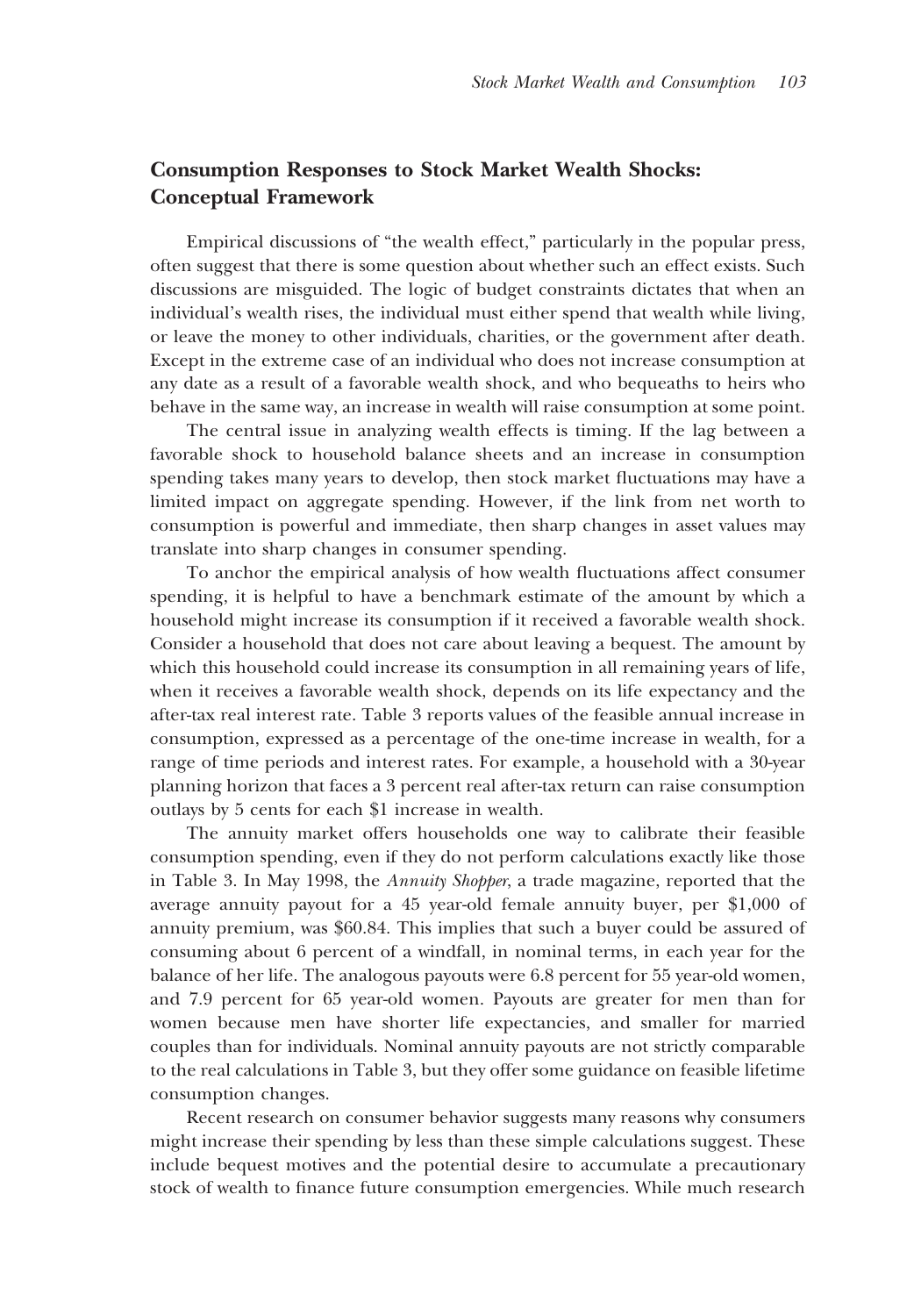#### *Table 3*

**Change in Current Consumption Per Dollar of Increase in Wealth, Assuming Consumers Are Life-cycle Planners with No Bequest Motive**

| After-Tax Rate of Return | Household Planning Horizon |          |          |  |
|--------------------------|----------------------------|----------|----------|--|
|                          | 15 Years                   | 30 Years | 45 Years |  |
| .01                      | .074                       | .038     | .027     |  |
| .03                      | .081                       | .050     | .040     |  |
| .05                      | .092                       | .062     | .053     |  |
| .07                      | .103                       | .075     | .069     |  |

*Source:* The table reports the change in consumption,  $\Delta C$ , that satisfies  $\Delta W = \sum_{t=0}$  $\sum_{n=1}^{T} \Delta C_n$  $\frac{1}{(1+r)}$ 

has examined these influences on consumer behavior, virtually none of it has used data sets that include substantial numbers of households with large holdings of corporate stock. These are the households most affected by wealth changes in the 1990s.

Distinguishing corporate stock and other components of wealth can be important for analyzing wealth effects. There are conceptual reasons to expect differences in the marginal propensity to consume out of changes in the value of different wealth stocks, beyond the differences in asset concentration that were noted above.

Consider the example of housing wealth. Tracy, Schneider and Chan (1999) note that the change in household net worth associated with a change in house prices is larger than the change from a comparable change in stock values for the vast majority of households. Yet it is possible that house price fluctuations trigger smaller consumption changes than stock market fluctuations. The extent to which an unanticipated increase in house prices raises a household's real wealth depends on the time horizon over which the household plans to live in its current home. When house prices rise, the implicit "user cost" of living in a house also rises, so the relevant price index for the consumer's consumption basket rises. For someone who does not expect to live in his current home for very long, the present discounted value of the increase in the cost of living in the house will be small relative to the positive wealth effect of the increase in the home's value. In this situation, one might predict an increase in current nonhousing consumption. For those who expect to live in their homes for many years, however, the positive wealth effect associated with a house price increase can be largely offset by the increase in the effective cost of buying housing services. Empirical work, such as Engelhardt (1996) and Skinner (1996), suggests at best a weak link between house price changes and nonhousing consumption.

How house price changes affect consumption is largely an incidental issue for analyzing recent consumption growth, since the Census Bureau's index of the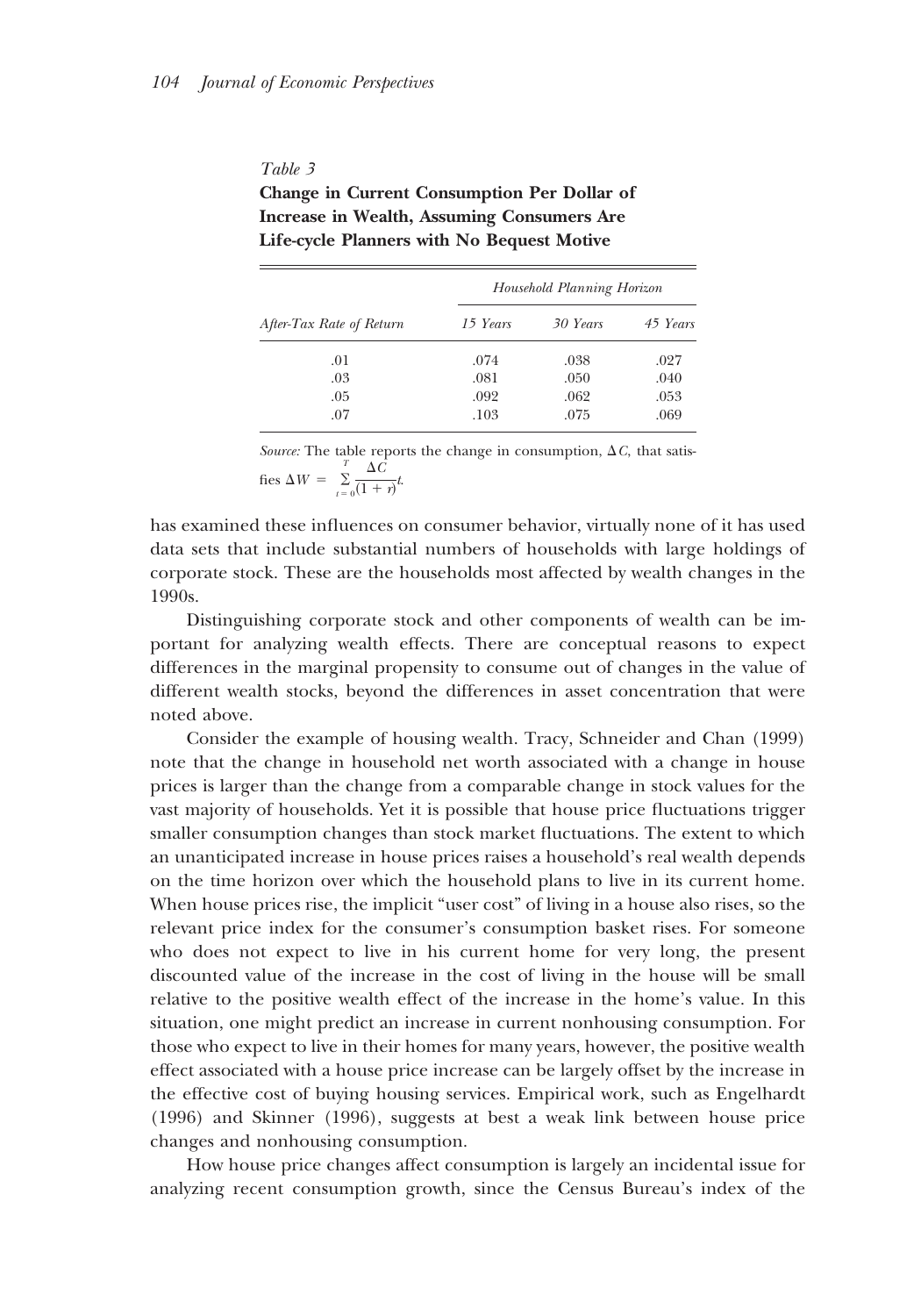purchase price of a constant quality home increased by almost precisely the same amount as the Consumer Price Index between December 1989 and June 1999. In the late 1970s and early 1980s, however, the pattern of stock market and housing market appreciation was reversed, and much of the wealth accumulation during that period was the result of rising house prices.

### **Time Series Evidence on the Comovement in Consumption and Household Net Worth**

Most estimates of how wealth affects consumer spending are based on aggregate time series data. The framework that underlies most of this research is a refined version of the aggregate consumption function developed by Ando and Modigliani (1963). A typical specification relates per capita consumer expenditures to per capita labor income, measured on an after-tax basis, per capita net wealth, and rate of return variables that capture the price of current versus future consumption. Consumption is usually measured as expenditures on nondurables and services, since consumption of durable good services does not equal the flow of expenditures on such durables. It is difficult to interpret the coefficients in equations like this as structural parameters, but one can hope that the reduced form coefficients are relatively stable over time. While earlier studies such as Bhatia (1972) and Peek (1983) included capital gains directly in the consumption function, more recent work has focused on wealth-based models.

Existing empirical estimates of how wealth is correlated with consumption span a substantial range. Laurence Meyer and Associates (1994) provide a representative set of estimates. Four different components of consumption—nondurables, services, nonauto durables, and durables—are modeled as a function of labor income, transfer income, other net transfers, the market value of corporate stock, and other net worth. Various income flows are included with distributed lags, but only contemporary values of the stock market and the nonequity components of net worth are included. The resulting estimates suggest that a \$1 increase in equity values raise consumption in the next quarter by 2 cents, while an analogous increase in nonstock market wealth raises next-quarter consumption by 1.4 cents. The long-run impact of a \$1 increase in stock market wealth is a consumption increase of 4.2 cents, while an increase in nonequity wealth raises consumer spending by 6.1 cents. Brayton and Tinsley (1996) also suggest that the marginal propensity to consume out of changes in equity values (.030) is smaller than that out of changes in other components of net worth (.075).

The estimate of the parameter that is interpreted as the marginal propensity to consume out of wealth varies substantially across models. It depends on the particular measure of wealth that is included in the set of explanatory variables, on the measure of household consumption, on the data sample, and on the particular specification being estimated. Ludvigson and Steindel (1999) find that the effect of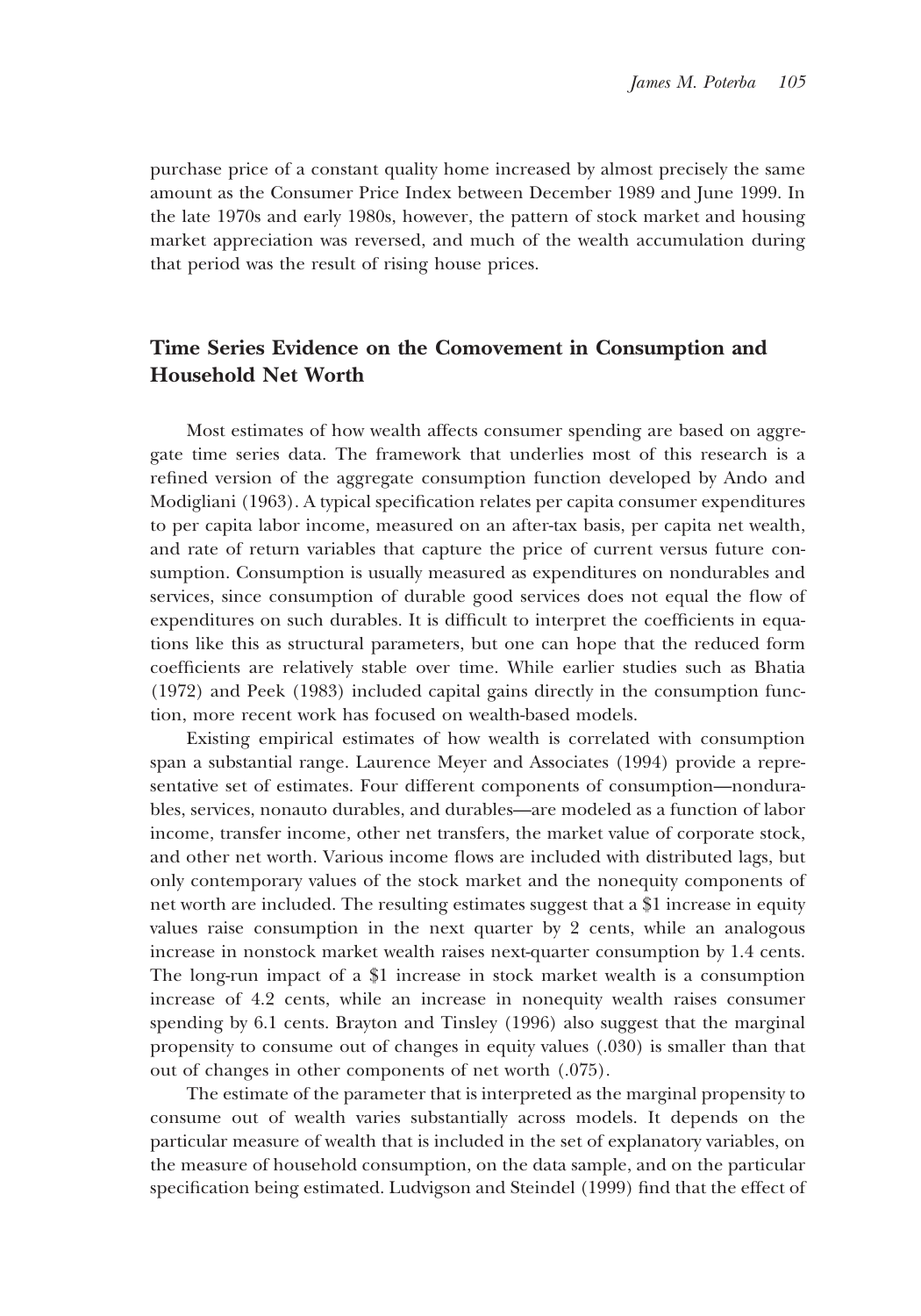total wealth on consumption is .040 for their full sample, 1953–1997, but it is quite different for different subperiods. In particular, they estimate a much larger effect  $(.106)$  for the 1976 to 1985 sample, and a smaller effect  $(.021)$  for the post-1986 period. Given the short periods of these subsamples, however, it is hard to know if these differences reflect fundamental changes in consumer behavior.

Since most aggregate consumption function studies stop short of modeling the source of shocks to aggregate net worth, it should not be too surprising that the resulting parameter estimates vary across specification and sample. Some shocks to wealth may originate with shifts in consumer preferences, while others may derive from changes in the economy's production technology. There is no reason to expect such shifts to have the same effect on consumer spending. To identify convincingly the spending effect of an exogenous shock to household net worth, one needs to disentangle changes in net worth that are, and are not, attributable to shocks to consumer preferences. While it might be possible to model profits and discount rates as functions of their own past values, and then to decompose stock price movements into shocks from various sources, such calculations would be quite controversial. The problem of isolating the source of value fluctuations is even greater for other components of net worth where there is less information on expected future cash flows.

There are three reasons to suspect that the marginal propensity to consume out of wealth may vary over time. First, there have been changes in the mix of wealth shocks. Since recent shocks have been associated primarily with equities, which are held by fewer households than many other assets, the marginal propensity to consume out of wealth may seem smaller in the 1990s than in previous periods.

A second factor that may also have reduced the marginal propensity to consume out of stock market wealth is the growing importance of equity investments that are held in tax-favored retirement accounts such as Individual Retirement Accounts (IRAs) and 401(k) plans. At the beginning of the 1980s, a negligible fraction of outstanding corporate stock was held through plans of this type. By 1998, the total value of assets in  $401(k)$  plans and IRAs exceeded \$4 trillion, and Poterba and Wise (1998) report that roughly half of these assets were invested in corporate stock. Roughly one-fifth of all stockholders have invested only through self-directed retirement plans. Thaler (1990) argues that households develop "mental accounts" that make them more likely to consume assets held in some ways than in others. It seems particularly likely that the marginal propensity to consume out of wealth gains in retirement accounts is smaller than the propensity to consume from directly held assets, since the former are often thought of as "long term assets."

Finally, an institutional change that could contribute to a lower marginal propensity to consume out of wealth is a falling cost of leaving bequests. Poterba (2000) notes that in the mid-1990s, the top marginal estate tax rate was 60 percent. However, estate tax reform has been a very active topic of congressional debate in recent years, with numerous proposals calling for the elimination of the "death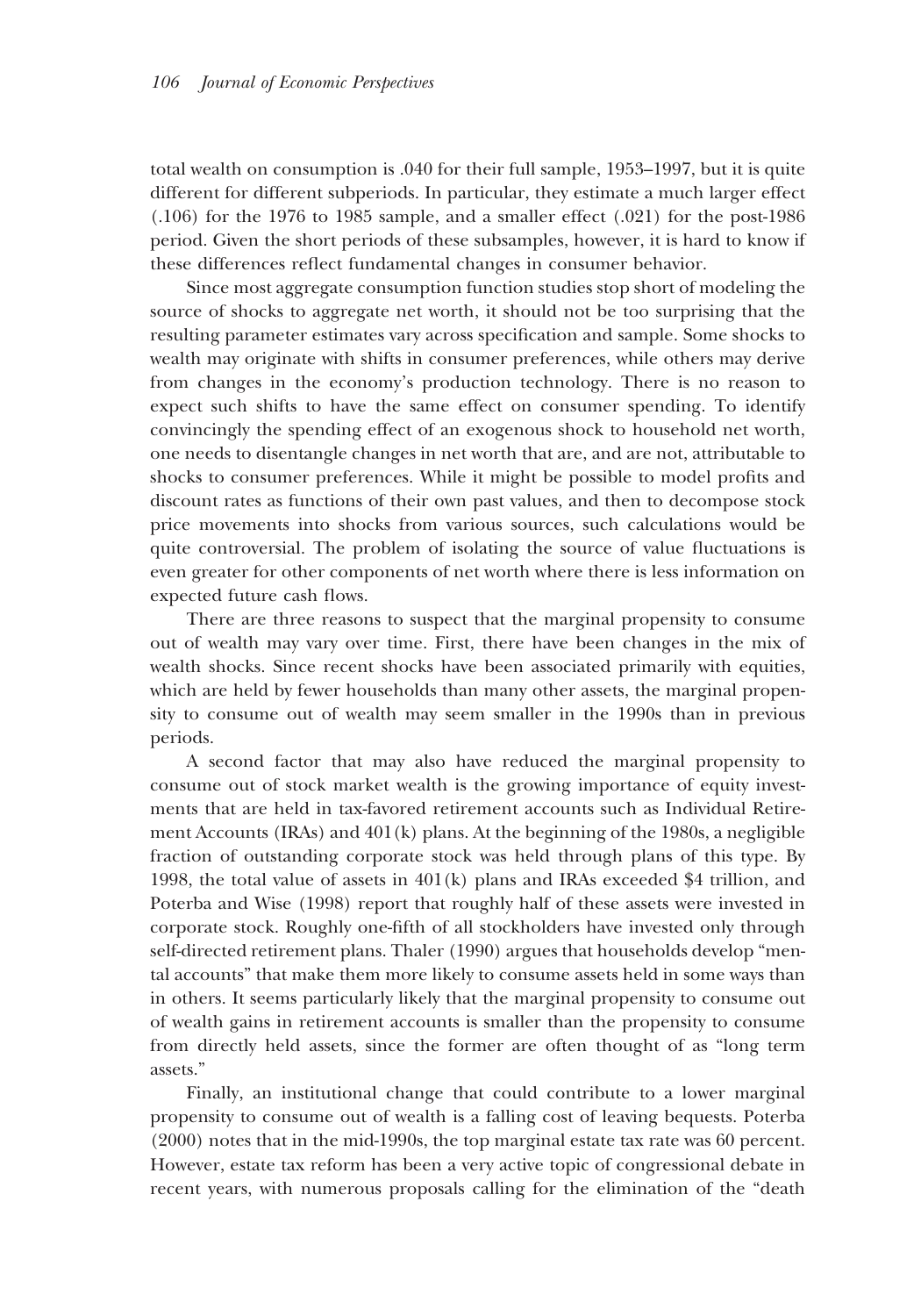tax." Married couples who die after 2005, and who have received competent tax advice, will be able to leave \$2 million to their heirs without any estate tax payments. This contrasts with a limit of \$1.2 million in the years between 1986 and 1997, and lower levels of feasible transfers in the years before 1986. If prospective reductions in the estate tax raise the attractiveness of bequests, then high net worth households may reduce their current marginal propensity to consume out of wealth.

### **Quantifying Wealth Effects: What Impact on Aggregate Consumption?**

The foregoing discussion suggests that the marginal propensity to consume out of shocks to household net worth in the 1990s equity market may be smaller than consumption functions estimated over long time periods and over many types of wealth suggest. But just how large a consumption effect could be associated with recent wealth movements? Can rising household net worth during the 1990s explain a substantial part of the growth in aggregate economic activity through a "wealth effect" channel, and can it explain the decline of the measured personal saving rate over this period?

A number of studies, including Zandi (1999), Gale and Sabelhaus (1999), and Parker (1999), have recently addressed this question or a closely related one. While there is no consensus on the size of the wealth effect, some illustrative calculations can demonstrate the importance of narrowing the range of uncertainty regarding the marginal propensity to consume out of wealth.

Table 4 presents illustrative calculations of how wealth changes, like those in the 1990s, could affect consumer spending. The table considers three possible values of the marginal propensity to consume out of wealth: 0.01, 0.03, and 0.05. The empirical work discussed above suggests that values around 0.03 probably represent something close to the consensus on how stock market gains affect consumer spending, but there would be some support for lower values (0.01) as well. Values as high as 0.05 probably represent the upper range of current estimates.

Table 4 considers the stock market wealth accumulation that took place over three intervals: 1989–1999, 1995–1999, and 1997–1999. In each case, the calculation focuses on how the stock market wealth change over this period might affect the real value of consumer spending. Even if consumers spent only 1 cent of each dollar of stock market wealth that was accumulated between 1989 and 1999, consumer spending in early 2000 would be nearly \$96 billion (or about 1.5 percent) higher than it would have been in the absence of the prior stock market changes. Over the period 1979–1998, aggregate real consumer spending rose at an average annual rate of 3.0 percent, so the wealth effect would be equivalent to six months of typical consumption growth.

Assuming this same 1 percent marginal propensity to consume, the post-1995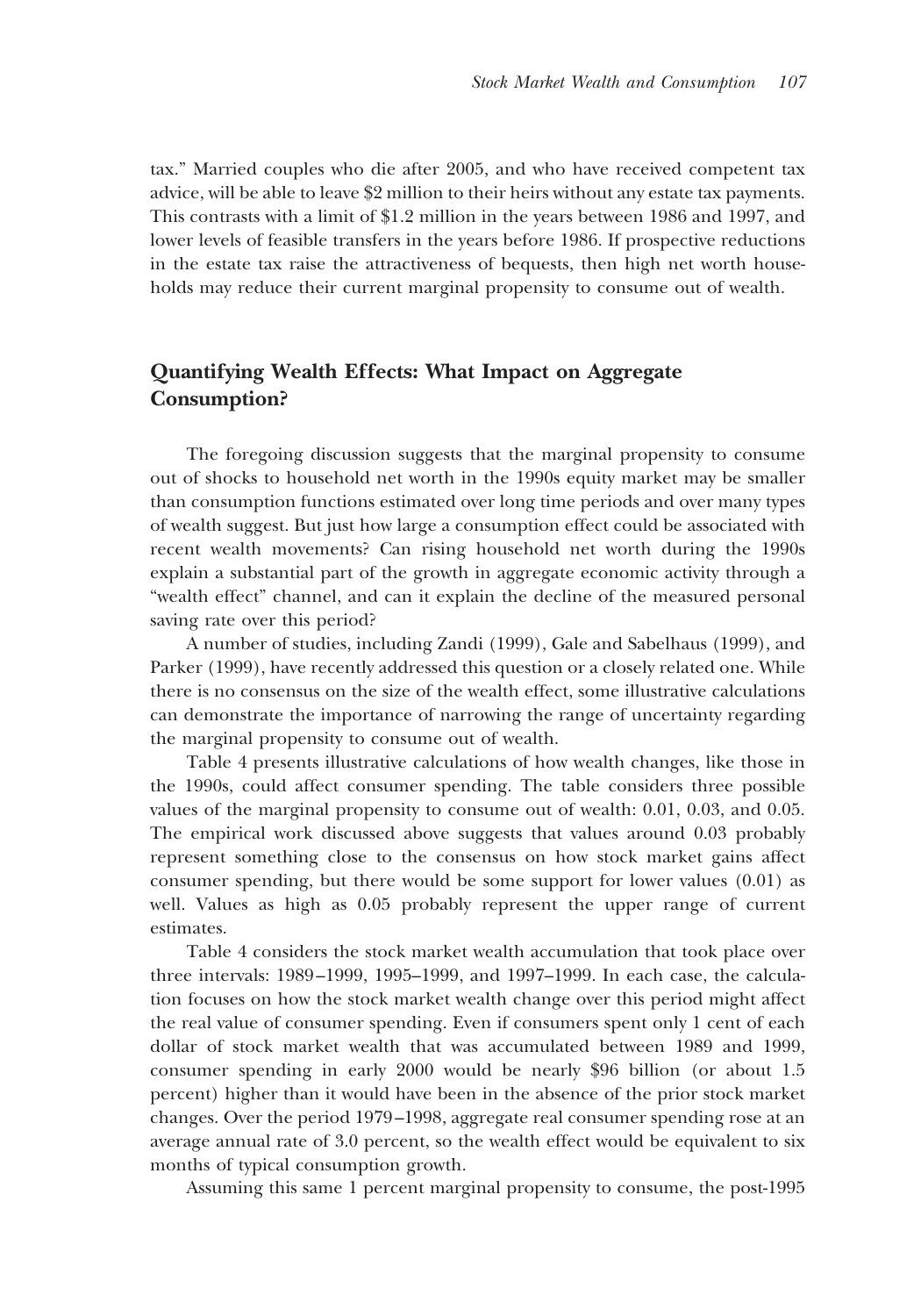| If the Marginal<br>Propensity to<br>Consume Out of<br><b>Stock Market</b><br>Wealth Is: | Then 2000 Consumer Spending Would be This Much Higher as a Result<br>of the Stock Market Change From: |                                   |                                 |  |  |
|-----------------------------------------------------------------------------------------|-------------------------------------------------------------------------------------------------------|-----------------------------------|---------------------------------|--|--|
|                                                                                         | December 1989–<br>December 1999                                                                       | December $1995-$<br>December 1999 | December 1997–<br>December 1999 |  |  |
| .01                                                                                     | $96.5(1.5\%)$                                                                                         | 66.0 $(1.0\%)$                    | $37.4(0.6\%)$                   |  |  |
| .03                                                                                     | 289.5 $(4.5\%)$                                                                                       | 196.0 $(3.0\%)$                   | 112.3 $(1.7\%)$                 |  |  |
| .05                                                                                     | $482.4(7.4\%)$                                                                                        | 330.1 $(5.1\%)$                   | $187.1(2.9\%)$                  |  |  |

| Table 4                                                                    |  |  |
|----------------------------------------------------------------------------|--|--|
| The "Stock Market Wealth Effect" on Consumer Spending in 2000 (\$ billion) |  |  |

*Source:* Author's calculations using data from the Federal Reserve Board (2000). Entries are measured in billions of December 1999 dollars. Aggregate consumer spending in early 2000 was approximately \$6,500. Values in parentheses are percentages.

wealth accumulation could account for a \$66 billion, or 1 percent, increase in consumer spending in 2000. Perhaps more significantly, this estimate of the wealthinduced increase in consumer spending equals roughly 1 percent of disposable income. With personal saving only a few percent of disposable income even before the wealth increase of the 1990s, this wealth effect could significantly depress personal saving. If \$1 of additional wealth generates 3 cents of additional spending, the 1995 to 1999 increase in household net worth could account for a consumption increase equal to roughly 2.8 percent of disposable income in early 2000. This would represent a 3.0 percent increase in consumer spending, or an increment to aggregate demand of roughly 2 percent of GDP.

These calculations illustrate that even with relatively low estimates of the marginal propensity to consume out of wealth, the consumption effects of the 1990s stock market boom are substantial. However, it also seems likely that the marginal propensity to consume out of this wealth has been lower than many statistical analyses of aggregate consumption spending suggest.

#### **The Stock Market and Consumption Among the Wealthy**

The concentrated ownership of corporate stock suggests that in searching for the consumption effect of the 1990s bull market, it makes sense to analyze the types of consumption that are associated with those in the top percentiles of the net worth distribution. However, there is virtually no survey data on the consumption patterns of high net worth households. Sabelhaus (1998) reports that data from the Consumer Expenditure Survey, the usual source of information on household consumption, shows that households in the top 5 percent of the income distribution, those with incomes of more than \$100,000, account for roughly 12 percent of aggregate consumer spending. (Income and net worth are imperfectly correlated, but the problems with high net worth households are likely to be similar to those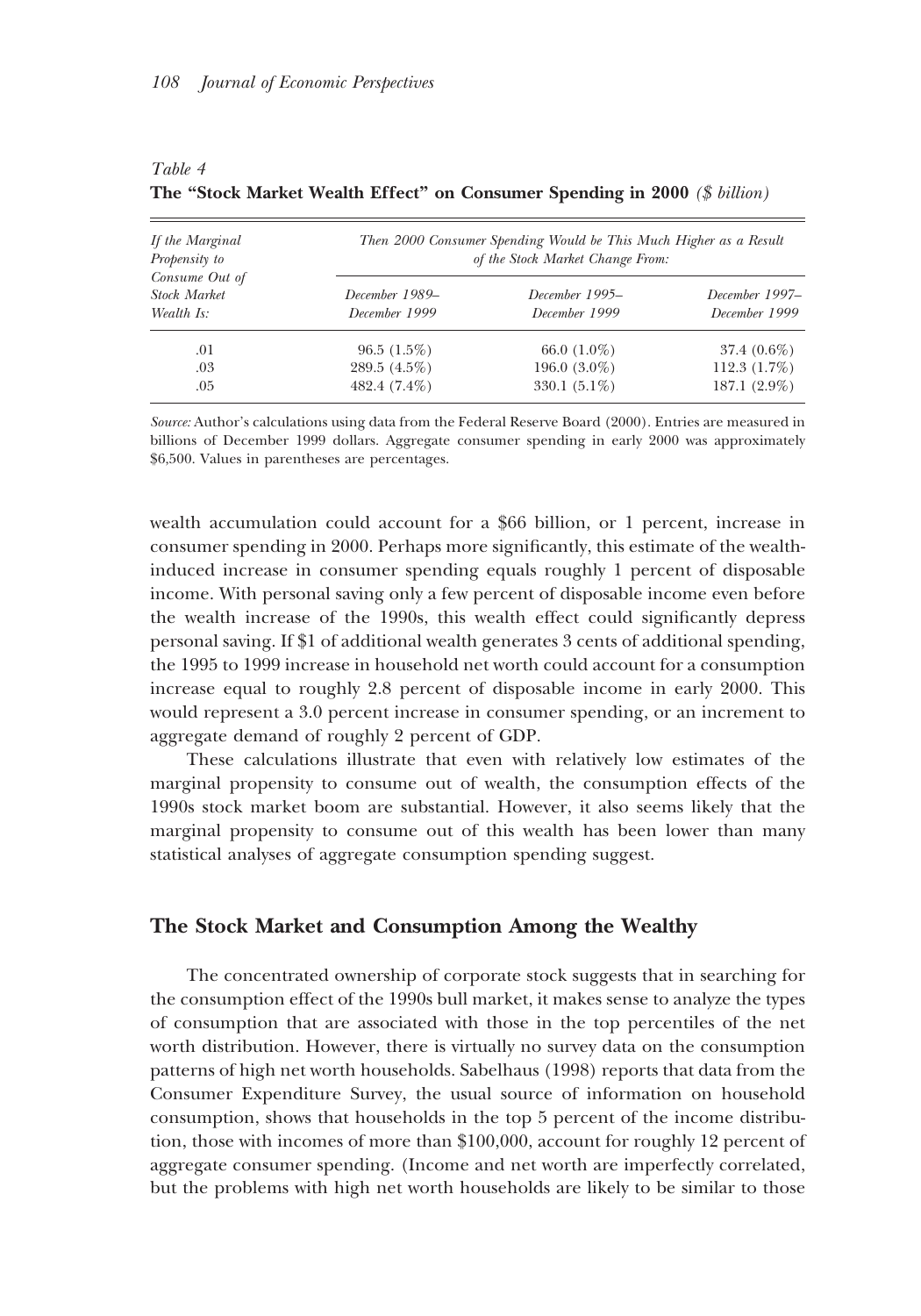for high income households.) Because high income households are underrepresented in the Consumer Expenditure Survey, however, this estimate is likely to understate the concentration of consumption. In the absence of direct evidence on consumption outlays by high net worth households, we must rely on anecdotal or indirect evidence. There is a substantial body of such evidence that points to rising consumption by such groups, but it is difficult to develop an overall quantitative profile of this spending increase.

The concentration of stock ownership is cited by some analysts, for example Swonk (1999), as a reason for assuming a modest link between stock market gains and aggregate consumption, relative to the link between other wealth and consumer spending. A rough calculation suggests the importance of focusing on consumption by the small group of households with substantial stock ownership. Assume that the top 5 percent of stockholders own 80 percent of corporate stock, and that such households account for roughly one-fifth of consumption (roughly double the share of the top 5 percent of the income distribution in the Consumer Expenditure Survey data). Assume that aggregate consumption rose 1.9 percent as a result of the 1990s bull market; this is a modest effect using a 0.01 marginal propensity to consume out of stock market gains. Eighty percent of this increase, or an increase of 1.5 percent of aggregate consumption, would need to be associated with the top 5 percent of households. This would translate to a 7.5 percent increase in the consumption of this group. Given the high concentration of stock market wealth even within the top 5 percent, the required change in the consumption of large stockholders would need to be very large indeed.

There is definitely anecdotal support for the notion that certain consumption flows typically associated with high net worth households have increased in the late 1990s. In the National Income and Product Accounts, "jewelry and watches" is one category that may be associated with luxury consumption. "Personal boats and planes" is another. In the second quarter of 1999, the consumption share of expenditures on personal boats and planes was 76 percent greater than its value four years earlier. For jewelry and watches, the consumption share was 21 percent greater than four years earlier. Zandi (1999) notes that jewelry and watch expenditures now account for 1 percent of personal consumption expenditures, an all-time high. Linking luxury outlays to stock market movements is more difficult than these anecdotes suggest, however. Poterba and Samwick (1995) note that econometric estimates of the link between luxury spending in the NIPA and stock market fluctuations often produce weak effects.

Data on automobile sales also suggest brisk demand in the highest price range. The number of Porsches sold in the United States tripled between 1995 and 1998. The number of new Mercedes sold increased nearly as rapidly, according to data compiled by Ward's Automotive. Sales of luxury vehicles, a broader category that includes vehicles with sales prices over (roughly) \$24,000 in 1999, have also risen much faster than other auto sales in the late 1990s. In some markets, such as Silicon Valley, Zesinger (1999) reports that dealers in even more expensive vehicles, such as Ferraris, have trouble maintaining any inventory. Whether these visible pur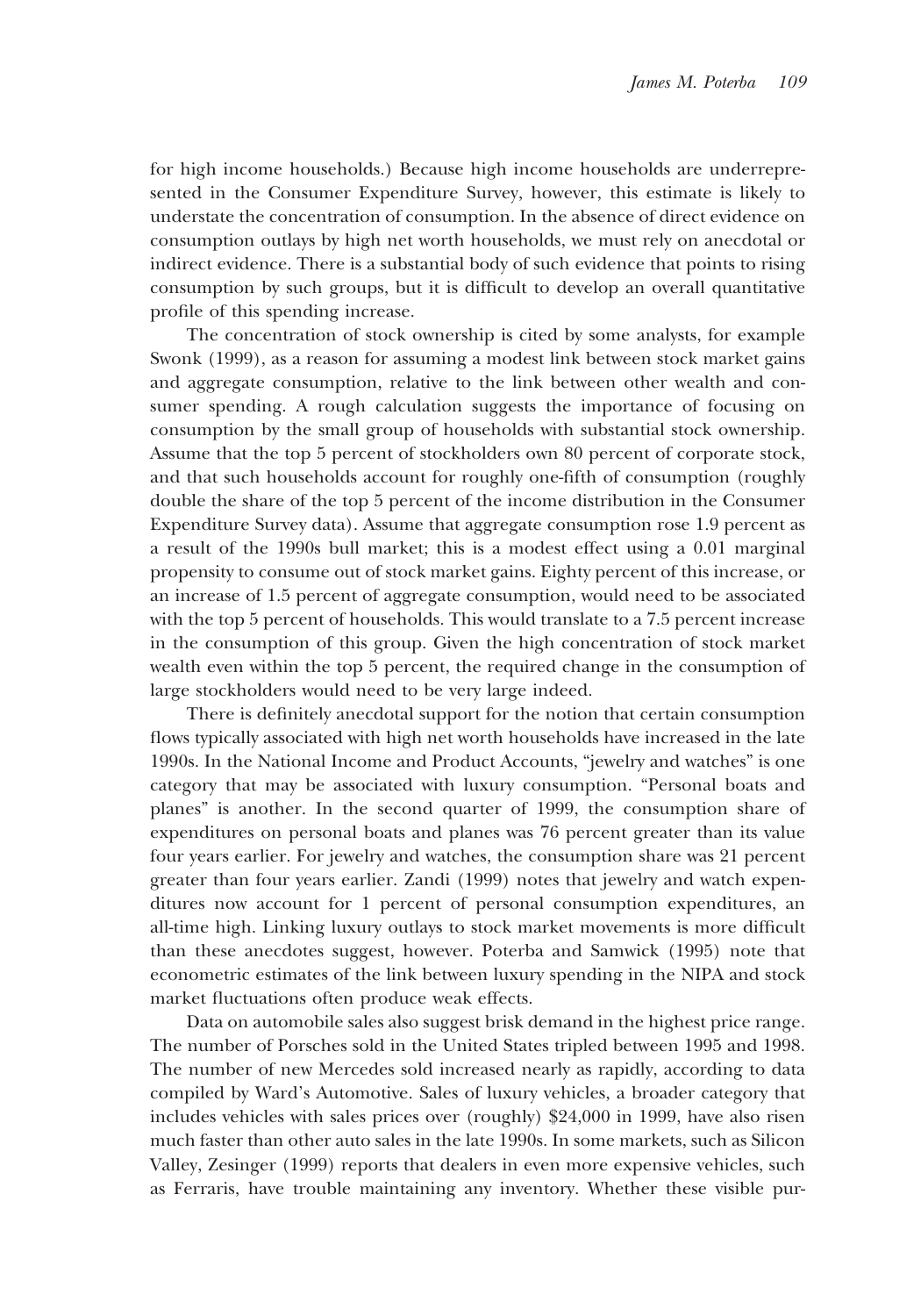chases are representative of consumption patterns among high net worth consumers remains unclear. In 1998, only slightly more than 17,000 new Porsches were sold, while there are one million households in the top 1 percent of the net worth distribution.

Sales of many luxury products appear to have been stimulated by the recent stock market boom and yet for many nondurable luxuries, this does not seem to have driven up prices. An increase in demand for luxuries should only translate into higher prices if the goods are inelastically supplied. While there is no official index of the cost of goods purchased by those in the top tier of the wealth distribution, Forbes magazine compiles a "Cost of Living Extremely Well Index" (CLEWI) that may provide some insight. The index includes 42 idiosyncratic items, ranging from a round-trip New York to London ticket on the Concorde, to Lenox silverware, to a Bill Blass dress and a year's tuition at Groton. The Forbes index is computed by calculating the arithmetic average of the price increases for these items. The cumulative increase in the CLEWI over the four years from September 1995 to September 1999 was 16.5 percent, compared with 9.7 percent for the Consumer Price Index. Thus the recent relative growth in the prices of this basket of luxury goods was modest, even though over the post-1975 period that Forbes has computed the CLEWI index, the price of luxury goods has increased significantly faster than the price of other goods.

Price patterns for some luxury goods that are in inelastic supply suggest that one way in which consumption outlays by those who own stock can increase, and can increase quickly, is through appreciation of the price of luxury durables. This is one of the inflationary forces associated with rising stock prices that has concerned monetary policy authorities. The art market is booming, prices of vintage Bordeaux have risen sharply, the markets for vacation real estate in a number of exclusive locations have experienced rapid price appreciation, and other collectibles appear to have appreciated in recent years. In some housing markets, more expensive homes in have appreciated much more rapidly than more modest homes. Bidding up the prices of real estate and related assets is hardly a novel effect of rapid wealth generation. Crook (1999) describes the buying patterns of the nouveaux riches of the Industrial Revolution in Britain, and he notes that the vast majority of the new wealthy invested very substantially in landed estates and similar properties.

Evidence on the link between stock prices and real estate is unfortunately somewhat sketchy. McGeehan (1997) presents anecdotal evidence on rising real estate prices in New York and in the resort communities that are frequented by those who have participated actively in the financial market run-up of the 1990s. Kahn (1999) summarizes some of the current patterns in and around Silicon Valley. The median house price recorded on transactions in Santa Clara County, California—the center of Silicon Valley—rose 48.5 percent in the three-year period from 1995–1998. Green (1999) finds that this run-up in housing prices is closely correlated with movements in the stock prices of technology-based companies, while price movements in Los Angeles are much less correlated with stock prices.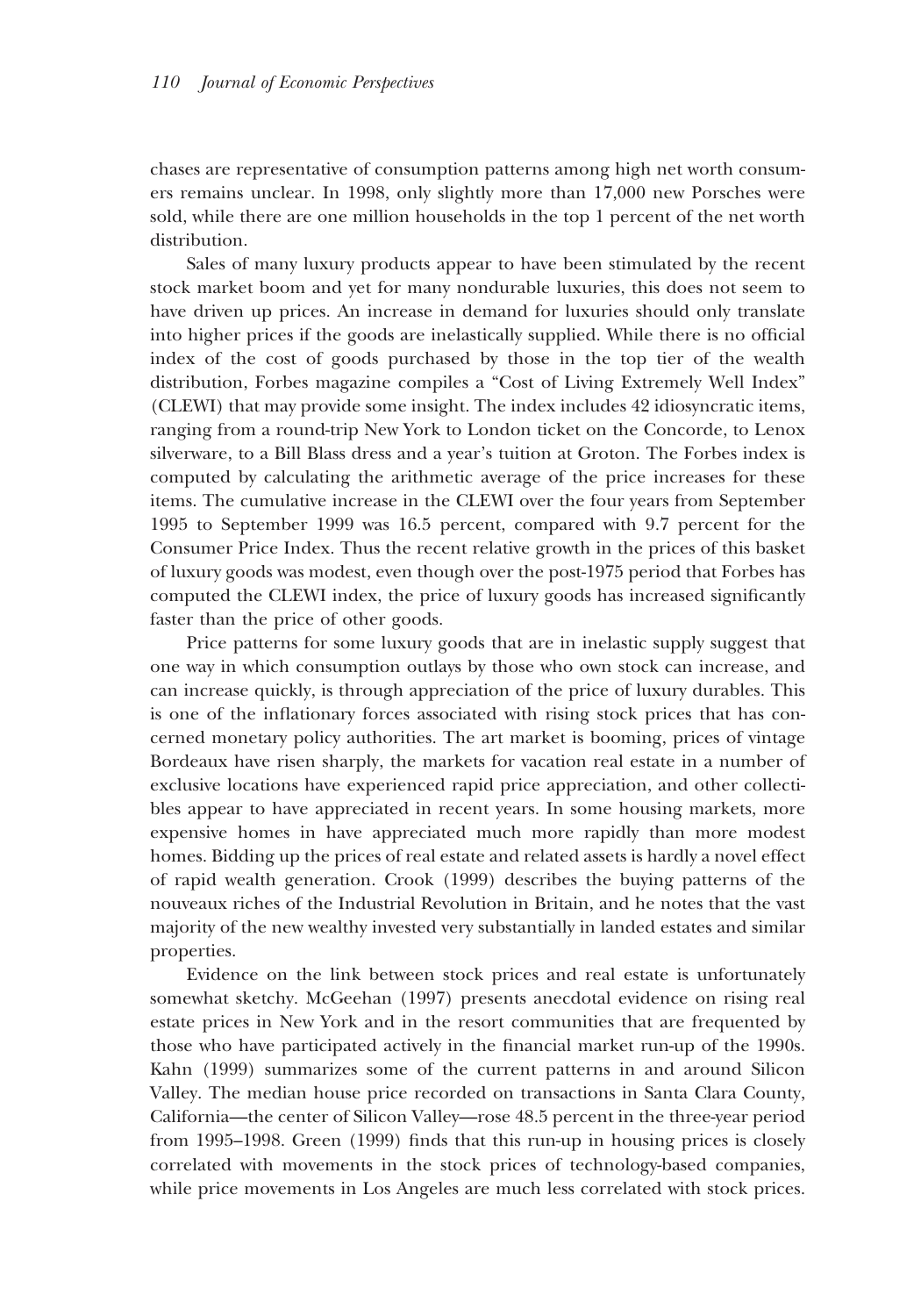Of course, the correlation of stock prices and home prices in Silicon Valley may not reflect a wealth effect, but rather, it could indicate that house prices and stock prices are reacting to the same news about fundamentals for the technology-based firms in the Silicon Valley region.

These data suggest two consequences of the concentrated nature of corporate stock ownership and the associated concentration of wealth gains in the late 1990s. First, there has been an expansion in total outlays on some luxury items, although the increase in such outlays is probably small by comparison to the increase in household stock market wealth. Second, there has been a sharp increase in the demand for some durable luxury goods that are in fixed supply, resulting in significant price appreciation for such goods. Because higher asset prices translate into higher user costs for these durables, and because the appropriate measure of consumption outlays for durables is their rental equivalent cost, durable good inflation translates into higher consumption for the households who own these goods. This is a wealth effect on consumption, although the limited size of the market for luxury durables makes it possible that these effects are not observed in the Commerce Department's estimates of durables consumption. It is nonetheless important to recognize that when a household sells stock to buy a new home, the increase in consumption is *not* equal to the amount of housing expenditure, but is rather equal to the rental equivalent expenditures on this home. Equity assets are replaced by housing assets in the household's portfolio.

### **Stock Market Wealth and Consumption: 1929 and 1987 Experiences**

The importance of refining our estimate of how changes in stock market wealth affect consumer spending suggests the value of looking beyond regression evidence to consider the lessons of particular episodes associated with sharp stock price movements. The 1929 and 1987 stock market declines, while reflecting wealth declines rather than increases, are natural episodes to consider. In neither case does the evidence suggest a large impact of stock market fluctuations on consumer spending.

Temin (1976) investigates the consumption impact of the 1929 stock market crash. He estimates the link between aggregate consumption spending and household income and wealth during the interwar years. While the data that underlie the estimates are less accurate than the comparable data for the postwar period, the estimates are remarkably similar; they suggest roughly a 2 percent marginal propensity to consume out of wealth. Temin concludes that the decline in consumer spending in the 1930–1932 period was substantially greater than the stock market decline could explain.

At least two factors may have contributed to the muted stock market effect. First, even in 1929, the total market value of corporate stocks represented only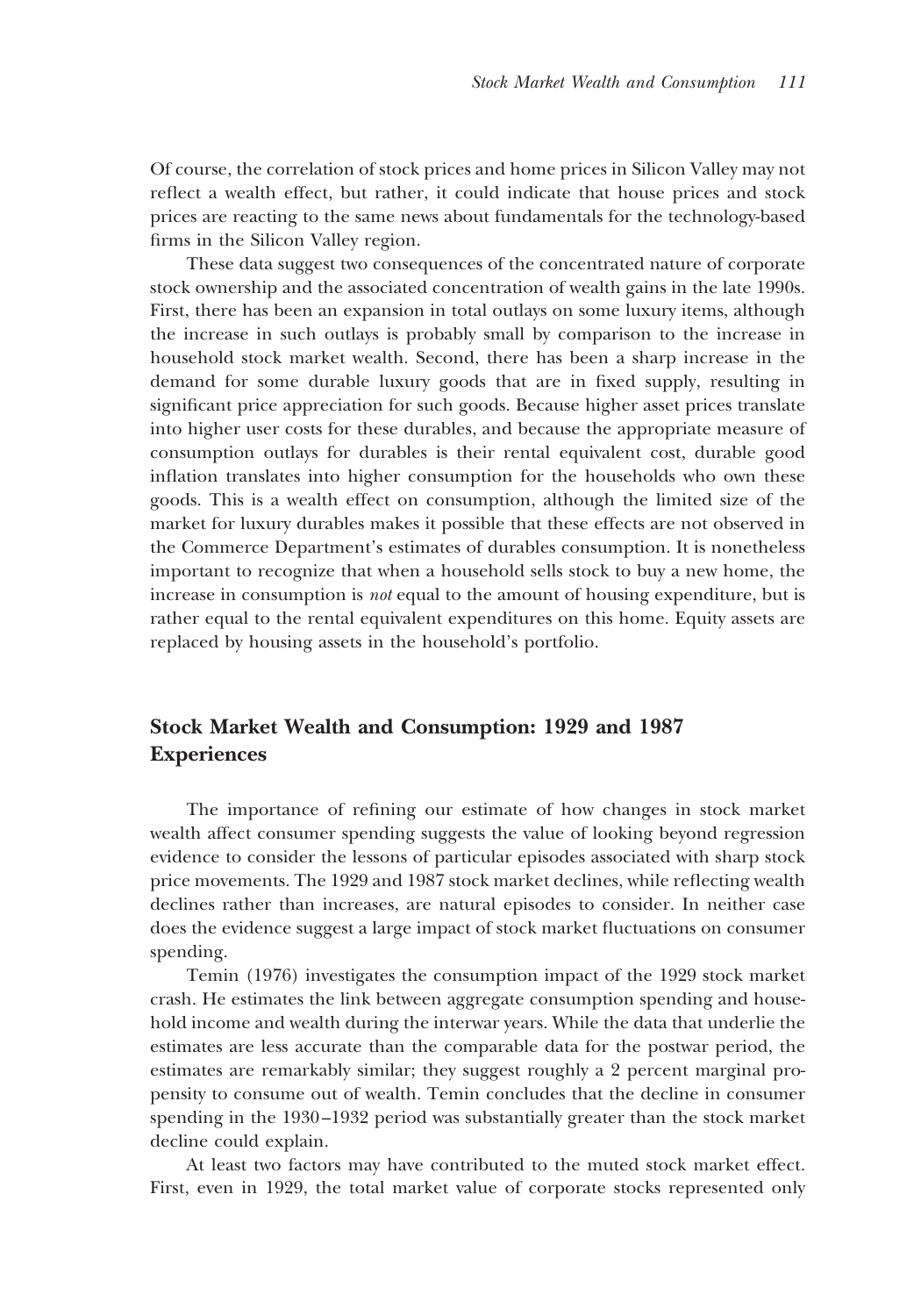about one-third of household net worth. Wolff and Marley (1989) present data that supports this claim. Stocks had been one-sixth of household wealth in 1922, so their value had clearly risen, but they still represented a limited share of net worth. Second, ownership of substantial amounts of corporate stock in 1929, as today, was limited to a small subset of high net worth households. This makes it difficult to attribute the consumption decline of the broad population in the early 1930s to stock market fluctuations.

The 1987 stock market decline, in which the real value of the stock market fell nearly 30 percent in a span of a month, provides another opportunity to assess the wealth effect on consumption. In this case, several studies have suggested relatively small consumption effects. Blinder (1987) noted at the time of the crash that its direct effect was likely to be small. His rough calculations nevertheless assumed, perhaps following Blinder and Deaton (1985), a marginal propensity to consume out of wealth of roughly 0.05. The small estimated effect on consumption was partly due to the limited magnitude of the 1987 wealth shock; by comparison, the stock market gains of the 1990s are far larger.

Pennar (1988) discusses the post-1987 crash evidence, and Poterba and Samwick (1995) present more detailed statistical analysis. One reason why the stock market's impact on consumer spending in 1987 and 1988 may have been muted is that the market had risen quickly, and then declined more quickly. Overall, the level of the stock market at the end of 1987 was very similar to its level at the beginning of the year. Given the costs of adjusting consumption to news about wealth, a short-term change in stock prices may not have as large an effect on consumption as a protracted price change.

The report of the Presidential Task Force on Market Mechanisms (1988), formed in the aftermath of the 1987 market crash, voiced skepticism of traditional analyses that suggested a substantial link between the stock market and consumer spending. After noting the concentration of stock market holdings among a small group of households, the report concluded that (p. VII-2): "[I ]t is not clear . . . how to interpret the observed relationship between stock price movements and aggregate-level consumer spending. . . . A more likely explanation [than the usual direct wealth effect] is that stock price declines affect consumer spending . . . by shaking people's confidence in the security of their jobs and the stability of their incomes." This possibility is discussed in more detail below.

### **Household-Level Evidence of Wealth Effects**

It is difficult to carry out household-level studies on how wealth affects consumer behavior because very few household surveys contain information on household net worth as well as consumption and labor supply. Fewer still include information on the change in net worth over time. The Panel Survey of Income Dynamics (PSID) is a notable exception, but it includes relatively few households with substantial stock market wealth. Parker (1999) analyzes the PSID data, and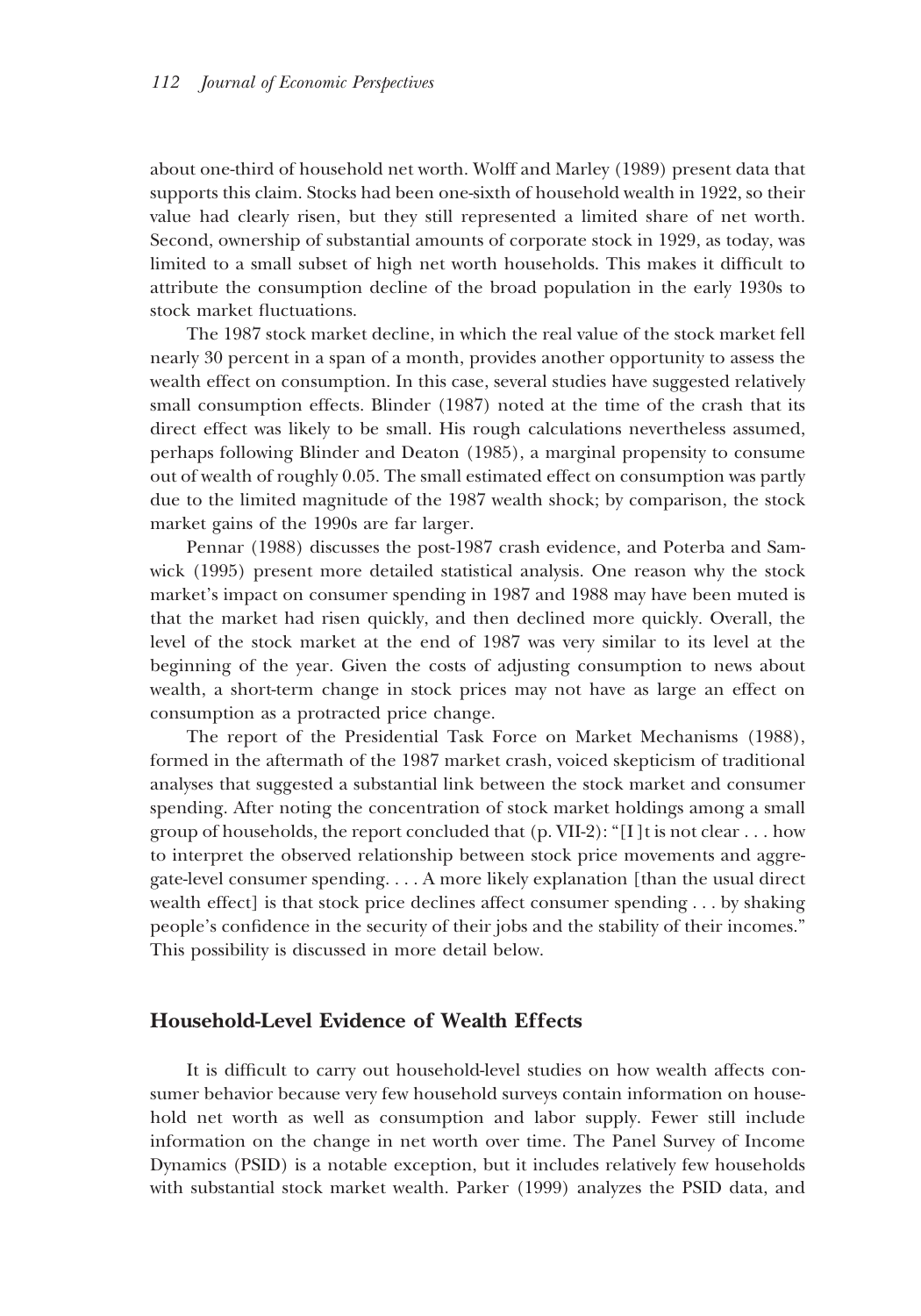concludes that the marginal propensity to spend out of household net worth is approximately 8 percent. This is much higher than most aggregate studies suggest, although it seems to be lower among households with higher net worth. Mankiw and Zeldes (1991) analyze similar data and find that the comovement between stock prices and food consumption is stronger for those who own stock than for those who do not. This is consistent with the notion that the most pronounced impact of stock market wealth changes should be found amongst the high net worth households that own corporate stock.

Juster, Lupton, Smith and Stafford (1999) present a careful analysis of saving and wealth using the three-wave panel of wealth surveys in the PSID. They find an overall marginal propensity to consume out of wealth of about 0.03, but they estimate a much larger effect for stock market wealth. This finding bears further analysis, particularly to control for other factors, such as changes in the value of human capital, that may be correlated with the ownership of corporate stock.

Other household studies suggest that Parker's (1999) result may overstate the stock market wealth effect. Starr-McCluer (1999) uses data from the Survey of Consumers carried out by the Survey Research Center at the University of Michigan to explore stock market wealth effects. She finds that a remarkable 85 percent of the respondents indicated that the "trend in stock prices over the past few years" had not affected their spending or saving patterns. Only 3.4 percent of respondents indicated that they were spending more and saving less as a result of the market run-up. A larger group, 11.6 percent, indicated that they were spending less and saving more, presumably as a result of the perception of higher expected returns available to investors.

While the Survey of Consumers is a random sample, and thus may include relatively few households that own substantial amounts of stock, similar results emerge from a survey by U.S. Trust (1999). That survey does oversample highincome and high net worth households. Forty-two percent of respondents indicated that they had left all of their "earnings"—presumably meaning their accrued capital gains—in the stock market. Another 45 percent indicated that they left most of their earnings in the market. Unfortunately, surveys such as these do not address the question of what households would have done in the absence of the stock market run-up. Perhaps the households would have saved more in the absence of the market's rise.

One problem with household-level studies of wealth effects is that wealth changes are due to household saving decisions or investment decisions in prior periods. Households that buy one type of asset (say stocks) may differ from households that do not buy stocks in more ways than just their portfolio holdings. They may, for example, be more informed about financial markets, so that when a run-up in stock prices increases the demand for financial services professionals, the value of their human capital may vary along with the stock market. This leads to a fundamental endogeneity problem in studying wealth changes and consumption changes.

One clever recent attempt to solve this endogeneity problem involves studying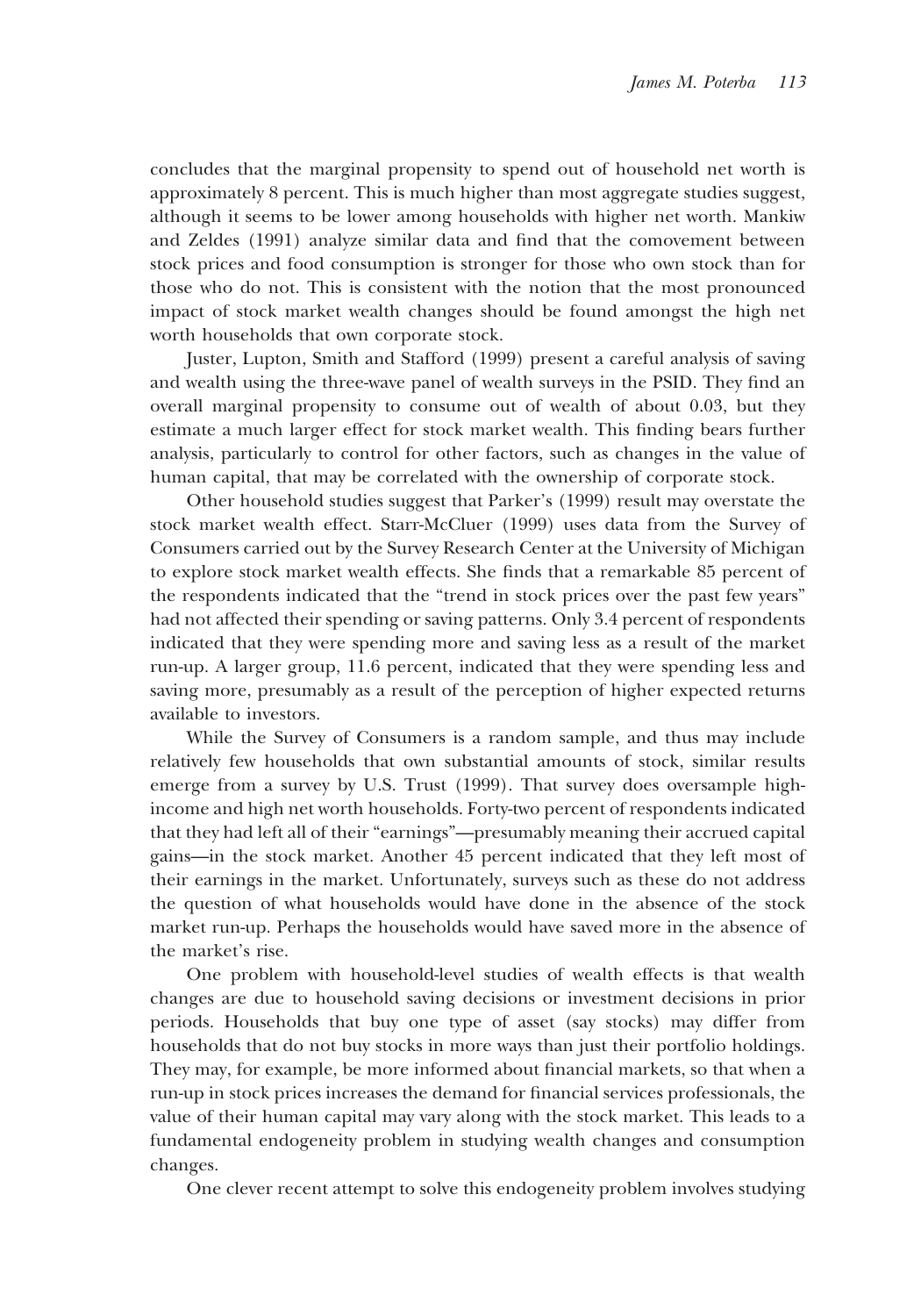the effect of winning a lottery on household behavior. (Of course, lottery participants may not be representative of the population at large.) This line of research builds on earlier work, for example by Bodkin (1959) and Landsberger (1963), on the impact of war reparations on household consumption. The lottery evidence analyzed by Imbens, Rubin and Sacerdote (1999) suggests that relatively modest winnings, winnings that could provide an annual income on the order of \$15,000, have no discernable effect on household behavior. Larger winnings, of say five times this magnitude, generally induce greater consumption of leisure and higher spending, although there is some evidence that those who are not in the labor force when they win are more likely to work after their award. These results are broadly consistent with the findings from Kaplan's (1985) survey which found that 23 percent of those who won at least \$1 million in a lottery payout left the labor force, while virtually none of those who won small payouts changed their labor market status.

The lottery studies consider labor supply as well as consumption responses to wealth shocks. It can be important to consider how favorable wealth shocks can affect labor supply, since if households reduce their labor supply in response to a stock market rise, this will blunt the effect of rising share prices on consumer spending.

Retirement is one dimension of labor supply that might be affected by stock market wealth fluctuations, although the evidence for such effects is weak. For households within five or ten years of traditional retirement age, a rising stock market may facilitate earlier-than-expected retirement. Recent media accounts have called attention to " $401(k)$  millionaires" who have become wealthy through the appreciation of assets that are held in their retirement accounts.

The empirical evidence on the link between wealth and retirement behavior is remarkably weak. Diamond and Hausman (1984) explored the effect of income, Social Security, and household net worth on retirement behavior, using data on men who reached retirement age in the 1970s. They did not find a strong effect of wealth on retirement decisions. Samwick (1998) found a statistically insignificant but positive effect of financial assets on the probability of retirement, and a negative effect of net housing equity on this probability, using data from the 1983 and 1986 Surveys of Consumer Finances. Thus the existing evidence suggests only a weak effect if any of stock market appreciation on retirement.

Lottery winnings provide one potentially exogenous source of variation in household net worth. Receipt of bequests provides another. The results from studies of bequest recipients are mixed. Holtz-Eakin, Joulfaian and Rosen (1993) find that single persons who received an inheritance of at least \$150,000 in 1982 had an 18 percent greater chance of leaving the labor force between 1982 and 1985 than did comparable individuals who did not receive bequests. Similar results emerge for married couples. The study concludes that receiving a substantial inheritance raises the chance of retirement by a factor of between two and three. In contrast, Joulfaian and Wilhelm (1994), using data from the Panel Survey of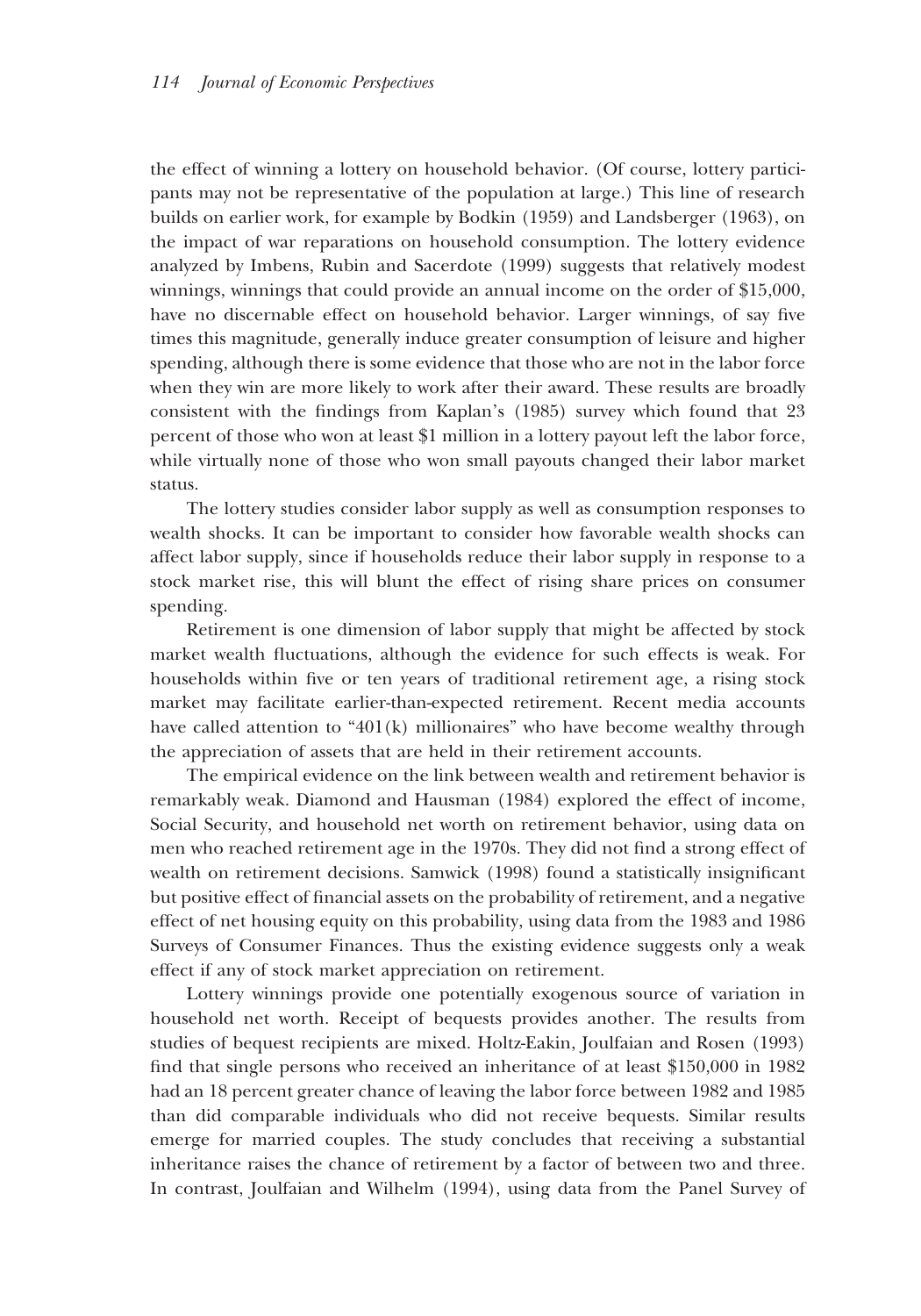Income Dynamics, find only small effects of inheritance on labor supply. They also find a very small effect, if any, of bequest receipt on food consumption.

The explanation for the disparity between the two sets of results is probably that the average inheritance in the PSID data is smaller than the average inheritance in the data set based on estate tax returns. If only large inheritances are likely to change labor supply, then in a random cross section one might find virtually no effect of inheritances, even though the small subset of large inheritors are affected by these windfalls. This is a point that must be remembered more generally in considering wealth effects. There are likely to be important differences in the behavioral responses of high net worth households and those of more modest means, and it may be difficult to extrapolate evidence from the latter to assess how a highly concentrated increase in stock market wealth affects household behavior.

Anecdotal evidence on the behavior of entrepreneurs in Silicon Valley suggests that many of those who have profited the most from the stock price run-up have not left the labor market, but continue to work at least as hard as before the stock market rise. For such entrepreneurs, it may be too soon to observe the effect of substantial wealth build-up on household behavior, particularly for the many young households that have benefited from the run-up in stock market values at high technology companies. Levy (1999) writes, "[F]ew of the new multimillionaires and billionaires have cashed in their lucrative shares . . . all keep hours as long now as when their companies were mere blips on the technology scene."

#### **The Stock Market and Government Saving**

The discussion so far has considered the link between changes in stock market wealth and personal consumption outlays. While changes in consumption affect national saving through their impact on personal saving, a rising stock market can also affect national saving through its effect on government saving. In recent years the stock market has often been cited as a contributory factor in rapidly rising federal revenues.

Rising stock prices can boost federal tax receipts through a number of channels. The most immediate is through higher capital gains realizations, which increase federal income tax revenues. The rising stock market and a reduction in capital gains tax rates in the Taxpayer Relief Act of 1997, which is likely to have increased realization rates, have worked together to raise federal tax receipts from capital gains. Federal income taxes on capital gains rose by \$50 billion, from roughly \$30 billion to approximately \$80 billion, between 1992 and 1997. The resulting increase in government saving has probably offset, to some degree, the decline in personal saving triggered by the rising stock market.

It is more difficult to quantify the other channels through which rising share values affect tax receipts. The tax collected on withdrawals from tax-deferred retirement saving plans is greater when the value of the assets in these plans is greater. Federal estate tax receipts are also likely to increase when share prices rise,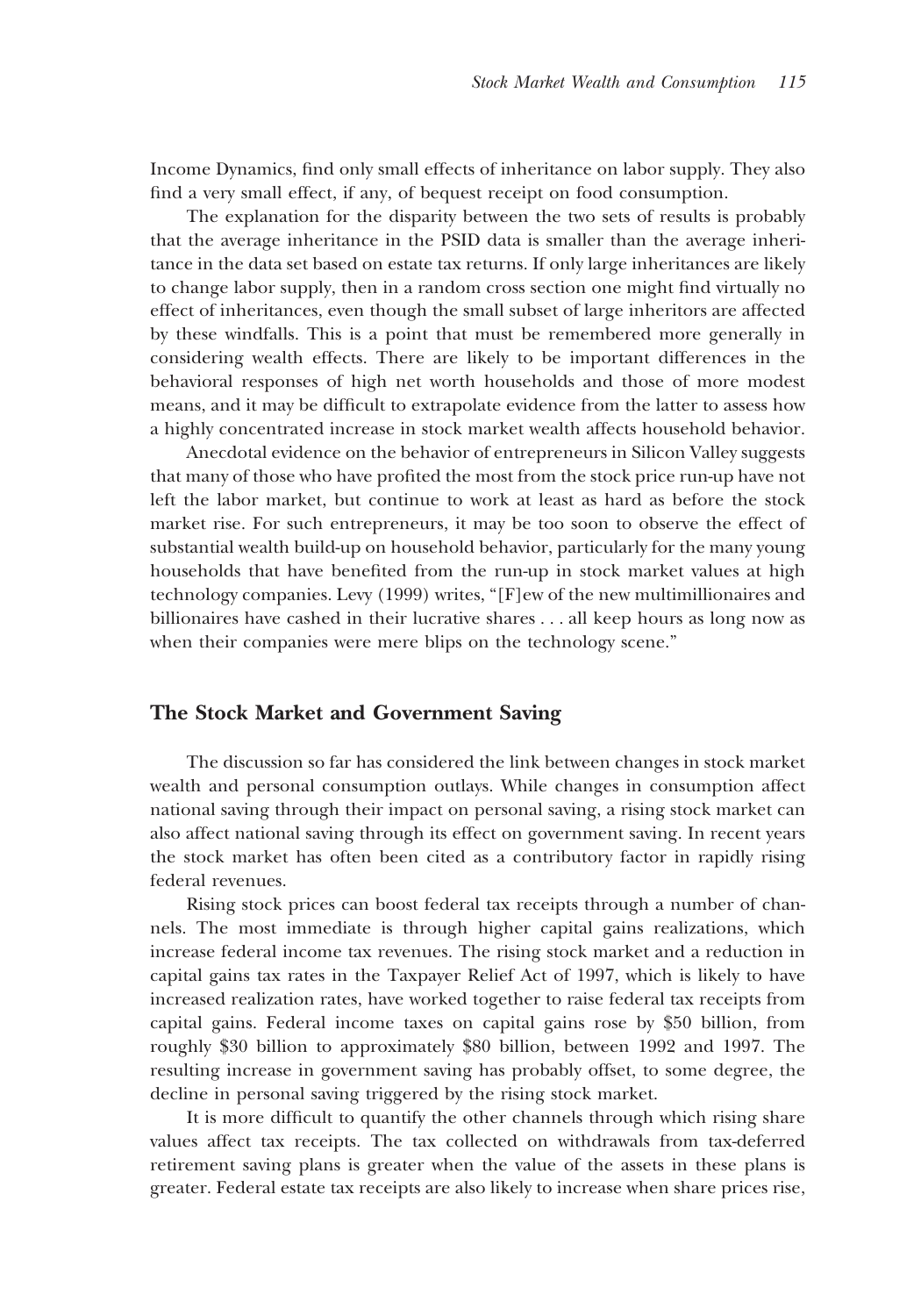since that increases the value of taxable estates. Rising share prices also contribute to higher corporate profits, since firms may not need to make contributions to their defined benefit pension plans when the assets in these plans appreciate in value. The value of corporate stock option grants to employees also rises with the stock market, although since such grants represent taxable income to employees and a tax deduction for firms, the net impact on government revenues is probably modest. Taken together, these effects are likely to contribute to a further substantial increase in federal tax receipts.

While there is little doubt that the rising stock market has helped to reduce the federal budget deficit, the stock market is not the sole or even the most important force working in this direction. Kasten, Weiner and Woodward (1999) discuss the source of rising revenue in some detail. During the mid- and late-1990s, a shift in the composition of taxable income toward higher income households was at least as important as the rise in capital gains. Sharp overall growth in labor income has also been an important factor in revenue growth.

### **Closing Thoughts: Consumer Confidence and Asymmetric Response to Rising and Falling Wealth**

The foregoing analysis has focused almost exclusively on the direct effects of rising stock market wealth on consumer spending. The highly skewed distribution of stock ownership necessarily implies that such direct wealth effects are likely to be small for most households. However, it is possible that changes in stock prices affect spending even by households that do not own stock because they affect consumer confidence or the uncertainty that consumers perceive about future economic conditions. This "confidence channel" need not be constrained by the logic of budget constraints that may delimit more traditional wealth effects, which means it is even more difficult to quantify.

Romer (1990) develops such a consumer confidence argument in her study of how the stock market affected consumer spending between 1929 and 1932. Zandi (1999) makes a similar argument with respect to the current increase in consumer spending, suggesting that a rising stock market has buoyed consumer confidence, thereby raising spending even among households with little or no direct exposure to the equity market. At the end of 1999, consumer confidence reached its highest level since October 1968, and this high level of confidence has probably contributed to the growth of consumer spending. If changes in stock market values can trigger changes in consumer confidence even among those who do not own stock, then it is possible for a stock price appreciation like that of the last few years to have a broader impact that the foregoing analysis suggests. There is little empirical evidence at this stage to quantify such an effect.

Another intriguing issue associated with the rise in stock market wealth is the potential asymmetry in how wealth changes affect consumer spending. Zandi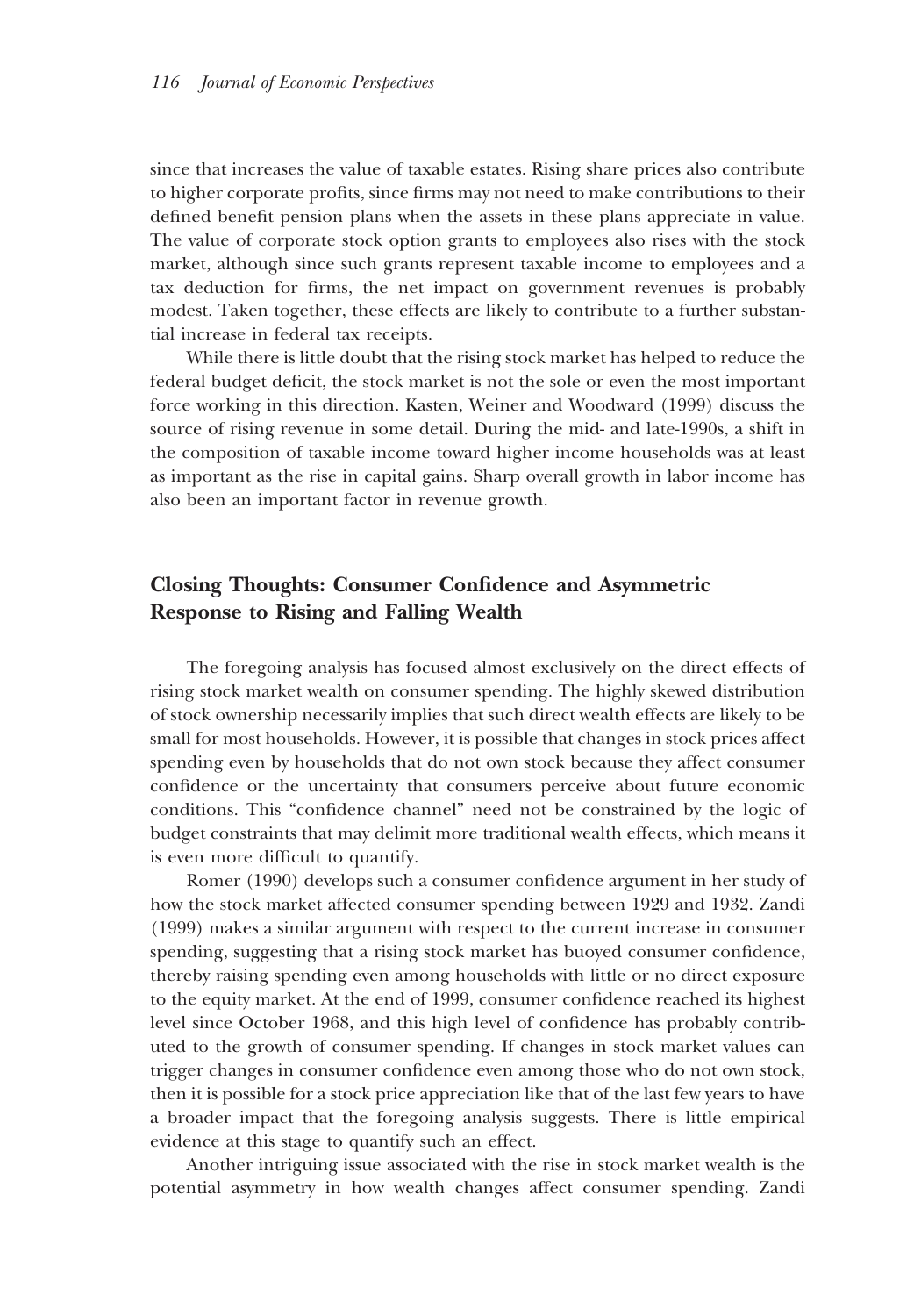(1999) raises the possibility that consumers react more rapidly when wealth contracts than when it expands. This would imply that it is not possible to define "the wealth effect," but rather that it is necessary to consider the evolution of wealth and other factors in determining how consumer spending reacts to asset values. This is part of the research agenda on how asset values affect the real economy that is implicit in Greenspan's (1999) comments. Once again, existing empirical evidence provides very limited guidance on asymmetric responses to wealth shocks. Unfortunately, the only way to learn more about these effects may be by experiencing a downturn in stock market values.

y *I am grateful to Daniel Bergstresser and Kate Salvage for research assistance, to Brad De Long, Robert Hall, Alan Krueger, Lawrence Ozanne, John Sabelhaus, Andrew Samwick, Martha Starr-McCluer, Diane Swonk, and Timothy Taylor for helpful comments and discussions, and to the National Science Foundation and National Institute on Aging for research support.*

#### **References**

**Ando, Albert and Franco Modigliani.** 1963. "The Life Cycle Hypothesis of Saving: Aggregate Implications and Tests." *American Economic Review.* 103, pp. 55–84.

**Becker, Gary S.** 1987. "Why a Depression Isn't in the Cards." *Business Week*. November 9, p. 22.

**Becker, Gary S.** 1997. "Why a Crash Wouldn't Cripple the Economy." *Business Week*. April 14, p. 26.

**Bhatia, Kul.** 1972. "Capital Gains and the Aggregate Consumption Function." *American Economic Review*. 62, pp. 866–79.

**Blinder, Alan S.** 1987. "How to Read Wall Street's Scrambled Messages." *Business Week*. No[vem](http://pubs.aeaweb.org/action/showLinks?crossref=10.2307%2F2534444&citationId=p_6)ber 16, p. 28.

**Blinder, Alan S. and Angus Deaton.** 1985. "The Time Series Consumption Function Revisited." *Brookings Papers on Economic Activity*. 2, pp. 465–511.

**Board of Governors of the Federal Reserve System.** 2000. *Flow of Funds Accounts of the United States: Flows and Outstandings, Fourth Quarter 1999.* Washington: Board of Governors of the Federal Reserve System.

**Bodkin, R.** 1959. "Windfall Income and Consumption." *American Economic Review.* 49, pp. 602–14.

**Brayton, Flint and Peter Tinsley.** 1996. "A Guide to the FRB/US: A Macroeconomic Model of the United States." Federal Reserve Board of Governors, Washington DC, Working Paper 1996-42.

**Crook, J. Mordaunt.** 1999. *The Rise of the Nouveaux Riches*. London: John Murray/Trafalgar.

**Diamond, Peter and Jerry Hausman.** 1984. "Individual Retirement and Savings Behavior." *Journal of Public Economics.* February/March, 23, pp. 81–114.

**Engelhardt, Gary.** 1996. "House Prices and Home Owner Saving Behavior." *Regional Science and Urban Economics.* 26, pp. 313–36.

**Gale, William and John Sabelhaus.** 1999. "Perspectives on the Household Saving Rate." *Brookings Papers on Economic Activity*.

**Green, Richard.** 1999. "Stock Prices and House Prices in California: New Evidence of a Wealth Effect? A Note." Mimeo, University of Wisconsin-Madison.

**Greenspan, Alan.** 1999. "Opening Remarks." Presentation at Federal Reserve Bank of Kansas [Ci](http://pubs.aeaweb.org/action/showLinks?crossref=10.2307%2F2118337&citationId=p_16)ty Symposium, August 27.

**Holtz-Eakin, Douglas, David Joulfaian and Harvey Rosen.** 1993. "The Carnegie Conjecture: Some Empirical Evidence." *Quarterly Journal of Economics.* May, 108, pp. 413–35.

**Imbens, Guido W., Donald B. Rubin and Bruce Sacerdote.** 1999. "Estimating the Effect of Unearned Income on Labor Supply, Earnings, Savings, and Consumption: Evidence From a Survey [of](http://pubs.aeaweb.org/action/showLinks?crossref=10.2307%2F146138&citationId=p_18) Lottery Players." NBER Working Paper 7001.

**Joulfaian, David and Mark Wilhelm.** 1994. "Inheritance and Labor Supply." *Journal of Human Resources.* Fall, 24, pp. 1205–1234.

**Juster, F. Thomas, Joseph Lupton, James P. Smith, and Frank Stafford.** 1999. "Savings and Wealth: Then and Now." Mimeo, University of Michigan, Institute for Survey Research.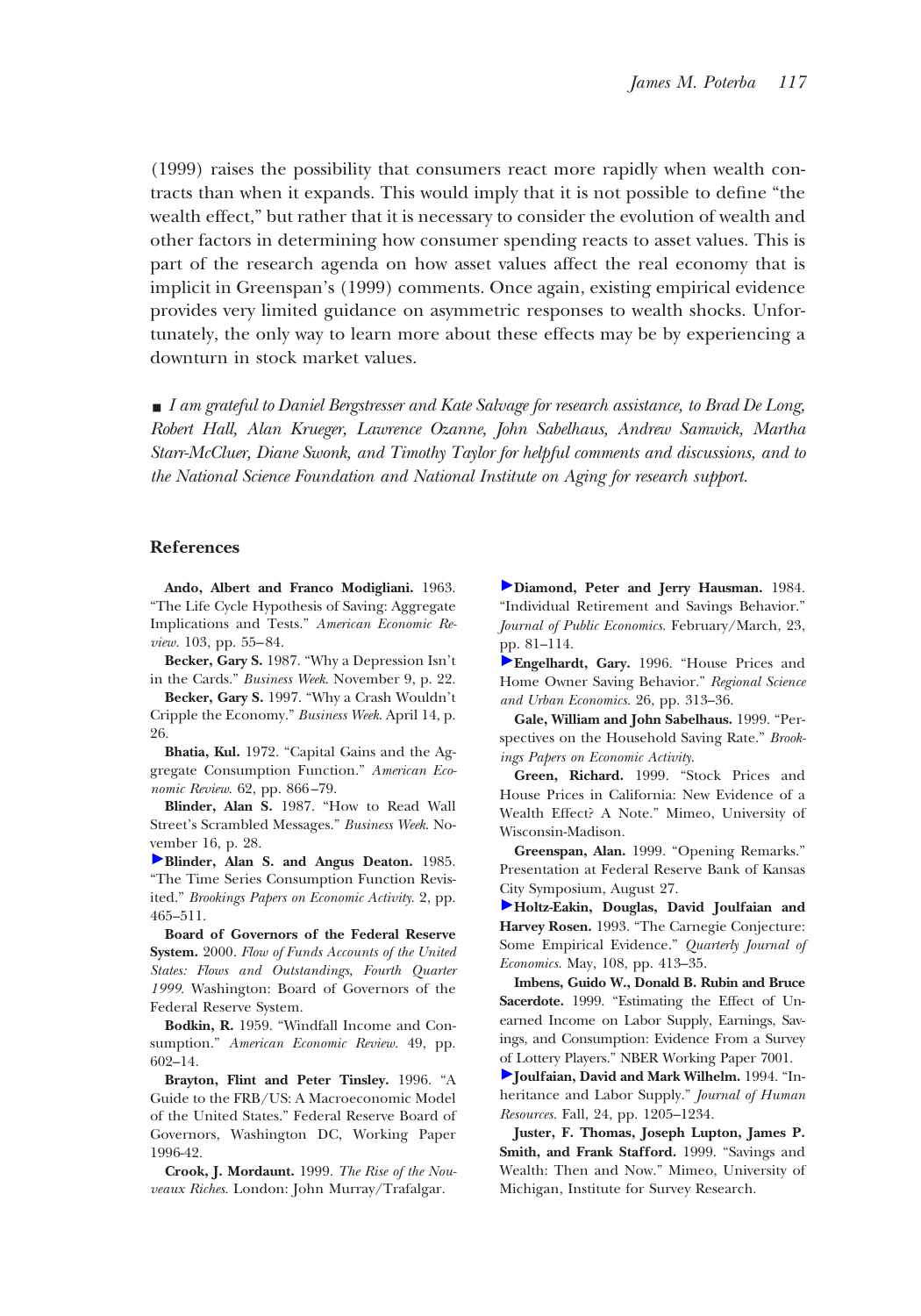**Kahn, Jeremy.** 1999. "Mortgage Shmortgage; I'll Pay Cash." *Fortune.* July 19, p. 26.

**Kaplan, H. Roy.** 1985. "Lottery Winners and Work Commitment." *Journal of the Institute for Socioeconomic Research.* 10, pp. 82–94.

**Kasten, Richard, David Weiner and G. Thomas Woodward.** 1999. "What Made Receipts Boom and When Will They Go Bust?" *National Tax Journal*. September, 52, pp. 339–48.

**Krueger, Alan B.** 1999. "Measuring Labor's Share." *American Economic Review.* 89:2, pp. 45– 51.

**Landsberger, M.** 1963. "Windfall Income and Consumption." *American Economic Review.* 53, pp. 534–40.

**Laurence H. Meyer and Associates.** 1994. *The WUMM Model Book*. St. Louis: L. H. Meyer and Associates.

**Levy, Doug.** 1999. "Flying High on the Future." *USA Today.* February 21, p. 1.

**Ludvigson, Sydney and Charles Steindel.** 1999. "How Important is the Stock Market Effect on Consumption?" *Federal Reserve Bank of New York Economic Policy Review*. July, 5:2, pp. 29–52. **Mankiw, N. Gregory and Steven Zeldes.** 1991. "The Consumption of Stockholders and Nonstockholders." *Journal of Financial Economics.* 29:1, pp. 97–112.

**McGeehan, Patrick.** 1997. "Now Suddenly Rich, Wall Streeters Spark a Very Fancy Boom." *Wall Street Journal.* April 10, p. 1.

**Office of Management and Budget.** 1996. *Budget of the United States Government: Analytical Perspectives*. Washington: U.S. Government Printing Office.

**Parker, Jonathan.** 1999. "Spendthrift in America? On Two Decades of Decline in the U.S. Saving Rate?" In *NBER Macroeconomics Annual 1999.* Ben Bernanke and Julio Rotemberg, eds. Cambridge: MIT Press.

Peek, Joe. 1983. "Capital Gains and Personal Saving Behavior." *Journal of Money, Credit, and Banking*. 15, pp. 1–23.

**Pennar, Karen.** 1988. "It's Almost As If It Never Happened—Almost." *Business Week.* April 18, pp. 56–59.

**Poterba, James.** 2000, forthcoming. "Incentive Effects of Estate and Gift Taxes in the United States." *Journal of Public Economics*.

**Poterba, James and Andrew Samwick.** 1995. "Stock Ownership Patterns, Stock Market Fluctuations, and Consumption." *Brookings Papers on Economic Activity*. 2, pp. 295–357.

**Poterba, James and David Wise.** 1998. "Individual Financial Decisions in Retirement Saving Plans and the Provision of Resources for Retirement," in *Privatizing Social Security*. M. Feldstein,

ed. Chicago: University of Chicago Press, pp. 363–93.

**Presidential Task Force on Market Mechanisms.** 1988. *Report of the Presidential Task Force on Market Mechanisms*. Washington: U.S. Government Printing Office.

**Romer, Christina.** 1990. "The Great Crash and the Onset of the Great Depression." *Quarterly Journal of Economics.* 105, pp. 597–624.

**Sabelhaus, John.** 1998. "Using the Consumer Expenditure Survey for Research on Saving and Consumption." Mimeo, Congressional Budget Office.

**Samwick, Andrew.** 1998. "New Evidence on Pensions, Social Security, and the Timing of Retirement." *Journal of Public Economics.* November, 70, pp. 207–36.

**Skinner, Jonathan.** 1996. "Is Housing Wealth a Sideshow?" In *Advances in the Economics of Aging.* D. Wise, ed. Chicago: University of Chicago Press, pp. 241–68.

**Starr-McCluer, Martha.** 1999. "Stock Market Wealth and Consumer Spending." Mimeo, Federal Reserve Board of Governors.

**Swonk, Diane C.** 1999. "The Stock Market and the Bill Gates Effect." *BankOne One View of the Economy.* May 12.

**Temin, Peter.** 1976. *Did Monetary Forces Cause the Great Depression?* New York: Norton.

**Thaler, Richard.** 1990. "Anomalies: Saving, Fungibility, and Mental Accounts." *Journal of Economic Perspectives.* 4, pp. 193–206.

**Tracy, Joseph, Henry Schneider and Sewin Chan.** 1999. "Are Stocks Overtaking Real Estate in Household Portfolios?" *Federal Reserve Bank of New York Current Issues in Economics and Finance.* April, 5.

**U.S. Department of Commerce, Bureau of the Census.** 1975. *Historical Statistics of the United States: Colonial Times to 1970, Part 1*. Washington: U.S. Government Printing Office.

**U.S. Trust.** 1999. *The Impact of the 1990s Bull [Ma](http://pubs.aeaweb.org/action/showLinks?system=10.1257%2Fjep.12.3.131&citationId=p_51)rket*. New York: U.S. Trust.

**Wolff, Edward.** 1998. "Recent Trends in the Size Distribution of Household Wealth." *Journal of Economic Perspectives.* Summer, 12, pp. 131–50.

**Wolff, Edward and Marcia Marley.** 1989. "Long Term Trends in U.S. Wealth Inequality: Methodological Issues and Results," in *The Measurement of Saving, Investment, and Wealth.* R. Lipsey and H. Tice, eds. Chicago: University of Chicago Press, pp. 765–839.

**Zandi, Mark R.** 1999. "Wealth Worries." *Regional Financial Review.* August, pp. 1–8.

**Zesiger, Sue.** 1999. "Silicon Speed." *Fortune.* September 27, pp. 120.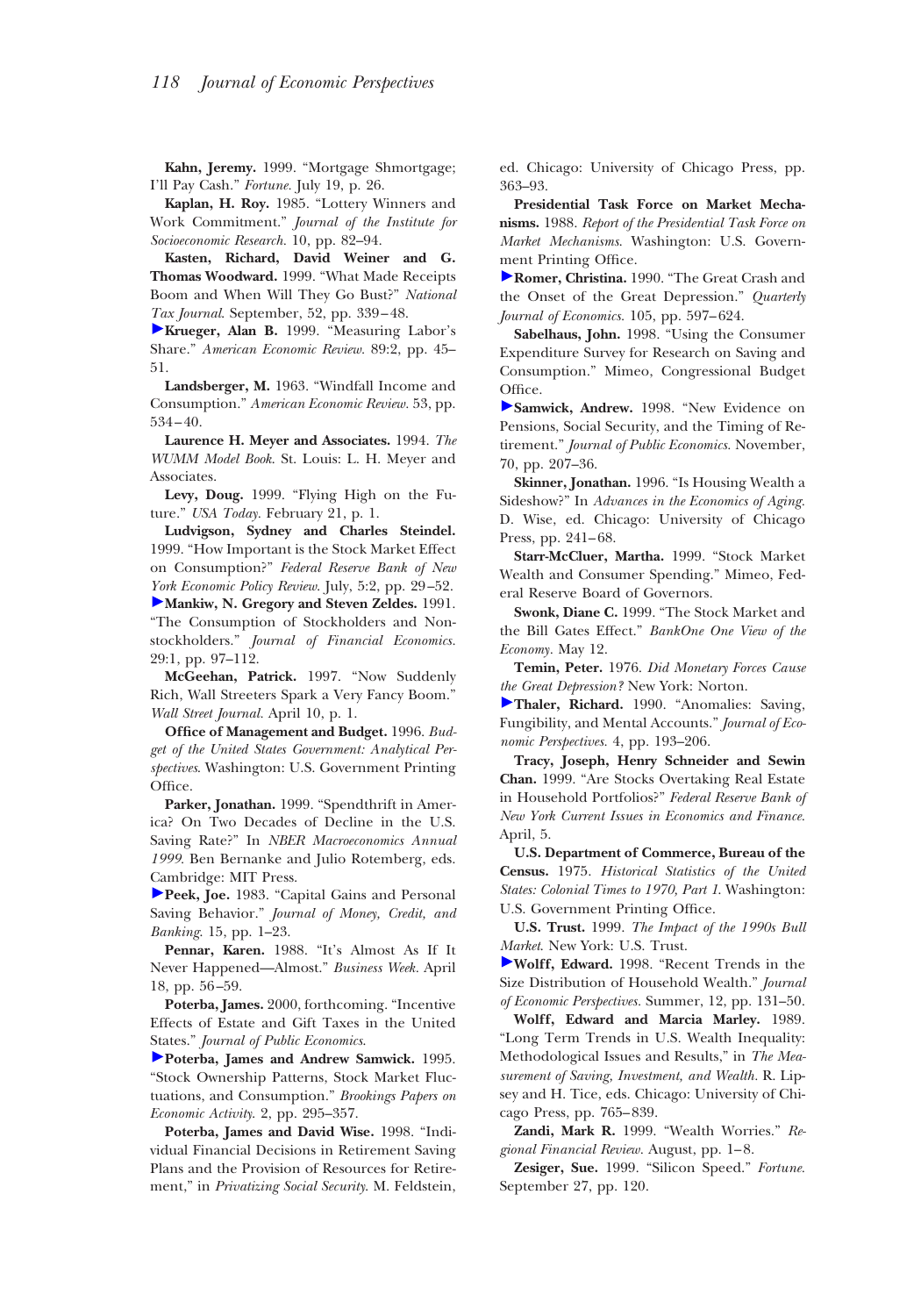#### **This article has been cited by:**

- 1. Gomaa Agag, Riyad Eid. 2020. Which consumer feedback metrics are the most valuable in driving consumer expenditure in the tourism industries? A view from macroeconomic perspective. *Tourism Management* **80**, 104109. [[Crossref\]](https://doi.org/10.1016/j.tourman.2020.104109)
- 2. Solikin M. Juhro, Bernard Njindan Iyke. 2020. Consumer confidence and consumption expenditure in Indonesia. *Economic Modelling* **89**, 367-377. [\[Crossref](https://doi.org/10.1016/j.econmod.2019.11.001)]
- 3. Tong-yob Nam. 2020. Geographic Heterogeneity in Housing Market Risk and Portfolio Choice. *The Journal of Real Estate Finance and Economics* **62**. . [[Crossref\]](https://doi.org/10.1007/s11146-020-09762-9)
- 4. Chunhua Lan. 2020. Stock Price Movements: Business-Cycle and Low-Frequency Perspectives. *The Review of Asset Pricing Studies* **10**:2, 335-395. [\[Crossref](https://doi.org/10.1093/rapstu/raaa002)]
- 5. Leming Lin. 2020. Bank Deposits and the Stock Market. *The Review of Financial Studies* **33**:6, 2622-2658. [[Crossref\]](https://doi.org/10.1093/rfs/hhz078)
- 6. Jie Chen, William Hardin, Mingzhi Hu. 2020. Housing, Wealth, Income and Consumption: China and Homeownership Heterogeneity. *Real Estate Economics* **48**:2, 373-405. [[Crossref\]](https://doi.org/10.1111/1540-6229.12245)
- 7. Engelbert Stockhammer, Erik Bengtsson. 2020. Financial effects in historic consumption and investment functions. *International Review of Applied Economics* **34**:3, 304-326. [[Crossref\]](https://doi.org/10.1080/02692171.2020.1732307)
- 8. Hong-Jhong Cheng, Nan-Yu Wang, Chien-Wen Peng, Chih-Jen Huang. 2020. WILL THE HOUSING WEALTH EFFECT COMPENSATE THE MACRO-ECONOMY? EVIDENCE FROM TAIWAN'S DOMESTIC CONSUMPTION. *International Journal of Strategic Property Management* **24**:3, 197-214. [\[Crossref](https://doi.org/10.3846/ijspm.2020.12169)]
- 9. Renata Bottazzi, Serena Trucchi, Matthew Wakefield. 2020. Consumption Responses to a Large Shock to Financial Wealth: Evidence from Italy. *The Scandinavian Journal of Economics* **122**:2, 762-789. [\[Crossref\]](https://doi.org/10.1111/sjoe.12339)
- 10.Diego May, Gabriela Nodari, Daniel M. Rees. 2020. Wealth and Consumption in Australia. *Australian Economic Review* **53**:1, 105-117. [[Crossref\]](https://doi.org/10.1111/1467-8462.12364)
- 11. Han Li, Jiangyi Li, Yi Lu, Huihua Xie. 2020. Housing wealth and labor supply: Evidence from a regression discontinuity design. *Journal of Public Economics* **183**, 104139. [\[Crossref](https://doi.org/10.1016/j.jpubeco.2020.104139)]
- 12. Corrado Giulietti, Mirco Tonin, Michael Vlassopoulos. 2020. When the market drives you crazy: Stock market returns and fatal car accidents. *Journal of Health Economics* **70**, 102245. [[Crossref\]](https://doi.org/10.1016/j.jhealeco.2019.102245)
- 13. Yixing Zhang, Qinmin Jia, Chen Chen. 2020. Risk attitude, financial literacy and household consumption: Evidence from stock market crash in China. *Economic Modelling* . [[Crossref\]](https://doi.org/10.1016/j.econmod.2020.02.040)
- 14. Sangcheol Song. 2020. Actualization of growth potential in international joint ventures: The moderating effects of localization strategies. *Journal of World Business* **55**:2, 101024. [[Crossref\]](https://doi.org/10.1016/j.jwb.2019.101024)
- 15. Serena Sordi, Marwil J. Dávila-Fernández. 2020. Investment behaviour and "bull & bear" dynamics: modelling real and stock market interactions. *Journal of Economic Interaction and Coordination* **71**. . [\[Crossref](https://doi.org/10.1007/s11403-019-00279-w)]
- 16. Ana Zorio-Grima, Paloma Merello. 2020. Consumer confidence: Causality links with subjective and objective information sources. *Technological Forecasting and Social Change* **150**, 119760. [\[Crossref](https://doi.org/10.1016/j.techfore.2019.119760)]
- 17. Christina Anselmann. Income Distribution in Stagnation Theories 163-194. [\[Crossref](https://doi.org/10.1007/978-3-030-41087-2_7)]
- 18. Shu-Lien Chang, Yun-Huan Lee. 2019. Returns spillovers between tourism ETFs. *The North American Journal of Economics and Finance* **50**, 100977. [[Crossref\]](https://doi.org/10.1016/j.najef.2019.04.020)
- 19. Wen-Yuan Lin, I-Chun Tsai. 2019. Trader differences in Shanghai's A-share and B-share markets: Effects on interaction with the Shanghai housing market. *Journal of Asian Economics* **64**, 101128. [\[Crossref](https://doi.org/10.1016/j.asieco.2019.07.001)]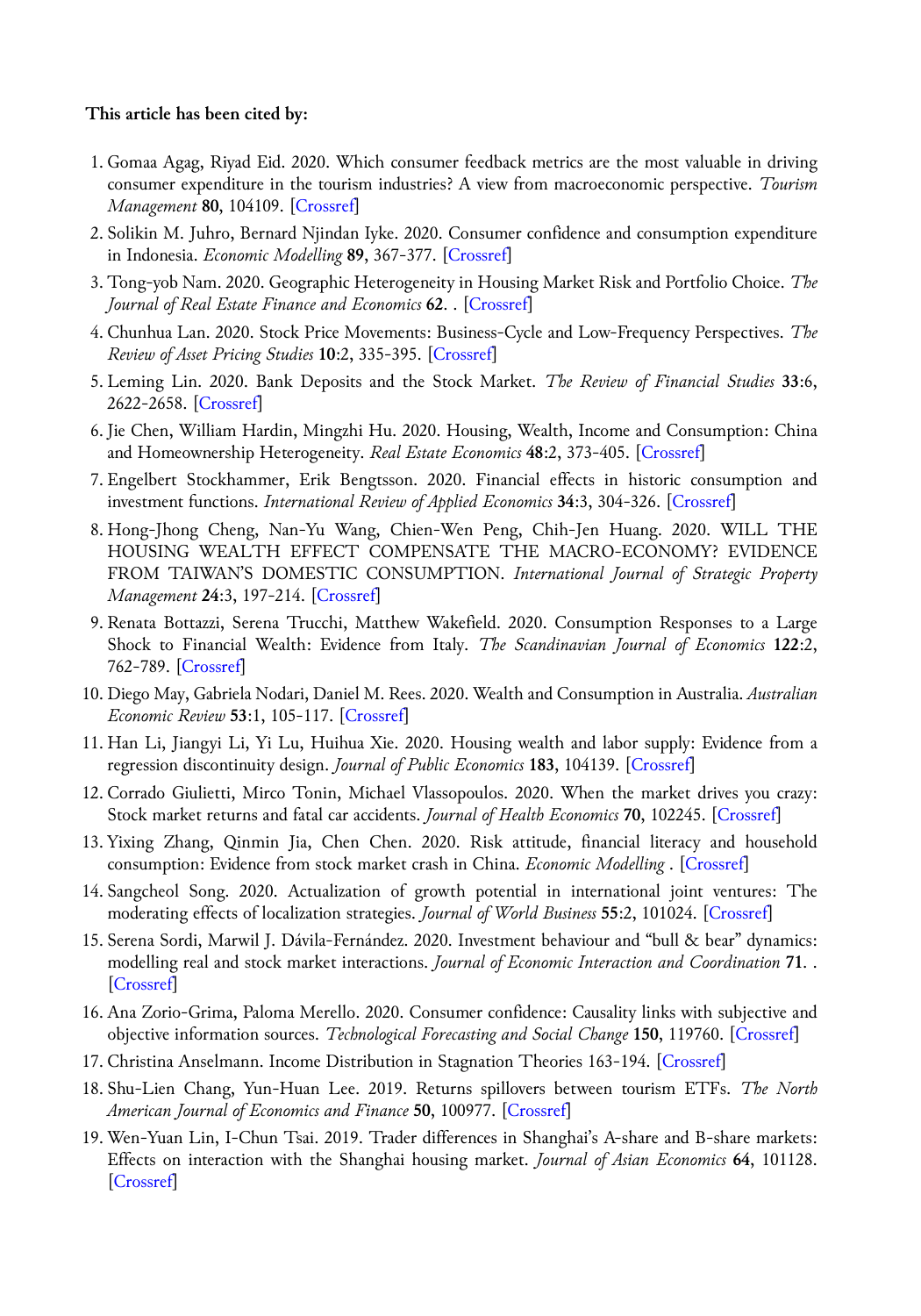- 20. Brian Aronson, Lisa A. Keister. 2019. Overwork, Specialization, and Wealth. *Journal of Marriage and Family* **81**:5, 1053-1073. [[Crossref\]](https://doi.org/10.1111/jomf.12596)
- 21. Samra Chaudary. 2019. Does salience matter in investment decision?. *Kybernetes* **48**:8, 1894-1912. [\[Crossref](https://doi.org/10.1108/K-09-2018-0490)]
- 22. Urooj Khan, Suresh Nallareddy, Ethan Rouen. 2019. The Role of Taxes in the Disconnect Between Corporate Performance and Economic Growth. *Management Science* . [[Crossref\]](https://doi.org/10.1287/mnsc.2019.3350)
- 23. Patrick Payne, Charlene M. Kalenkoski, Christopher Browning. 2019. Risk Tolerance and the Financial Satisfaction of Credit Card Users. *Journal of Financial Counseling and Planning* **30**:1, 110-120. [\[Crossref\]](https://doi.org/10.1891/1052-3073.30.1.110)
- 24. Vytautas Žukauskas, Jörg Guido Hülsmann. 2019. Financial asset valuations: The total demand approach. *The Quarterly Review of Economics and Finance* **72**, 123-131. [[Crossref\]](https://doi.org/10.1016/j.qref.2018.11.004)
- 25. Esra Alp, Ünal Seven. 2019. The dynamics of household final consumption: The role of wealth channel. *Central Bank Review* **19**:1, 21-32. [\[Crossref](https://doi.org/10.1016/j.cbrev.2019.03.002)]
- 26. Takeshi Niizeki, Masahiro Hori. 2019. The effect of inheritance receipt on individual labor supply: Evidence from Japanese microdata. *Japan and the World Economy* **49**, 176-186. [[Crossref\]](https://doi.org/10.1016/j.japwor.2018.11.004)
- 27. Eliphas Ndou, Nombulelo Gumata, Mthokozisi Mncedisi Tshuma. Does Consumption Growth Respond Asymmetrically to Positive and Negative Repo Rate Changes? 371-380. [\[Crossref](https://doi.org/10.1007/978-3-030-13932-2_28)]
- 28. Eliphas Ndou, Nombulelo Gumata, Mthokozisi Mncedisi Tshuma. Does the Household Financial Wealth Explain the Asymmetric Response of Consumption to Monetary Policy Shock in South Africa? 381-390. [\[Crossref](https://doi.org/10.1007/978-3-030-13932-2_29)]
- 29. Luc Arrondel, Pierre Lamarche, Frédérique Savignac. 2019. Does inequality matter for the consumption-wealth channel? Empirical evidence. *European Economic Review* **111**, 139-165. [\[Crossref](https://doi.org/10.1016/j.euroecorev.2018.09.002)]
- 30. Yener Coskun, Burak Sencer Atasoy, Giacomo Morri, Esra Alp. 2018. Wealth Effects on Household Final Consumption: Stock and Housing Market Channels. *International Journal of Financial Studies* **6**:2, 57. [\[Crossref](https://doi.org/10.3390/ijfs6020057)]
- 31. Chew Ging Lee. 2018. How important are the stock market wealth and international tourist arrivals on retail sales?. *Anatolia* **29**:2, 285-287. [\[Crossref](https://doi.org/10.1080/13032917.2018.1467331)]
- 32. Zan Yang, Ying Fan, Liqing Zhao. 2018. A Reexamination of Housing Price and Household Consumption in China: The Dual Role of Housing Consumption and Housing Investment. *The Journal of Real Estate Finance and Economics* **56**:3, 472-499. [\[Crossref](https://doi.org/10.1007/s11146-017-9648-6)]
- 33. Jean-Marie Cardebat, Linda Jiao. 2018. The long-term financial drivers of fine wine prices: The role of emerging markets. *The Quarterly Review of Economics and Finance* **67**, 347-361. [\[Crossref](https://doi.org/10.1016/j.qref.2017.07.016)]
- 34. Marco Di Maggio, Amir Kermani, Kaveh Majlesi. 2018. Stock Market Returns and Consumption. *SSRN Electronic Journal* . [[Crossref\]](https://doi.org/10.2139/ssrn.3103538)
- 35.Dmitry Kuvshinov, Kaspar Zimmermann. 2018. The Big Bang: Stock Market Capitalization in the Long Run. *SSRN Electronic Journal* . [\[Crossref](https://doi.org/10.2139/ssrn.3236076)]
- 36. Emma Li, Li Liao, Zhengwei Wang, Hongyu Xiang. 2018. Individual Consumption Response to Expanding Credit Access: Evidence from Online Cash Loan Platform. *SSRN Electronic Journal* . [\[Crossref](https://doi.org/10.2139/ssrn.3257731)]
- 37. Ben Charoenwong, Randall K. Morck, Yupana Wiwattanakantang. 2018. Asset Prices and Corporate Responses to Bank of Japan ETF Purchases. *SSRN Electronic Journal* . [[Crossref\]](https://doi.org/10.2139/ssrn.3310561)
- 38. Numan Ülkü, Duminda Kuruppuarachchi, Olga Kuzmicheva. 2017. Stock market's response to real output shocks in Eastern European frontier markets: A VARwAL model. *Emerging Markets Review* **33**, 140-154. [\[Crossref](https://doi.org/10.1016/j.ememar.2017.09.004)]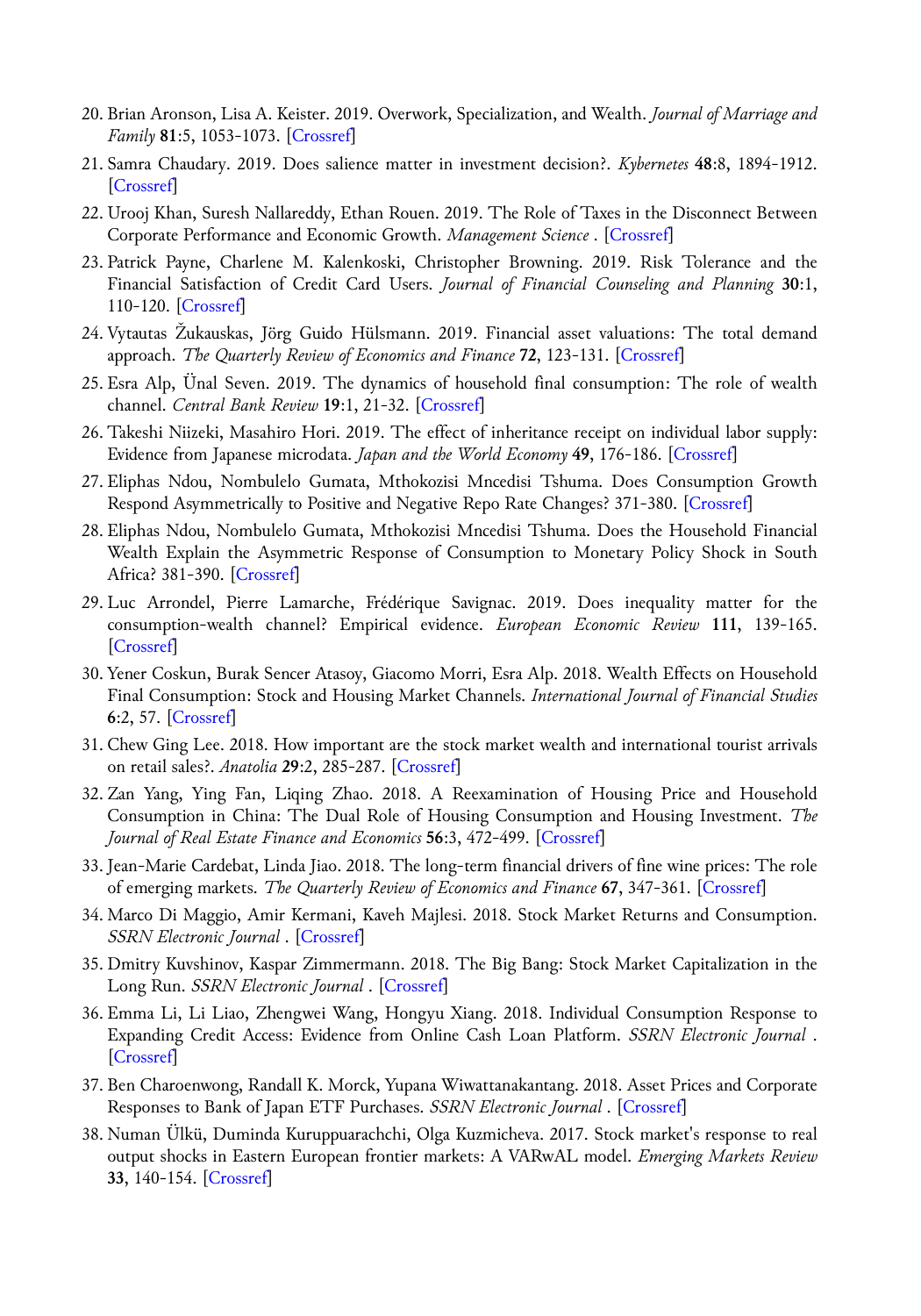- 39. Alain Galli. 2017. How Reliable are Cointegration-Based Estimates for Wealth Effects on Consumption? Evidence from Switzerland. *Swiss Journal of Economics and Statistics* **153**:4, 437-479. [\[Crossref](https://doi.org/10.1007/BF03399514)]
- 40. Monica Paiella, Luigi Pistaferri. 2017. Decomposing the Wealth Effect on Consumption. *The Review of Economics and Statistics* **99**:4, 710-721. [\[Crossref](https://doi.org/10.1162/REST_a_00629)]
- 41. Jacinta C. Nwachukwu. 2017. Tenure and Spending Within UK Households at the End of the Recent Recession. *Social Indicators Research* **133**:3, 1075-1104. [[Crossref\]](https://doi.org/10.1007/s11205-016-1409-z)
- 42.Debasish Maitra, Saumya Ranjan Dash. 2017. Sentiment and stock market volatility revisited: A time– frequency domain approach. *Journal of Behavioral and Experimental Finance* **15**, 74-91. [\[Crossref](https://doi.org/10.1016/j.jbef.2017.07.009)]
- 43. E Bárcena-Martín, M Rodríguez-Fernández, S Borrego-Domínguez. 2017. Golf, supply and demand. *Tourism Economics* **23**:6, 1220-1234. [\[Crossref](https://doi.org/10.1177/1354816616674612)]
- 44. Joonyoung Hur. 2017. Monetary Policy and Asset Prices: A Markov-Switching DSGE Approach. *Journal of Applied Econometrics* **32**:5, 965-982. [\[Crossref](https://doi.org/10.1002/jae.2560)]
- 45. Anna Orthofer. 2017. Concepts and Measures of Saving: Selected Issues for South Africa. *South African Journal of Economics* **85**:2, 222-241. [[Crossref\]](https://doi.org/10.1111/saje.12129)
- 46. Fabio Milani. 2017. Learning about the interdependence between the macroeconomy and the stock market. *International Review of Economics & Finance* **49**, 223-242. [\[Crossref](https://doi.org/10.1016/j.iref.2017.01.028)]
- 47. Quamrul Ashraf, Boris Gershman, Peter Howitt. 2017. Banks, market organization, and macroeconomic performance: An agent-based computational analysis. *Journal of Economic Behavior & Organization* **135**, 143-180. [[Crossref\]](https://doi.org/10.1016/j.jebo.2016.12.023)
- 48. Hassan Gholipour Fereidouni, Reza Tajaddini. 2017. Housing Wealth, Financial Wealth and Consumption Expenditure: The Role of Consumer Confidence. *The Journal of Real Estate Finance and Economics* **54**:2, 216-236. [\[Crossref](https://doi.org/10.1007/s11146-015-9537-9)]
- 49. Sangcheol Song. 2017. Host Market Uncertainty, Subsidiary Characteristics, and Growth Option Exercise. *Long Range Planning* **50**:1, 63-73. [[Crossref\]](https://doi.org/10.1016/j.lrp.2016.03.001)
- 50. Peiwen Li. Macroeconomic Determinants of China's Housing Prices 102-106. [[Crossref\]](https://doi.org/10.1145/3157754.3157780)
- 51. Vighneswara Swamy. 2017. Wealth Effects and Macroeconomic Dynamics Evidence from Indian Economy. *SSRN Electronic Journal* . [\[Crossref](https://doi.org/10.2139/ssrn.2916782)]
- 52. Leming Lin. 2017. Bank Deposits and the Stock Market. *SSRN Electronic Journal* . [[Crossref\]](https://doi.org/10.2139/ssrn.2986251)
- 53. Christa N. Brunnschweiler, Pietro F. Peretto, Simone Valente. 2017. Wealth Creation, Wealth Dilution, and Population Dynamics. *SSRN Electronic Journal* . [[Crossref\]](https://doi.org/10.2139/ssrn.3062798)
- 54. John H. Huston, Roger W. Spencer. 2016. The Wealth Effects of Quantitative Easing. *Atlantic Economic Journal* **44**:4, 471-486. [[Crossref\]](https://doi.org/10.1007/s11293-016-9511-9)
- 55. I-Chun Tsai. 2016. Wealth effect and investor sentiment. *The North American Journal of Economics and Finance* **38**, 111-123. [\[Crossref](https://doi.org/10.1016/j.najef.2016.09.001)]
- 56. Mina Dragouni, George Filis, Konstantinos Gavriilidis, Daniel Santamaria. 2016. Sentiment, mood and outbound tourism demand. *Annals of Tourism Research* **60**, 80-96. [[Crossref\]](https://doi.org/10.1016/j.annals.2016.06.004)
- 57. J. Alonso-García, P. Devolder. 2016. Optimal mix between pay-as-you-go and funding for DC pension schemes in an overlapping generations model. *Insurance: Mathematics and Economics* **70**, 224-236. [\[Crossref](https://doi.org/10.1016/j.insmatheco.2016.06.011)]
- 58. G. C. Lim, Q. Zeng. 2016. Consumption, Income, and Wealth: Evidence from Age, Cohort, and Period Elasticities. *Review of Income and Wealth* **62**:3, 489-508. [[Crossref\]](https://doi.org/10.1111/roiw.12182)
- 59. IpKin Anthony Wong, Lawrence Hoc Nang Fong, Rob Law. 2016. A Longitudinal Multilevel Model of Tourist Outbound Travel Behavior and the Dual-Cycle Model. *Journal of Travel Research* **55**:7, 957-970. [\[Crossref\]](https://doi.org/10.1177/0047287515601239)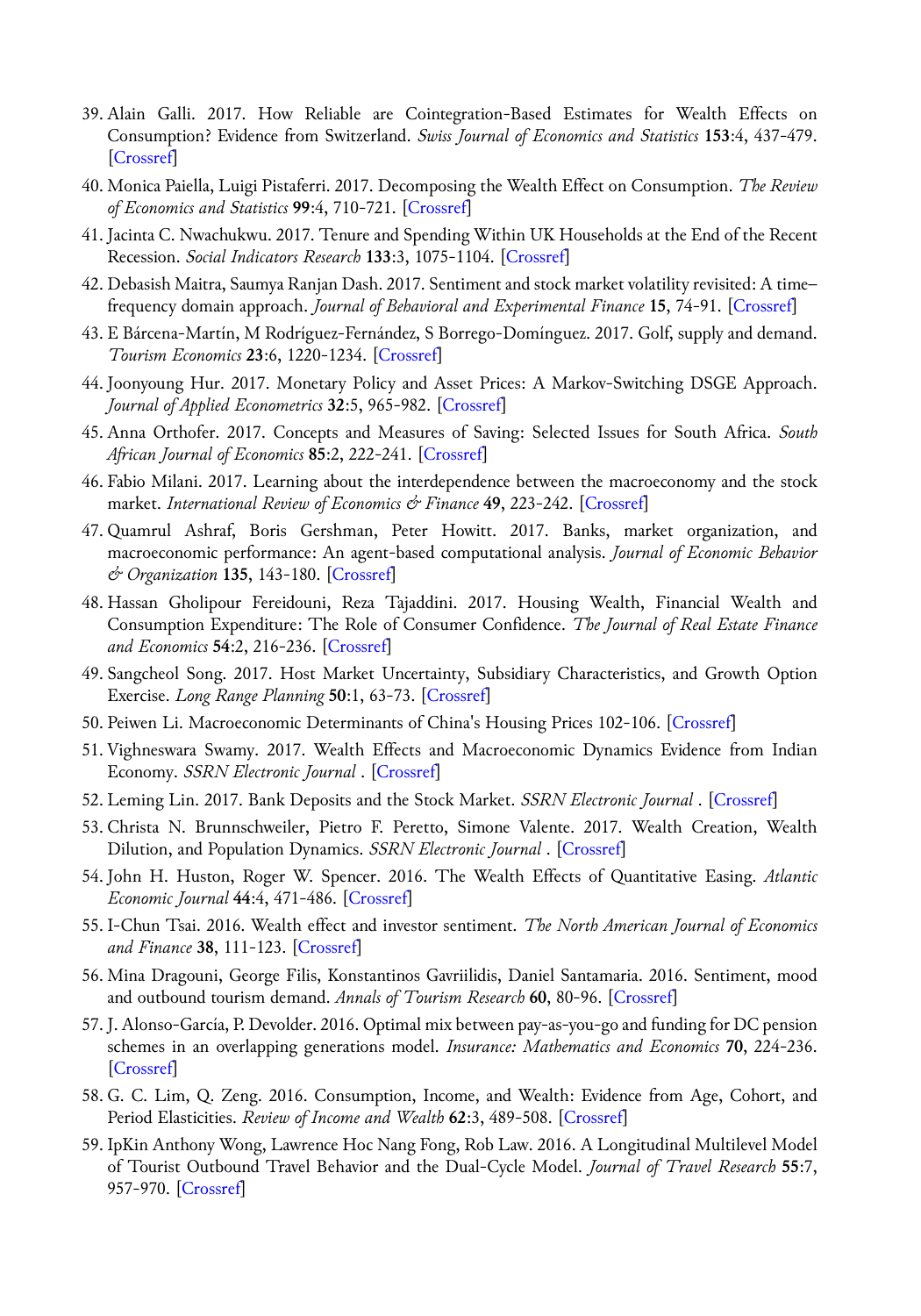- 60. Xiaorong Zhou, Meng-Shiuh Chang, Karen Gibler. 2016. The asymmetric wealth effects of housing market and stock market on consumption in China. *Journal of the Asia Pacific Economy* **21**:2, 196-216. [\[Crossref](https://doi.org/10.1080/13547860.2015.1094176)]
- 61. Kadir Atalay, Stephen Whelan, Judith Yates. 2016. House Prices, Wealth and Consumption: New Evidence from Australia and Canada. *Review of Income and Wealth* **62**:1, 69-91. [\[Crossref](https://doi.org/10.1111/roiw.12145)]
- 62. Elena Ferrer, Julie Salaber, Anna Zalewska. 2016. Consumer confidence indices and stock markets' meltdowns. *The European Journal of Finance* **22**:3, 195-220. [\[Crossref](https://doi.org/10.1080/1351847X.2014.963634)]
- 63.Daniel Cooper, Karen Dynan. 2016. WEALTH EFFECTS AND MACROECONOMIC DYNAMICS. *Journal of Economic Surveys* **30**:1, 34-55. [\[Crossref](https://doi.org/10.1111/joes.12090)]
- 64. Christian E. Weller. Americans' Growing Risk Exposure 13-26. [\[Crossref](https://doi.org/10.1057/9781137575142_2)]
- 65. Ray Barrell, Mauro Costantini, Iris Meco. 2015. Housing wealth, financial wealth, and consumption: New evidence for Italy and the UK. *International Review of Financial Analysis* **42**, 316-323. [[Crossref\]](https://doi.org/10.1016/j.irfa.2015.08.007)
- 66. Laurie J. Bates, Carmelo Giaccotto, Rexford E. Santerre. 2015. Is the Real Estate Sector More Responsive to Economy-Wide or Housing Market Conditions? An Exploratory Analysis. *The Journal of Real Estate Finance and Economics* **51**:4, 541-554. [[Crossref\]](https://doi.org/10.1007/s11146-014-9491-y)
- 67. I-Chun Tsai. 2015. Dynamic information transfer in the United States housing and stock markets. *The North American Journal of Economics and Finance* **34**, 215-230. [\[Crossref](https://doi.org/10.1016/j.najef.2015.09.012)]
- 68. Nicolas Coeurdacier, Stéphane Guibaud, Keyu Jin. 2015. Credit Constraints and Growth in a Global Economy. *American Economic Review* **105**:9, 2838-2881. [[Abstract\]](https://doi.org/10.1257/aer.20130549) [\[View PDF article](http://pubs.aeaweb.org/doi/pdf/10.1257/aer.20130549)] [[PDF with](http://pubs.aeaweb.org/doi/pdfplus/10.1257/aer.20130549) [links](http://pubs.aeaweb.org/doi/pdfplus/10.1257/aer.20130549)]
- 69. Lilia Karnizova, Hashmat Khan. 2015. The stock market and the consumer confidence channel: evidence from Canada. *Empirical Economics* **49**:2, 551-573. [\[Crossref](https://doi.org/10.1007/s00181-014-0873-z)]
- 70. Beatrice D. Simo-Kengne, Stephen M. Miller, Rangan Gupta, Goodness C. Aye. 2015. Time-Varying Effects of Housing and Stock Returns on U.S. Consumption. *The Journal of Real Estate Finance and Economics* **50**:3, 339-354. [[Crossref\]](https://doi.org/10.1007/s11146-014-9470-3)
- 71. Xin Shen, Mark J. Holmes, Steven Lim. 2015. Wealth Effects and Consumption: A Panel VAR Approach. *International Review of Applied Economics* **29**:2, 221-237. [[Crossref\]](https://doi.org/10.1080/02692171.2014.983050)
- 72. Christos Ntantamis, Jun Zhou. 2015. Bull and bear markets in commodity prices and commodity stocks: Is there a relation?. *Resources Policy* **43**, 61-81. [\[Crossref](https://doi.org/10.1016/j.resourpol.2014.10.002)]
- 73. Jin Guo. 2015. Causal relationship between stock returns and real economic growth in the pre- and post-crisis period: evidence from China. *Applied Economics* **47**:1, 12-31. [[Crossref\]](https://doi.org/10.1080/00036846.2014.959653)
- 74. Luc Arrondel, Pierre Lamarche, Frederique Savignac. 2015. Wealth Effects on Consumption Across the Wealth Distribution: Empirical Evidence. *SSRN Electronic Journal* . [[Crossref\]](https://doi.org/10.2139/ssrn.2607504)
- 75. Marco Angrisani, Michael D. Hurd, Susann Rohwedder. 2015. The Effect of Housing and Stock Wealth Losses on Spending in the Great Recession. *SSRN Electronic Journal* . [\[Crossref](https://doi.org/10.2139/ssrn.2616945)]
- 76. Chen Yue Lok. 2015. On Target: An Analysis of Abenomics. *SSRN Electronic Journal* . [[Crossref\]](https://doi.org/10.2139/ssrn.2656453)
- 77. Sabine Winkler. 2015. Empirical Evidence of Housing Wealth Effect on Consumer Spending. *SSRN Electronic Journal* . [[Crossref\]](https://doi.org/10.2139/ssrn.2695778)
- 78. Urooj Khan, Suresh Nallareddy, Ethan Rouen. 2015. The Role of Taxes in the Disparity between Corporate Performance and Economic Growth. *SSRN Electronic Journal* . [\[Crossref](https://doi.org/10.2139/ssrn.2712582)]
- 79. Renata Bottazzi, Serena Trucchi. 2015. Wealth Effects and the Consumption of Italian Households in the Great Recession. *SSRN Electronic Journal* . [\[Crossref](https://doi.org/10.2139/ssrn.2932993)]
- 80. Frank T. Denton, Dean C. Mountain. 2014. The implications of mean scaling for the calculation of aggregate consumer elasticities. *The Journal of Economic Inequality* **12**:3, 297-314. [\[Crossref](https://doi.org/10.1007/s10888-013-9256-5)]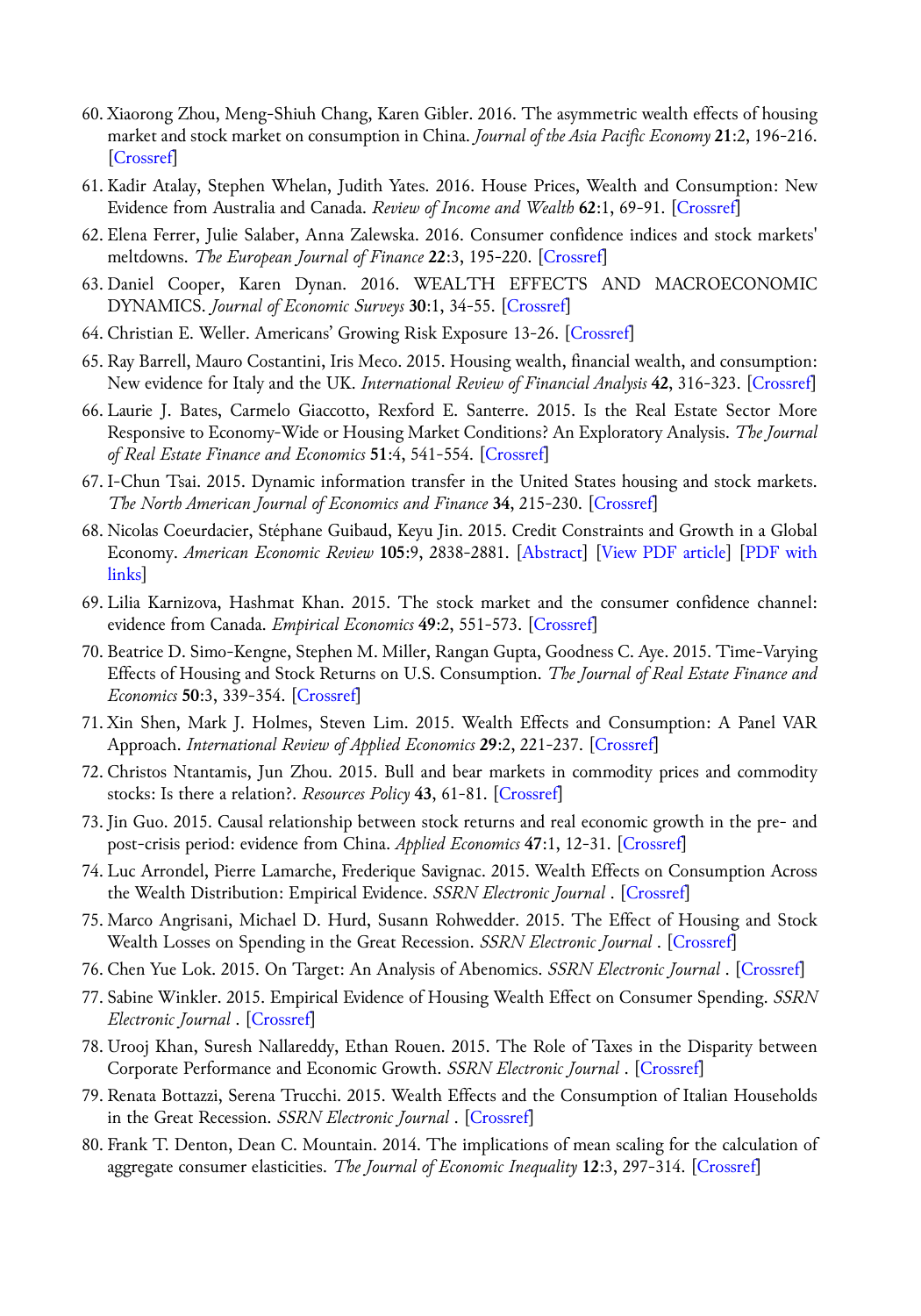- 81. Amina Ahec Šonje, Anita Čeh Časni, Maruška Vizek. 2014. The effect of housing and stock market wealth on consumption in emerging and developed countries. *Economic Systems* **38**:3, 433-450. [\[Crossref](https://doi.org/10.1016/j.ecosys.2014.03.001)]
- 82. Nicholas Apergis, Christina Christou, Stephen M. Miller. 2014. Country and industry convergence of equity markets: International evidence from club convergence and clustering. *The North American Journal of Economics and Finance* **29**, 36-58. [[Crossref\]](https://doi.org/10.1016/j.najef.2014.05.002)
- 83. W. Jos Jansen, Ad C. J. Stokman. 2014. International business cycle co-movement: the role of FDI. *Applied Economics* **46**:4, 383-393. [\[Crossref](https://doi.org/10.1080/00036846.2013.844327)]
- 84. Vipul Bhatt, N. Kundan Kishor. Has Wealth Effect Changed Over Time? Evidence from Four Industrial Countries 147-168. [[Crossref\]](https://doi.org/10.1007/978-1-4614-8060-0_8)
- 85. Ricardo M. Sousa. 2014. WEALTH, ASSET PORTFOLIO, MONEY DEMAND AND POLICY RULE. *Bulletin of Economic Research* **66**:1, 95-111. [\[Crossref](https://doi.org/10.1111/j.1467-8586.2011.00431.x)]
- 86.David Joulfaian. 2014. Household Debt and Capital Gains Taxation. *SSRN Electronic Journal* . [\[Crossref](https://doi.org/10.2139/ssrn.2500993)]
- 87. Federica Teppa. 2014. Consumption Behaviour and Financial Crisis in the Netherlands. *SSRN Electronic Journal* . [[Crossref\]](https://doi.org/10.2139/ssrn.2540474)
- 88. Bas Bakker, Joshua Felman. 2014. The Rich and the Great Recession. *IMF Working Papers* **14**:225, 1. [\[Crossref](https://doi.org/10.5089/9781498307376.001)]
- 89. Matthew C.H. Yeung, Bala Ramasamy, Junsong Chen, Stan Paliwoda. 2013. Customer satisfaction and consumer expenditure in selected European countries. *International Journal of Research in Marketing* **30**:4, 406-416. [[Crossref\]](https://doi.org/10.1016/j.ijresmar.2013.06.001)
- 90. MANSOR H. IBRAHIM, SIONG HOOK LAW. 2013. DYNAMICS OF CONSUMER EXPENDITURE AND STOCK MARKET PRICES AND UNCERTAINTY: MALAYSIAN EVIDENCE. *The Singapore Economic Review* **58**:04, 1350025. [\[Crossref](https://doi.org/10.1142/S0217590813500252)]
- 91. Guglielmo Maria Caporale, Mauro Costantini, Antonio Paradiso. 2013. Re-examining the decline in the US saving rate: The impact of mortgage equity withdrawal. *Journal of International Financial Markets, Institutions and Money* **26**, 215-225. [\[Crossref](https://doi.org/10.1016/j.intfin.2013.06.001)]
- 92. 2013. Combined References for Electoral Studies Special Edition. *Electoral Studies* **32**:3, I-IX. [\[Crossref](https://doi.org/10.1016/S0261-3794(13)00106-6)]
- 93. Christine Fauvelle-Aymar, Mary Stegmaier. 2013. The stock market and U.S. presidential approval. *Electoral Studies* **32**:3, 411-417. [[Crossref\]](https://doi.org/10.1016/j.electstud.2013.05.024)
- 94. Andrew Benito, Jumana Saleheen. 2013. Labour Supply as a Buffer: Evidence from UK Households. *Economica* **61**, n/a-n/a. [\[Crossref](https://doi.org/10.1111/ecca.12030)]
- 95. Hafedh Bouakez, Badye Essid, Michel Normandin. 2013. Stock returns and monetary policy: Are there any ties?. *Journal of Macroeconomics* **36**, 33-50. [\[Crossref](https://doi.org/10.1016/j.jmacro.2013.01.002)]
- 96.David G. McMillan. 2013. Consumption and stock prices: Evidence from a small international panel. *Journal of Macroeconomics* **36**, 76-88. [[Crossref\]](https://doi.org/10.1016/j.jmacro.2013.01.007)
- 97. Yen-Hsiao Chen, Lianfeng Quan. 2013. Rational speculative bubbles in the Asian stock markets: Tests on deterministic explosive bubbles and stochastic explosive root bubbles. *Journal of Asset Management* **14**:3, 195-208. [\[Crossref](https://doi.org/10.1057/jam.2013.13)]
- 98. Hanno Lustig, Stijn Van Nieuwerburgh, Adrien Verdelhan. 2013. The Wealth-Consumption Ratio. *Review of Asset Pricing Studies* **3**:1, 38-94. [\[Crossref](https://doi.org/10.1093/rapstu/rat002)]
- 99. Nikolay Osadchiy, Vishal Gaur, Sridhar Seshadri. 2013. Sales Forecasting with Financial Indicators and Experts' Input. *Production and Operations Management* **53**, n/a-n/a. [[Crossref\]](https://doi.org/10.1111/poms.12022)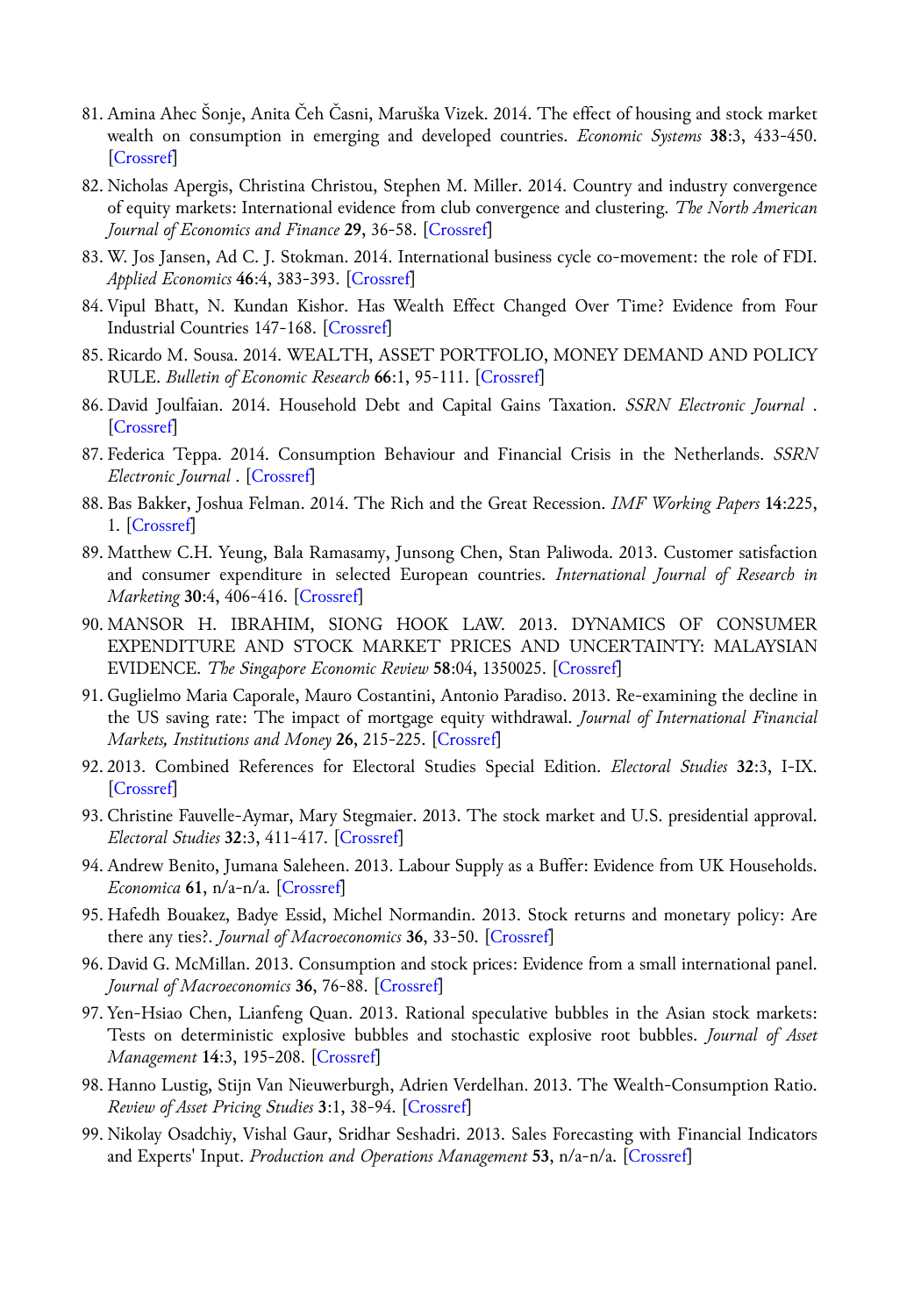- 100. Hameedah Sayani, Melodena Stephens Balakrishnan. 2013. Marketing an Islamic index: perceived value of KMI30 Index. *Management Research Review* **36**:4, 326-358. [\[Crossref](https://doi.org/10.1108/01409171311314969)]
- 101. Christine Kaufmann, Martin Weber, Emily Haisley. 2013. The Role of Experience Sampling and Graphical Displays on One's Investment Risk Appetite. *Management Science* **59**:2, 323-340. [[Crossref\]](https://doi.org/10.1287/mnsc.1120.1607)
- 102.De-cai Zhou, Hai-dong Xie, Zheng-feng Du. Empirical Test of Asymmetric Wealth Effect of China Stock Market 1195-1204. [\[Crossref](https://doi.org/10.1007/978-3-642-38433-2_125)]
- 103. Hilke Brockmann, Song Yan. My Car is Bigger than Yours: Consumption, Status Competition, and Happiness in Times of Affluence 131-147. [[Crossref\]](https://doi.org/10.1007/978-94-007-6609-9_10)
- 104. Wojciech Kopczuk. Taxation of Intergenerational Transfers and Wealth 329-390. [[Crossref\]](https://doi.org/10.1016/B978-0-444-53759-1.00006-6)
- 105. Maria Belén Zinni. 2013. Identifying Drivers for the Accumulation of Household Financial Wealth. *SSRN Electronic Journal* . [[Crossref\]](https://doi.org/10.2139/ssrn.2214962)
- 106. Riccardo De Bonis, Daniele Fano, Teresa Sbano. 2013. Household Aggregate Wealth in the Main OECD Countries from 1980 to 2011: What Do the Data Tell Us?. *SSRN Electronic Journal* . [\[Crossref](https://doi.org/10.2139/ssrn.2261189)]
- 107. Beatrice D. Simo-Kengne, Stephen M. Miller, Rangan Gupta, Goodness C. Aye. 2013. Time-Varying Effects of Housing and Stock Prices on U.S. Consumption. *SSRN Electronic Journal* . [\[Crossref](https://doi.org/10.2139/ssrn.2274315)]
- 108. Masaya Sakuragawa. 2013. Bubble Cycle. *SSRN Electronic Journal* . [\[Crossref](https://doi.org/10.2139/ssrn.2292527)]
- 109. Georg Erber. 2013. Consumption Demand and Wealth Effects of Unorthodox Monetary Policy. *SSRN Electronic Journal* . [[Crossref\]](https://doi.org/10.2139/ssrn.2294951)
- 110. Fang Chin Cheng, Ferdinand A. Gul, Bin Srinidhi. 2013. Stock Price Informativeness and Output Growth: Some Evidence from Emerging Economies. *SSRN Electronic Journal* . [\[Crossref](https://doi.org/10.2139/ssrn.2311290)]
- 111. Christian Dreger, Konstantin A. Kholodilin. 2013. An Early Warning System to Predict Speculative House Price Bubbles. *Economics: The Open-Access, Open-Assessment E-Journal* **7**:2013-8, 1. [[Crossref\]](https://doi.org/10.5018/economics-ejournal.ja.2013-8)
- 112. Hong-bumm Kim, Jung-Ho Park, Seul Ki Lee, SooCheong (Shawn) Jang. 2012. Do expectations of future wealth increase outbound tourism? Evidence from Korea. *Tourism Management* **33**:5, 1141-1147. [[Crossref\]](https://doi.org/10.1016/j.tourman.2011.11.017)
- 113. Michael Nau, Dmitry Tumin. 2012. Wealth transfer receipt and later life wealth. *Research in Social Stratification and Mobility* **30**:3, 233-245. [[Crossref\]](https://doi.org/10.1016/j.rssm.2012.01.003)
- 114. JANINE ARON, JOHN V. DUCA, JOHN MUELLBAUER, KEIKO MURATA, ANTHONY MURPHY. 2012. CREDIT, HOUSING COLLATERAL, AND CONSUMPTION: EVIDENCE FROM JAPAN, THE U.K., AND THE U.S. *Review of Income and Wealth* **58**:3, 397-423. [[Crossref\]](https://doi.org/10.1111/j.1475-4991.2011.00466.x)
- 115. Markku Kaustia, Elias Rantapuska. 2012. Rational and behavioral motives to trade: Evidence from reinvestment of dividends and tender offer proceeds. *Journal of Banking & Finance* **36**:8, 2366-2378. [\[Crossref](https://doi.org/10.1016/j.jbankfin.2012.04.015)]
- 116. Tuuli Koivu. 2012. Monetary policy, asset prices and consumption in China. *Economic Systems* **36**:2, 307-325. [\[Crossref\]](https://doi.org/10.1016/j.ecosys.2011.07.001)
- 117. Markku Kaustia, Samuli Knüpfer. 2012. Peer performance and stock market entry. *Journal of Financial Economics* **104**:2, 321-338. [\[Crossref](https://doi.org/10.1016/j.jfineco.2011.01.010)]
- 118. Rohit Azad. 2012. A STEINDLIAN MODEL OF CONCENTRATION, DEBT AND GROWTH. *Metroeconomica* **63**:2, 295-334. [[Crossref\]](https://doi.org/10.1111/j.1467-999X.2011.04138.x)
- 119. Christian Dreger, Hans-Eggert Reimers. 2012. The long run relationship between private consumption and wealth: common and idiosyncratic effects. *Portuguese Economic Journal* **11**:1, 21-34. [\[Crossref](https://doi.org/10.1007/s10258-011-0075-y)]
- 120. Riccardo De Bonis, Andrea Silvestrini. 2012. The effects of financial and real wealth on consumption: new evidence from OECD countries. *Applied Financial Economics* **22**:5, 409-425. [\[Crossref](https://doi.org/10.1080/09603107.2011.613773)]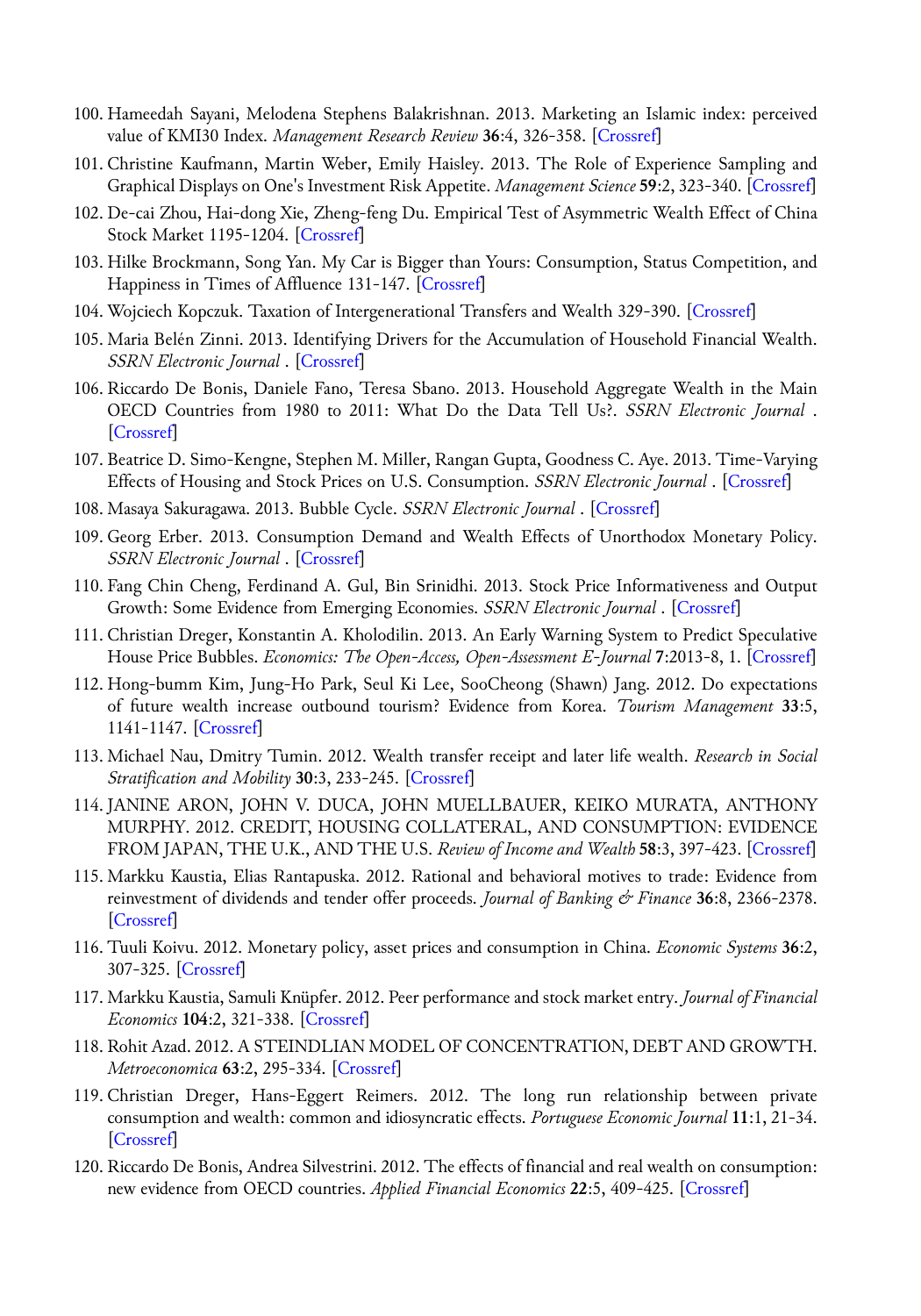- 121. Amina Ahec Šonje, Anita Čeh Časni, Maruška Vizek. 2012. Does housing wealth affect private consumption in European post-transition countries? Evidence from linear and threshold models. *Post-Communist Economies* **24**:1, 73-85. [[Crossref\]](https://doi.org/10.1080/14631377.2012.647629)
- 122. Laura Bartiloro, Massimo Coletta, Riccardo De Bonis, Andrea Mercatanti. Household Wealth in a Cross-Country Perspective 91-125. [\[Crossref](https://doi.org/10.1007/978-3-642-23111-7_4)]
- 123. M. Iacoviello. Housing Wealth and Consumption 673-678. [\[Crossref](https://doi.org/10.1016/B978-0-08-047163-1.00129-6)]
- 124. John R. Gist, Carlos Figueiredo, Satyendra K. Verma. 2012. Boom and Bust: Housing Equity Withdrawal and Consumption Decisions and Their Impacts on Household Wealth. *Journal of Aging & Social Policy* **24**:1, 1-28. [\[Crossref](https://doi.org/10.1080/08959420.2011.605682)]
- 125. Hugh Rockoff. The Great Fortunes of the Gilded Age and the Crisis of 1893 233-262. [\[Crossref](https://doi.org/10.1108/S0363-3268(2012)0000028008)]
- 126. Stijn Van Nieuwerburgh, Hanno N. Lustig, Adrien Verdelhan. 2012. The Wealth-Consumption Ratio. *SSRN Electronic Journal* . [\[Crossref](https://doi.org/10.2139/ssrn.1354532)]
- 127. Christine Kaufmann, Martin Weber, Emily Celia Haisley. 2012. The Role of Experience Sampling and Graphical Displays on One's Investment Risk Appetite. *SSRN Electronic Journal* . [\[Crossref](https://doi.org/10.2139/ssrn.1616186)]
- 128. Fang-Chin Cheng, Ferdinand A. Gul, Bin Srinidhi. 2012. Stock Price Informativeness, Analyst Coverage and Economic Growth: Evidence from Emerging Markets. *SSRN Electronic Journal* . [\[Crossref](https://doi.org/10.2139/ssrn.2132058)]
- 129. Chunhua Lan. 2012. The Dog that Did Bark: Evidence on Dividend Growth Predictability. *SSRN Electronic Journal* . [[Crossref\]](https://doi.org/10.2139/ssrn.2023197)
- 130. Sungwon Cho. 2011. Housing wealth effect on consumption: Evidence from household level data. *Economics Letters* **113**:2, 192-194. [\[Crossref](https://doi.org/10.1016/j.econlet.2011.07.011)]
- 131. Norbert J. Michel, John Lajaunie, Shari Lawrence. 2011. The empirical relationship between home equity borrowing and durable goods purchases. *Applied Financial Economics* **21**:21, 1561-1570. [\[Crossref](https://doi.org/10.1080/09603107.2011.581210)]
- 132. Monica Paiella. The Stock Market, Housing and Consumer Spending: A Survey of the Evidence on Wealth Effects 157-182. [\[Crossref](https://doi.org/10.1002/9781444391602.ch7)]
- 133. Nikolaos Sariannidis. 2011. Stock, Energy and Currency Effects on the Asymmetric Wheat Market. *International Advances in Economic Research* **17**:2, 181-192. [\[Crossref](https://doi.org/10.1007/s11294-011-9298-z)]
- 134. Kuang-Liang Chang. 2011. The nonlinear effects of expected and unexpected components of monetary policy on the dynamics of REIT returns. *Economic Modelling* **28**:3, 911-920. [[Crossref](https://doi.org/10.1016/j.econmod.2010.11.003)]
- 135. Gabe de Bondt. 2011. Equity wealth effects: fundamental or bubble-driven?. *Applied Economics Letters* **18**:7, 601-605. [[Crossref\]](https://doi.org/10.1080/13504851003761822)
- 136. Fabio Milani. 2011. The impact of foreign stock markets on macroeconomic dynamics in open economies: A structural estimation. *Journal of International Money and Finance* **30**:1, 111-129. [\[Crossref](https://doi.org/10.1016/j.jimonfin.2010.07.005)]
- 137. Ryan R Brady, Derek S Stimel. 2011. How the Housing and Financial Wealth Effects Have Changed over Time. *The B.E. Journal of Macroeconomics* **11**:1. . [\[Crossref](https://doi.org/10.2202/1935-1690.2279)]
- 138. Markku Kaustia, Samuli Knüpfer. 2011. Peer Performance and Stock Market Entry. *SSRN Electronic Journal* . [\[Crossref](https://doi.org/10.2139/ssrn.1359006)]
- 139. Quamrul Ashraf, Boris Gershman, Peter Howitt. 2011. Banks, Market Organization, and Macroeconomic Performance: An Agent-Based Computational Analysis. *SSRN Electronic Journal* . [\[Crossref](https://doi.org/10.2139/ssrn.1849269)]
- 140. Christian Dreger, Konstantin A. Kholodilin. 2011. An Early Warning System to Predict the House Price Bubbles. *SSRN Electronic Journal* . [[Crossref\]](https://doi.org/10.2139/ssrn.1898561)
- 141. Matteo M. Iacoviello. 2011. Housing Wealth and Consumption. *SSRN Electronic Journal* . [[Crossref\]](https://doi.org/10.2139/ssrn.1912953)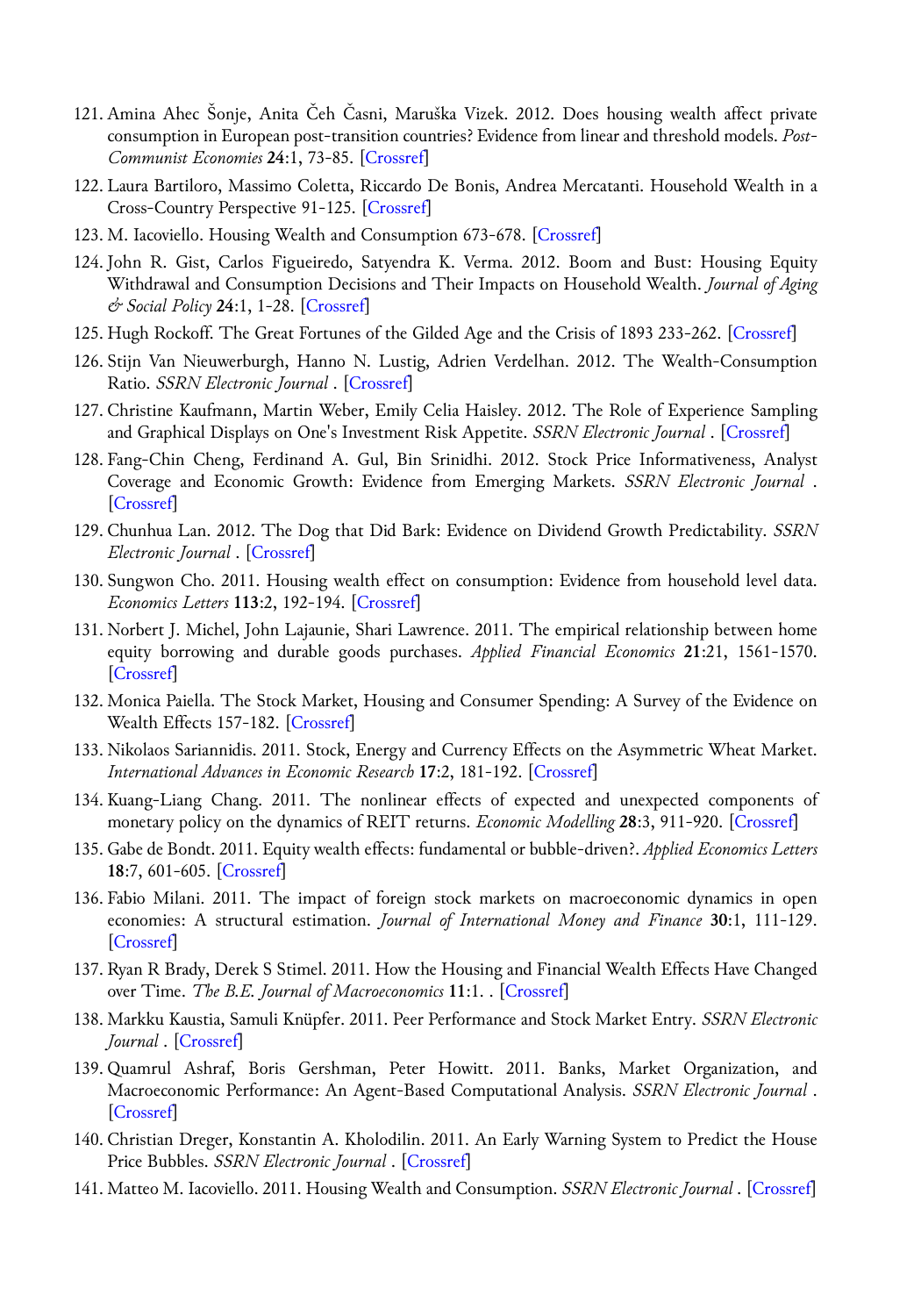- 142. Fang-Chin Cheng, Ferdinand A. Gul. 2011. Stock Markets, Banks and Economic Growth: Some Evidence on the Role of Stock Price Informativeness. *SSRN Electronic Journal* . [\[Crossref](https://doi.org/10.2139/ssrn.1917328)]
- 143. W. Jos Jansen, Ad C.J. Stokman. 2011. International Business Cycle Comovement: Trade and Foreign Direct Investment. *SSRN Electronic Journal* . [[Crossref\]](https://doi.org/10.2139/ssrn.1940278)
- 144. Luc Arrondel, Frederique Savignac, Kevin Tracol. 2011. Wealth Effects on Consumption Plans: French Households in the Crisis. *SSRN Electronic Journal* . [\[Crossref](https://doi.org/10.2139/ssrn.1950549)]
- 145. Riccardo De Bonis, Andrea Silvestrini. 2011. The Effects of Financial and Real Wealth on Consumption: New Evidence from OECD Countries. *SSRN Electronic Journal* . [\[Crossref](https://doi.org/10.2139/ssrn.2009903)]
- 146. Ricardo M. Sousa. 2010. Consumption, (dis)aggregate wealth, and asset returns. *Journal of Empirical Finance* **17**:4, 606-622. [[Crossref\]](https://doi.org/10.1016/j.jempfin.2010.02.001)
- 147. Yun Daisy Li, Talan B. İşcan, Kuan Xu. 2010. The impact of monetary policy shocks on stock prices: Evidence from Canada and the United States. *Journal of International Money and Finance* **29**:5, 876-896. [\[Crossref\]](https://doi.org/10.1016/j.jimonfin.2010.03.008)
- 148. ###. 2010. An Analysis of Extensive Wealth Effect on Domestic Households' Consumption. *KUKJE KYUNGJE YONGU* **16**:2, 159-190. [[Crossref\]](https://doi.org/10.17298/kky.2010.16.2.007)
- 149. Jan Kakes, Cees Ullersma. 2010. Financial Acceleration of Booms and Busts. *Kredit und Kapital* **43**:3, 321-337. [\[Crossref\]](https://doi.org/10.3790/kuk.43.3.321)
- 150. Søren Leth-Petersen. 2010. Intertemporal Consumption and Credit Constraints: Does Total Expenditure Respond to an Exogenous Shock to Credit?. *American Economic Review* **100**:3, 1080-1103. [[Abstract\]](https://doi.org/10.1257/aer.100.3.1080) [[View PDF article\]](http://pubs.aeaweb.org/doi/pdf/10.1257/aer.100.3.1080) [\[PDF with links\]](http://pubs.aeaweb.org/doi/pdfplus/10.1257/aer.100.3.1080)
- 151. Mauro Mastrogiacomo. 2010. TESTING CONSUMERS' ASYMMETRIC PERCEPTION OF CHANGES IN HOUSEHOLD FINANCIAL SITUATION. *Review of Income and Wealth* **56**:2, 327-350. [\[Crossref\]](https://doi.org/10.1111/j.1475-4991.2009.00371.x)
- 152. W.J. Wouter Botzen, Philip S. Marey. 2010. Did the ECB respond to the stock market before the crisis?. *Journal of Policy Modeling* **32**:3, 303-322. [\[Crossref](https://doi.org/10.1016/j.jpolmod.2010.03.001)]
- 153. Eric S. Belsky. Housing Wealth Effects and Course of the US Economy: Theory, Evidence, and Policy Implications 82-104. [\[Crossref](https://doi.org/10.1002/9781444317978.ch4)]
- 154. Matteo Iacoviello,, Stefano Neri. 2010. Housing Market Spillovers: Evidence from an Estimated DSGE Model. *American Economic Journal: Macroeconomics* **2**:2, 125-164. [[Abstract\]](https://doi.org/10.1257/mac.2.2.125) [\[View PDF article\]](http://pubs.aeaweb.org/doi/pdf/10.1257/mac.2.2.125) [\[PDF with links\]](http://pubs.aeaweb.org/doi/pdfplus/10.1257/mac.2.2.125)
- 155. Mansor H. Ibrahim, Muzafar Shah Habibullah. 2010. Stock market and aggregate consumption asymmetry: evidence from Malaysia. *Studies in Economics and Finance* **27**:1, 19-29. [[Crossref\]](https://doi.org/10.1108/10867371011022957)
- 156. Manjong Lee. 2010. Carrying cost of money and real effects of denomination structure. *Journal of Macroeconomics* **32**:1, 326-337. [[Crossref\]](https://doi.org/10.1016/j.jmacro.2009.04.001)
- 157. Lance A. Fisher, Glenn Otto, Graham M. Voss. 2010. The response of Australian consumption to housing wealth. *Journal of Macroeconomics* **32**:1, 284-299. [\[Crossref](https://doi.org/10.1016/j.jmacro.2009.06.004)]
- 158. Ricardo M. Sousa. 2010. Housing wealth, financial wealth, money demand and policy rule: Evidence from the euro area. *The North American Journal of Economics and Finance* **21**:1, 88-105. [\[Crossref](https://doi.org/10.1016/j.najef.2009.11.006)]
- 159. Simone Salotti. 2010. Global imbalances and household savings: The role of wealth. *The Social Science Journal* **47**:1, 21-44. [[Crossref\]](https://doi.org/10.1016/j.soscij.2009.07.004)
- 160. Eckhard Hein. A Keynesian Perspective on 'Financialisation' 120-161. [[Crossref\]](https://doi.org/10.1057/9780230285415_4)
- 161. Brendan McSweeney. 2010. Maximizing Shareholder-Value: A Panacea for Economic Growth or a Recipe for Economic and Social Disintegration?. *SSRN Electronic Journal* . [[Crossref\]](https://doi.org/10.2139/ssrn.1286743)
- 162. William N. Goetzmann, Luc Renneboog, Christophe Spaenjers. 2010. Art and Money. *SSRN Electronic Journal* . [[Crossref\]](https://doi.org/10.2139/ssrn.1501171)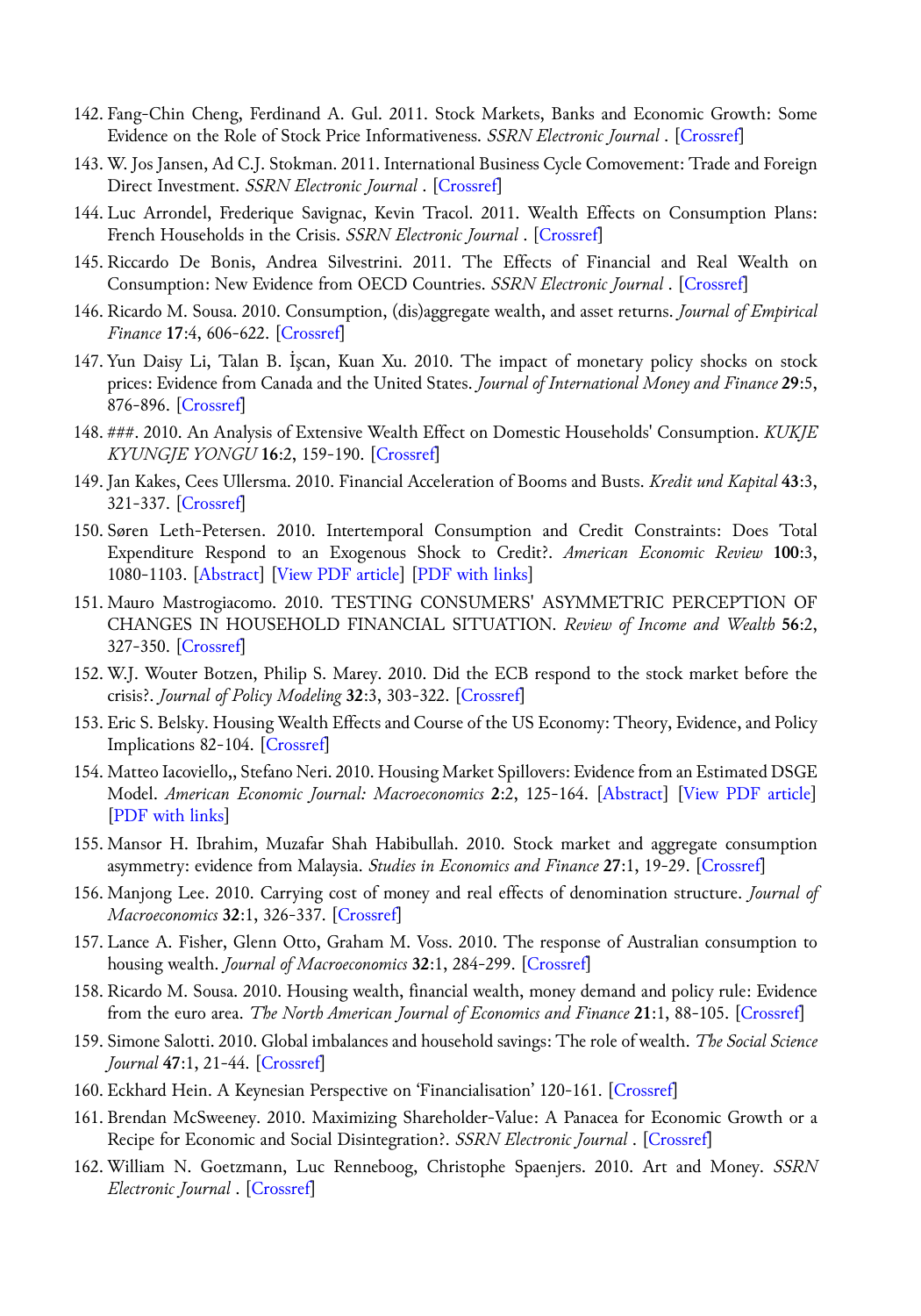- 163. Joe Peek. 2010. Household Reaction to the Financial Crisis: Scared or Scarred?. *SSRN Electronic Journal* . [\[Crossref](https://doi.org/10.2139/ssrn.1605153)]
- 164. Barry Bosworth, Susan M. Collins. 2010. Rebalancing the US Economy in a Postcrisis World. *SSRN Electronic Journal* . [[Crossref\]](https://doi.org/10.2139/ssrn.1658336)
- 165. Hafedh Bouakez, Badye Essid, Michel Normandin. 2010. Stock Returns and Monetary Policy: Are There Any Ties?. *SSRN Electronic Journal* . [[Crossref\]](https://doi.org/10.2139/ssrn.1674049)
- 166. Tuuli Koivu. 2010. Monetary Policy, Asset Prices and Consumption in China. *SSRN Electronic Journal* . [\[Crossref](https://doi.org/10.2139/ssrn.1703371)]
- 167. Raun van Ooijen, Mauro Mastrogiacomo, Rob Euwals. 2010. Private Wealth and Planned Early Retirement: A Panel Data Analysis for the Netherlands 1994-2009. *SSRN Electronic Journal* . [\[Crossref](https://doi.org/10.2139/ssrn.1730235)]
- 168. Nicholas Apergis, Christina Christou, Stephen M. Miller. 2010. Country and Industry Convergence of Equity Markets: International Evidence from Club Convergence and Clustering. *SSRN Electronic Journal* . [\[Crossref](https://doi.org/10.2139/ssrn.1730779)]
- 169. Christian E. Weller, Amy Helburn. 2010. Financial Stress and Asymmetric Financial Decisions. *SSRN Electronic Journal* . [[Crossref\]](https://doi.org/10.2139/ssrn.2004765)
- 170. Sharon Parkinson, Beverley A. Searle, Susan J. Smith, Alice Stoakes, Gavin Wood. 2009. Mortgage Equity Withdrawal in Australia and Britain: Towards a Wealth-fare State?. *European Journal of Housing Policy* **9**:4, 365-389. [\[Crossref](https://doi.org/10.1080/14616710903357185)]
- 171.David Sondermann, Martin T. Bohl, Pierre L. Siklos. 2009. The euro area stock market channel: Does one size fit all?. *Finance Research Letters* **6**:4, 230-235. [\[Crossref](https://doi.org/10.1016/j.frl.2009.08.001)]
- 172. Monica Paiella. 2009. THE STOCK MARKET, HOUSING AND CONSUMER SPENDING: A SURVEY OF THE EVIDENCE ON WEALTH EFFECTS. *Journal of Economic Surveys* **23**:5, 947-973. [\[Crossref\]](https://doi.org/10.1111/j.1467-6419.2009.00595.x)
- 173. Kaiji Chen, Ayşe İmrohoroğlu, Selahattin İmrohoroğlu. 2009. A quantitative assessment of the decline in the U.S. current account. *Journal of Monetary Economics* **56**:8, 1135-1147. [\[Crossref](https://doi.org/10.1016/j.jmoneco.2009.10.014)]
- 174. Sohrab Abizadeh, Dennis Ng. 2009. Equities, liquidity and consumption: does the stock market matter?. *Applied Financial Economics* **19**:15, 1187-1196. [\[Crossref](https://doi.org/10.1080/09603100802464123)]
- 175. Charles Chang. 2009. To Hedge or Not to Hedge. *Cornell Hospitality Quarterly* **50**:3, 301-313. [\[Crossref](https://doi.org/10.1177/1938965509333168)]
- 176. L. Dwayne Barney, Diane K. Schooley, Harry White. 2009. Substituting corporate saving for personal saving. *Managerial Finance* **35**:8, 682-690. [[Crossref\]](https://doi.org/10.1108/03074350910967222)
- 177. T. van Treeck. 2009. A synthetic, stock-flow consistent macroeconomic model of 'financialisation'. *Cambridge Journal of Economics* **33**:3, 467-493. [\[Crossref](https://doi.org/10.1093/cje/ben039)]
- 178. Luz Rocío Sotomayor, Abel Cadenillas. 2009. EXPLICIT SOLUTIONS OF CONSUMPTION-INVESTMENT PROBLEMS IN FINANCIAL MARKETS WITH REGIME SWITCHING. *Mathematical Finance* **19**:2, 251-279. [[Crossref\]](https://doi.org/10.1111/j.1467-9965.2009.00366.x)
- 179. Sanjay Sehgal, G. S. Sood, Namita Rajput. 2009. Investor Sentiment in India: A Survey. *Vision: The Journal of Business Perspective* **13**:2, 13-23. [\[Crossref](https://doi.org/10.1177/097226290901300202)]
- 180. Nils Holinski, Robert Vermeulen. 2009. The International Wealth Effect: A Global Error-Correcting Analysis. *SSRN Electronic Journal* . [[Crossref\]](https://doi.org/10.2139/ssrn.1342550)
- 181. Christos Ntantamis. 2009. A Duration Hidden Markov Model for the Identification of Regimes in Stock Market Returns. *SSRN Electronic Journal* . [\[Crossref](https://doi.org/10.2139/ssrn.1343726)]
- 182. Giuseppe Cornicello. 2009. Consumption/Savings and Wealth Effect: A Literature Review. *SSRN Electronic Journal* . [[Crossref\]](https://doi.org/10.2139/ssrn.1407486)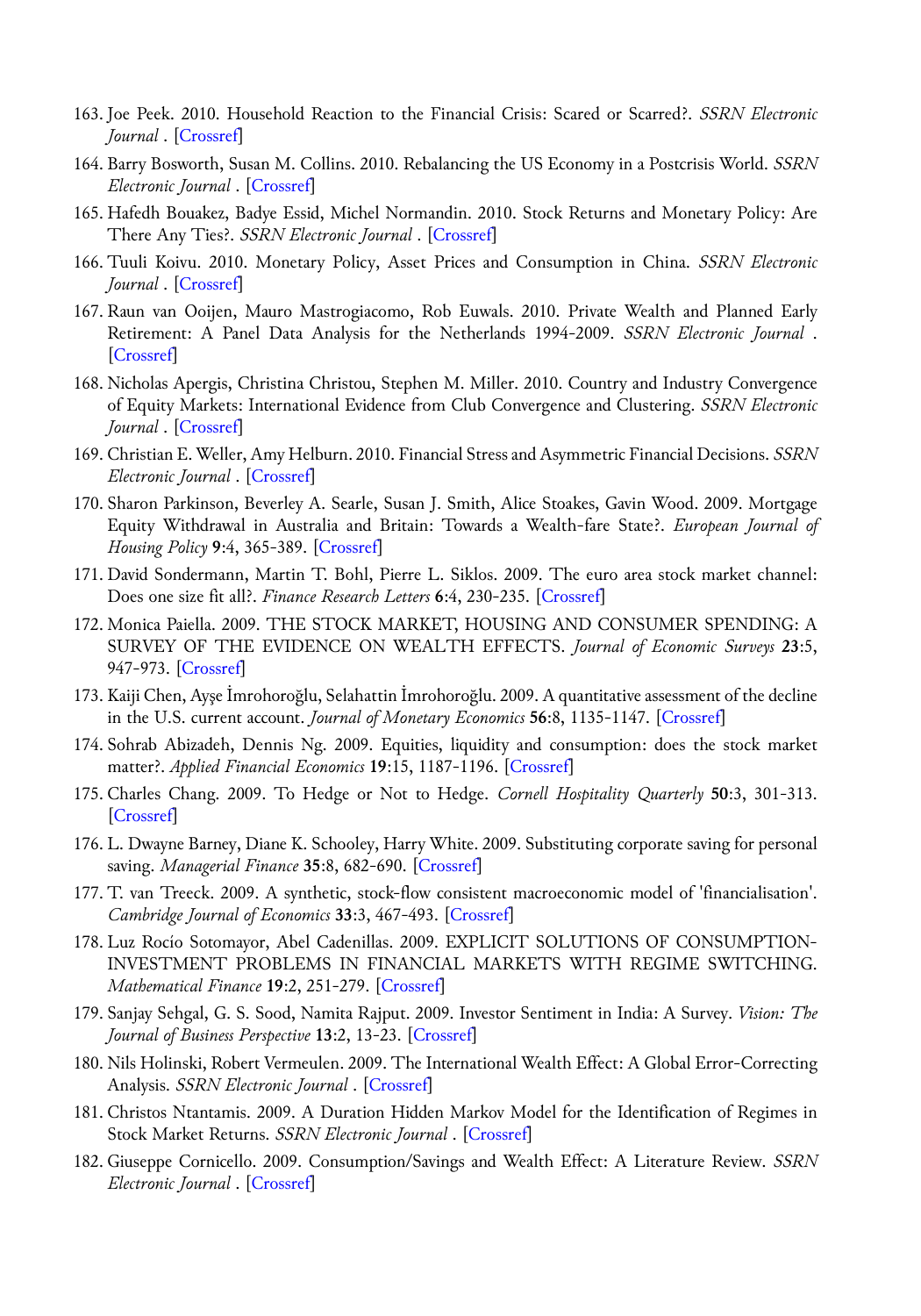- 183. Christian Dreger, Hans-Eggert Reimers. 2009. The Role of Asset Markets for Private Consumption: Evidence from Paneleconometric Models. *SSRN Electronic Journal* . [\[Crossref](https://doi.org/10.2139/ssrn.1431407)]
- 184. Christian E. Weller, Amy Helburn. 2009. Public Policy Options to Build Wealth for America's Middle Class. *SSRN Electronic Journal* . [[Crossref\]](https://doi.org/10.2139/ssrn.1802153)
- 185. Iraj Daizadeh. 2008. 'Patent journalism': An emergence of a new form of science communication. *World Patent Information* **30**:3, 244-247. [\[Crossref](https://doi.org/10.1016/j.wpi.2007.10.005)]
- 186. A. Greenspan, J. Kennedy. 2008. Sources and uses of equity extracted from homes. *Oxford Review of Economic Policy* **24**:1, 120-144. [[Crossref\]](https://doi.org/10.1093/oxrep/grn003)
- 187. Chi-Keung Woo, Ira Horowitz, Stephen Luk, Aaron Lai. 2008. Willingness to pay and nuanced cultural cues: Evidence from Hong Kong's license-plate auction market. *Journal of Economic Psychology* **29**:1, 35-53. [\[Crossref](https://doi.org/10.1016/j.joep.2007.03.002)]
- 188. Brendan McSweeney. 2008. Maximizing shareholder‐value. *Critical perspectives on international business* **4**:1, 55-74. [[Crossref\]](https://doi.org/10.1108/17422040810849767)
- 189. Laura Bartiloro, Riccardo De Bonis, Massimo Coletta. 2008. Italian Household Wealth in a Cross-Country Perspective. *SSRN Electronic Journal* . [[Crossref\]](https://doi.org/10.2139/ssrn.1162095)
- 190. Monica Paiella. 2008. The Stock Market, Housing and Consumer Spending: A Survey of the Evidence on Wealth Effects. *SSRN Electronic Journal* . [[Crossref\]](https://doi.org/10.2139/ssrn.1162222)
- 191. Markku Kaustia, Elias Henrikki Rantapuska. 2008. Rational and Behavioral Motives to Trade: Evidence from Reinvestment of Dividends and Tender Offer Proceeds. *SSRN Electronic Journal* . [\[Crossref](https://doi.org/10.2139/ssrn.1283184)]
- 192. Vishal Gaur, Nikolay Osadchiy, Sridhar Seshadri. 2008. Sales Forecasting with Financial Indicators and Experts' Input. *SSRN Electronic Journal* . [\[Crossref](https://doi.org/10.2139/ssrn.1300473)]
- 193. Brendan McSweeney. 2007. The pursuit of maximum shareholder value: Vampire or Viagra?. *Accounting Forum* **31**:4, 325-331. [\[Crossref](https://doi.org/10.1016/j.accfor.2007.09.001)]
- 194. Fernando Alexandre, Pedro Bação, Vasco J. Gabriel. 2007. Volatility in asset prices and long-run wealth effect estimates. *Economic Modelling* **24**:6, 1048-1064. [\[Crossref\]](https://doi.org/10.1016/j.econmod.2007.04.004)
- 195. Roberto Rigobon, Thomas M. Stoker. 2007. ESTIMATION WITH CENSORED REGRESSORS: BASIC ISSUES\*. *International Economic Review* **48**:4, 1441-1467. [[Crossref\]](https://doi.org/10.1111/j.1468-2354.2007.00470.x)
- 196. N. Kundan Kishor. 2007. Does Consumption Respond More to Housing Wealth Than to Financial Market Wealth? If So, Why?. *The Journal of Real Estate Finance and Economics* **35**:4, 427-448. [\[Crossref](https://doi.org/10.1007/s11146-007-9080-4)]
- 197. NIKOLA DVORNAK, MARION KOHLER. 2007. Housing Wealth, Stock Market Wealth and Consumption: A Panel Analysis for Australia. *Economic Record* **83**:261, 117-130. [[Crossref\]](https://doi.org/10.1111/j.1475-4932.2007.00388.x)
- 198. Monica Paiella. 2007. Does wealth affect consumption? Evidence for Italy. *Journal of Macroeconomics* **29**:1, 189-205. [[Crossref\]](https://doi.org/10.1016/j.jmacro.2005.06.001)
- 199. Marlena I. Lee. 2007. House Prices, Consumption, and Their Common Causes. *SSRN Electronic Journal* . [\[Crossref](https://doi.org/10.2139/ssrn.1023966)]
- 200. Ricardo M. Sousa. 2007. Wealth Shocks and Risk Aversion. *SSRN Electronic Journal* . [\[Crossref](https://doi.org/10.2139/ssrn.1030850)]
- 201. Martin Farnham, Purvi Sevak. 2007. Housing Wealth and Retirement Timing. *SSRN Electronic Journal* . [\[Crossref](https://doi.org/10.2139/ssrn.1076751)]
- 202. Laura Bartiloro, Massimo Coletta, Riccardo De Bonis. 2007. Italian Household Wealth in a Cross-Country Perspective. *SSRN Electronic Journal* . [[Crossref\]](https://doi.org/10.2139/ssrn.2116398)
- 203. Alan Greenspan, James E. Kennedy. 2007. Sources and Uses of Equity Extracted from Homes. *SSRN Electronic Journal* . [[Crossref\]](https://doi.org/10.2139/ssrn.999578)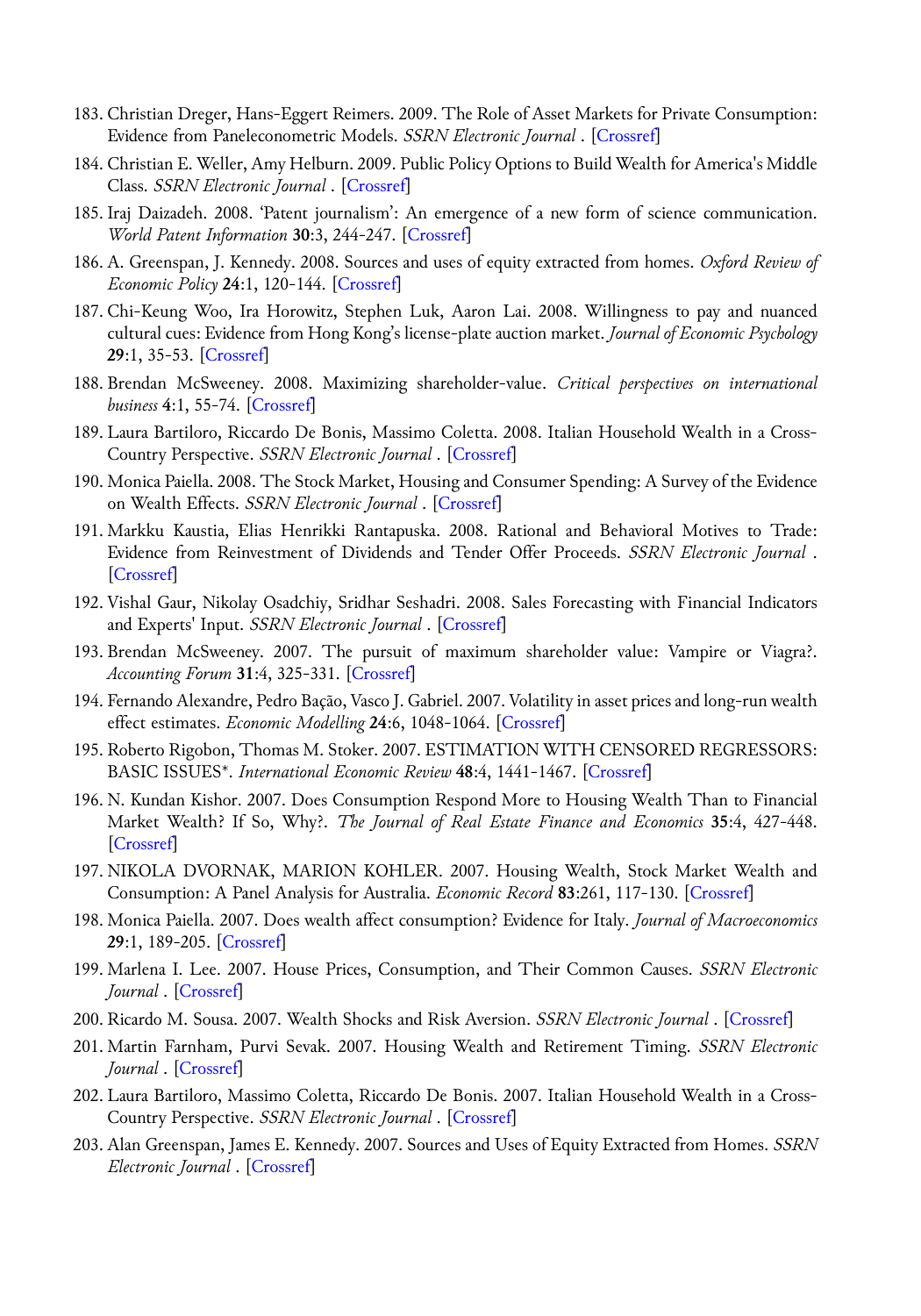- 204. Elmer Sterken. 2006. Competition in the Dutch Mortgage Market. *De Economist* **154**:4, 587-600. [\[Crossref](https://doi.org/10.1007/s10645-006-9032-z)]
- 205. Nicholas Apergis, Stephen M. Miller. 2006. Consumption asymmetry and the stock market: Empirical evidence. *Economics Letters* **93**:3, 337-342. [[Crossref\]](https://doi.org/10.1016/j.econlet.2006.06.002)
- 206. Jie Chen. 2006. Re-evaluating the association between housing wealth and aggregate consumption: New evidence from Sweden. *Journal of Housing Economics* **15**:4, 321-348. [[Crossref\]](https://doi.org/10.1016/j.jhe.2006.10.004)
- 207. M. H. Tuttle, Jean Gauger. 2006. WEALTH AND THE DISTRIBUTION OF INCOME: PERMANENT AND TRANSITORY EFFECTS. *Review of Income and Wealth* **52**:4, 493-508. [\[Crossref](https://doi.org/10.1111/j.1475-4991.2006.00208.x)]
- 208. John M. Quigley. 2006. Real estate portfolio allocation: The European consumers' perspective. *Journal of Housing Economics* **15**:3, 169-188. [\[Crossref](https://doi.org/10.1016/j.jhe.2006.09.003)]
- 209. Christian E. Weller. 2006. Gambling with Retirement: Market Risk Implications for Social Security Privatization. *Review of Radical Political Economics* **38**:3, 334-344. [[Crossref\]](https://doi.org/10.1177/0486613406290898)
- 210. Siong Hook Law. 2006. Has Stock Market Volatility in the Kuala Lumpur Stock Exchange Returned to Pre‑ Asian Financial Crisis Levels?. *Asean Economic Bulletin* **23**:2, 212-229. [[Crossref\]](https://doi.org/10.1355/AE23-2E)
- 211. Janine Aron, John Muellbauer. 2006. ESTIMATES OF HOUSEHOLD SECTOR WEALTH FOR SOUTH AFRICA, 1970-2003. *Review of Income and Wealth* **52**:2, 285-307. [[Crossref\]](https://doi.org/10.1111/j.1475-4991.2006.00188.x)
- 212. Sungwon Cho. 2006. Evidence of a stock market wealth effect using household level data. *Economics Letters* **90**:3, 402-406. [[Crossref\]](https://doi.org/10.1016/j.econlet.2005.09.006)
- 213. Clemens Sialm. 2006. Stochastic taxation and asset pricing in dynamic general equilibrium. *Journal of Economic Dynamics and Control* **30**:3, 511-540. [\[Crossref](https://doi.org/10.1016/j.jedc.2005.02.004)]
- 214. Christian E. Weller. 2006. Social Security Privatization and Market Risk. *Review of Policy Research* **23**:2, 531-548. [[Crossref\]](https://doi.org/10.1111/j.1541-1338.2006.00214.x)
- 215. Patricia Fraser, Nicolaas Groenewold. 2006. US share prices and real supply and demand shocks. *The Quarterly Review of Economics and Finance* **46**:1, 149-167. [[Crossref\]](https://doi.org/10.1016/j.qref.2004.09.002)
- 216. F. Thomas Juster, Joseph P. Lupton, James P. Smith, Frank Stafford. 2006. The Decline in Household Saving and the Wealth Effect. *Review of Economics and Statistics* **88**:1, 20-27. [\[Crossref](https://doi.org/10.1162/rest.2006.88.1.20)]
- 217. Michael Palumbo, Jeremy Rudd, Karl Whelan. 2006. On the Relationships Between Real Consumption, Income, and Wealth. *Journal of Business & Economic Statistics* **24**:1, 1-11. [[Crossref\]](https://doi.org/10.1198/073500105000000225)
- 218. Laura Veldkamp, Chris Edmond. 2006. Income Dispersion, Asymmetric Information and Fluctuations in Market Efficiency. *SSRN Electronic Journal* . [\[Crossref](https://doi.org/10.2139/ssrn.938515)]
- 219. Michael Donihue, Andriy Avramenko. 2006. Decomposing Consumer Wealth Effects: Evidence on the Role of Real Estate Assets Following the Wealth Cycle of 1990-2002. *SSRN Electronic Journal* . [\[Crossref\]](https://doi.org/10.2139/ssrn.951738)
- 220. Pascal St-Amour. 2006. Benchmarks in Aggregate Household Portfolios. *SSRN Electronic Journal* . [\[Crossref](https://doi.org/10.2139/ssrn.985256)]
- 221. ENGELBERT STOCKHAMMER. 2006. Shareholder value orientation and the investment-profit puzzle. *Journal of Post Keynesian Economics* **28**:2, 193-215. [\[Crossref](https://doi.org/10.2753/PKE0160-3477280203)]
- 222. Sònia Muñoz. 2006. Wealth Effects in Europe: A Tale of Two Countries (Italy and the United Kingdom). *IMF Working Papers* **06**:30, 1. [\[Crossref](https://doi.org/10.5089/9781451862904.001)]
- 223. Luís Miguel Pacheco, José Martins Barata. 2005. Residential and Stock Market Effects on Consumption across Europe. *European Journal of Housing Policy* **5**:3, 255-278. [\[Crossref](https://doi.org/10.1080/14616710500342150)]
- 224. Ling T. He, Joseph P. McGarrity. 2005. A Reexamination of the Wealth Effect and Uncertainty Effect. *International Advances in Economic Research* **11**:4, 379-398. [\[Crossref](https://doi.org/10.1007/s11294-005-2276-6)]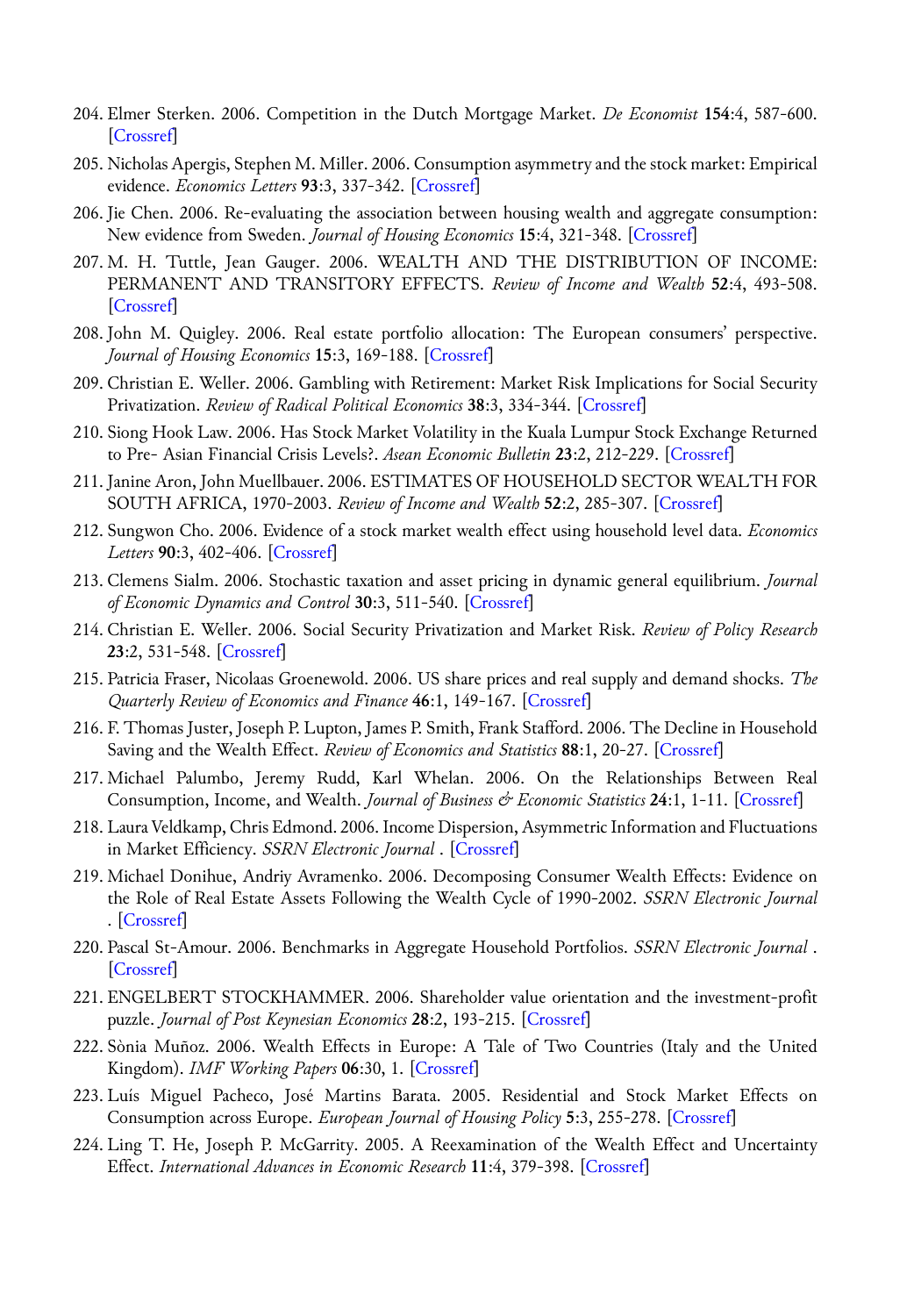- 225. Bing Cheng, Xianhua Wei. 2005. Portfolio and consumption decisions with the consumption habit constraints. *Nonlinear Analysis: Theory, Methods & Applications* **63**:5-7, e2335-e2346. [[Crossref\]](https://doi.org/10.1016/j.na.2005.03.007)
- 226. Andrea Berardi, Walter Torous. 2005. Term Structure Forecasts of Long-Term Consumption Growth. *Journal of Financial and Quantitative Analysis* **40**:2, 241-258. [\[Crossref](https://doi.org/10.1017/S0022109000002295)]
- 227. Gerhard Illing, Ulrich Kluh. 2005. Vermogenspreise und Konsum: Neue Erkenntnisse, amerikanische Erfahrungen und europaische Herausforderungen\*. *Perspektiven der Wirtschaftspolitik* **6**:1, 1-22. [\[Crossref](https://doi.org/10.1111/j.1465-6493.2005.00165.x)]
- 228. Paddy Ireland. 2005. Shareholder Primacy and the Distribution of Wealth. *Modern Law Review* **68**:1, 49-81. [\[Crossref](https://doi.org/10.1111/j.1468-2230.2005.00528.x)]
- 229. Barry Bosworth, Lisa Bell. 2005. The Decline in Household Saving: What Can We Learn from Survey Data?. *SSRN Electronic Journal* . [[Crossref\]](https://doi.org/10.2139/ssrn.1150363)
- 230. Pascal St-Amour. 2005. Direct Preference for Wealth in Aggregate Household Portfolios. *SSRN Electronic Journal* . [[Crossref\]](https://doi.org/10.2139/ssrn.683704)
- 231. Ricardo M. Sousa. 2005. Consumption, (Dis)Aggregate Wealth, and Asset Returns. *SSRN Electronic Journal* . [\[Crossref](https://doi.org/10.2139/ssrn.720182)]
- 232. Jannett Highfill, Raymond Wojcikewych. 2005. A Macro Approach to the Asset Price for Principles. *SSRN Electronic Journal* . [[Crossref\]](https://doi.org/10.2139/ssrn.752684)
- 233. Robert H. Edelstein, Sau Kim Lum. 2004. House prices, wealth effects, and the Singapore macroeconomy. *Journal of Housing Economics* **13**:4, 342-367. [[Crossref\]](https://doi.org/10.1016/j.jhe.2004.09.006)
- 234. YACINE AÏT-SAHALIA, JONATHAN A. PARKER, MOTOHIRO YOGO. 2004. Luxury Goods and the Equity Premium. *The Journal of Finance* **59**:6, 2959-3004. [[Crossref\]](https://doi.org/10.1111/j.1540-6261.2004.00721.x)
- 235. XIAOHUI LIU, CHANG SHU. 2004. Consumption and stock markets in Asian economies. *International Review of Applied Economics* **18**:4, 483-496. [\[Crossref](https://doi.org/10.1080/0269217042000266435)]
- 236. Egil Matsen, Øystein Thøgersen. 2004. Designing social security a portfolio choice approach. *European Economic Review* **48**:4, 883-904. [\[Crossref](https://doi.org/10.1016/j.euroecorev.2003.09.006)]
- 237. Juncal Cuñado Eizaguirre, Javier Gómez Biscarri, Fernando Pérez de Gracia Hidalgo. 2004. Structural changes in volatility and stock market development: Evidence for Spain. *Journal of Banking & Finance* **28**:7, 1745-1773. [[Crossref\]](https://doi.org/10.1016/j.jbankfin.2003.06.004)
- 238. F. Eschenbach, L. Schuknecht. 2004. Budgetary risks from real estate and stock markets. *Economic Policy* **19**:39, 314-346. [\[Crossref](https://doi.org/10.1111/j.1468-0327.2004.00125.x)]
- 239. Norbert Funke. 2004. Is there a stock market wealth effect in emerging markets?. *Economics Letters* **83**:3, 417-421. [[Crossref\]](https://doi.org/10.1016/j.econlet.2003.12.002)
- 240. Yannis A. Monogios, Christos Pitelis. 2004. On (Ultra) rationality and the corporate and government veils. *The Manchester School* **72**:3, 382-402. [[Crossref\]](https://doi.org/10.1111/j.1467-9957.2004.00398.x)
- 241. Xiaohui Liu, Chang Shu. 2004. Consumption and stock markets in Greater China. *Applied Economics Letters* **11**:6, 365-368. [[Crossref\]](https://doi.org/10.1080/1350485042000228204)
- 242. Lonnie K Stevans. 2004. Aggregate consumption spending, the stock market and asymmetric error correction. *Quantitative Finance* **4**:2, 191-198. [[Crossref\]](https://doi.org/10.1080/14697680400000023)
- 243. Martin Lettau, Sydney C. Ludvigson. 2004. Understanding Trend and Cycle in Asset Values: Reevaluating the Wealth Effect on Consumption. *American Economic Review* **94**:1, 276-299. [\[Citation\]](https://doi.org/10.1257/000282804322970805) [\[View PDF article](http://pubs.aeaweb.org/doi/pdf/10.1257/000282804322970805)] [\[PDF with links](http://pubs.aeaweb.org/doi/pdfplus/10.1257/000282804322970805)]
- 244. Barry Bosworth. 2004. Why Don't Americans Save?. *SSRN Electronic Journal* . [[Crossref\]](https://doi.org/10.2139/ssrn.1147692)
- 245. Joseph P. Lupton, James P. Smith, Frank P. Stafford, F. Thomas Thomas Juster. 2004. The Decline in Household Saving and the Wealth Effect. *SSRN Electronic Journal* . [[Crossref\]](https://doi.org/10.2139/ssrn.594821)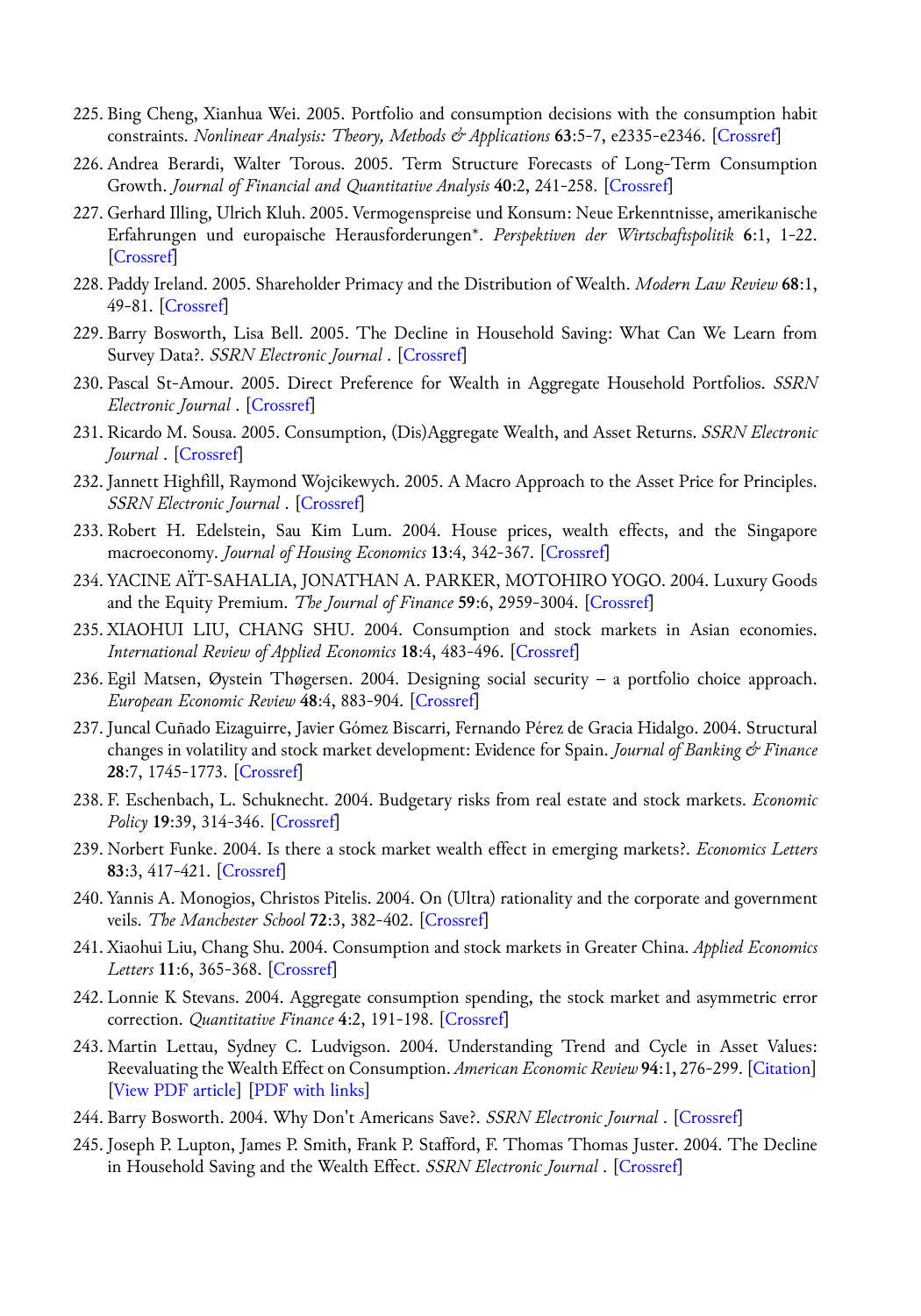- 246. Joseph P. Byrne, E. Philip Davis. 2003. Disaggregate Wealth and Aggregate Consumption: an Investigation of Empirical Relationships for the G7\*. *Oxford Bulletin of Economics and Statistics* **65**:2, 197-220. [\[Crossref\]](https://doi.org/10.1111/1468-0084.00044)
- 247. W.Jos Jansen, Niek J Nahuis. 2003. The stock market and consumer confidence: European evidence. *Economics Letters* **79**:1, 89-98. [\[Crossref](https://doi.org/10.1016/S0165-1765(02)00292-6)]
- 248. William Seyfried, Louis Pantuosco. 2003. Estimating the sensitivity of state tax revenue to cyclical and wealth effects. *Journal of Economics and Finance* **27**:1, 114-124. [[Crossref\]](https://doi.org/10.1007/BF02751594)
- 249. Yacine Ait-Sahalia, Jonathan A. Parker, Motohiro Yogo. 2003. Luxury Goods and the Equity Premium. *SSRN Electronic Journal* . [\[Crossref](https://doi.org/10.2139/ssrn.385243)]
- 250. Ricardo M. Sousa. 2003. Property of Stocks and Wealth Effects on Consumption. *SSRN Electronic Journal* . [\[Crossref](https://doi.org/10.2139/ssrn.412286)]
- 251. Julia Lynn Coronado, Maria G. Perozek. 2003. Wealth Effects and the Consumption of Leisure: Retirement Decisions During the Stock Market Boom of the 1990s. *SSRN Electronic Journal* . [\[Crossref](https://doi.org/10.2139/ssrn.419721)]
- 252. Roberto Rigobon, Thomas M. Stoker. 2003. Censored Regressors and Expansion Bias. *SSRN Electronic Journal* . [[Crossref\]](https://doi.org/10.2139/ssrn.475481)
- 253. Christian E. Weller. 2002. Policy on the margin: Evaluating the impact of margin debt requirements on stock valuations. *Journal of Economics and Finance* **26**:1, 1-15. [[Crossref\]](https://doi.org/10.1007/BF02744448)
- 254. Christian E. Weller. 2002. What Drives the Fed to Act?. *Journal of Post Keynesian Economics* **24**:3, 391-417. [\[Crossref\]](https://doi.org/10.1080/01603477.2002.11490332)
- 255. Simon Gilchrist, John V. Leahy. 2002. Monetary policy and asset prices. *Journal of Monetary Economics* **49**:1, 75-97. [\[Crossref](https://doi.org/10.1016/S0304-3932(01)00093-9)]
- 256. James M. Poterba. Taxation, Risk-Taking, and Household Portfolio Behavior\*\*I am grateful to Alan Auerbach, Scott Weisbenner, and participants at the Burch Center Symposium for helpful comments, to Andrew Mitrusi for providing me with data from TAXSIM, and to the Hoover Institution and National Science Foundation for research support 1109-1171. [[Crossref\]](https://doi.org/10.1016/S1573-4420(02)80021-0)
- 257. Mark H. Maier. 2002. A Critical Review of Learning from the Market: Integrating The Stock Market Game across the Curriculum. *The Journal of Economic Education* **33**:1, 83-88. [[Crossref\]](https://doi.org/10.1080/00220480209596127)
- 258. Richard K. Green. 2002. Can we explain the Santa Clara county housing market?. *Housing Policy Debate* **13**:2, 351-368. [\[Crossref](https://doi.org/10.1080/10511482.2002.9521446)]
- 259. Xavier Gabaix, David I. Laibson. 2002. The 6D Bias and the Equity Premium Puzzle. *SSRN Electronic Journal* . [\[Crossref](https://doi.org/10.2139/ssrn.297165)]
- 260. Clemens Sialm. 2002. Stochastic Taxation and Asset Pricing in Dynamic General Equilibrium. *SSRN Electronic Journal* . [[Crossref\]](https://doi.org/10.2139/ssrn.306744)
- 261. Carol C. Bertaut. 2002. Equity Prices, Household Wealth, and Consumption Growth in Foreign Industrial Countries: Wealth Effects in the 1990s. *SSRN Electronic Journal* . [\[Crossref](https://doi.org/10.2139/ssrn.307800)]
- 262. Eric Dor, Alain Durré. 2002. Monetary Policy and the New Economy. *Recherches économiques de Louvain* **68**:1, 221. [[Crossref\]](https://doi.org/10.3917/rel.681.0221)
- 263. Norbert Funke. 2002. Stock Market Developments and Private Consumer Spending in Emerging Markets. *IMF Working Papers* **02**:238, 1. [\[Crossref](https://doi.org/10.5089/9781451875751.001)]
- 264. IMF. Research Dept.. World Economic Outlook, April 2002: Recessions and Recoveries . [\[Crossref\]](https://doi.org/10.5089/9781589061071.081)
- 265. IMF. Research Dept.. World Economic Outlook, April 2002, Recessions and Recoveries: Recesiones y recuperaciones . [\[Crossref](https://doi.org/10.5089/9781589061095.081)]
- 266. Peter Gowan. 2001. Explaining the American Boom: The Roles of 'Globalisation' and United States Global Power. *New Political Economy* **6**:3, 359-374. [\[Crossref](https://doi.org/10.1080/13563460120091351)]